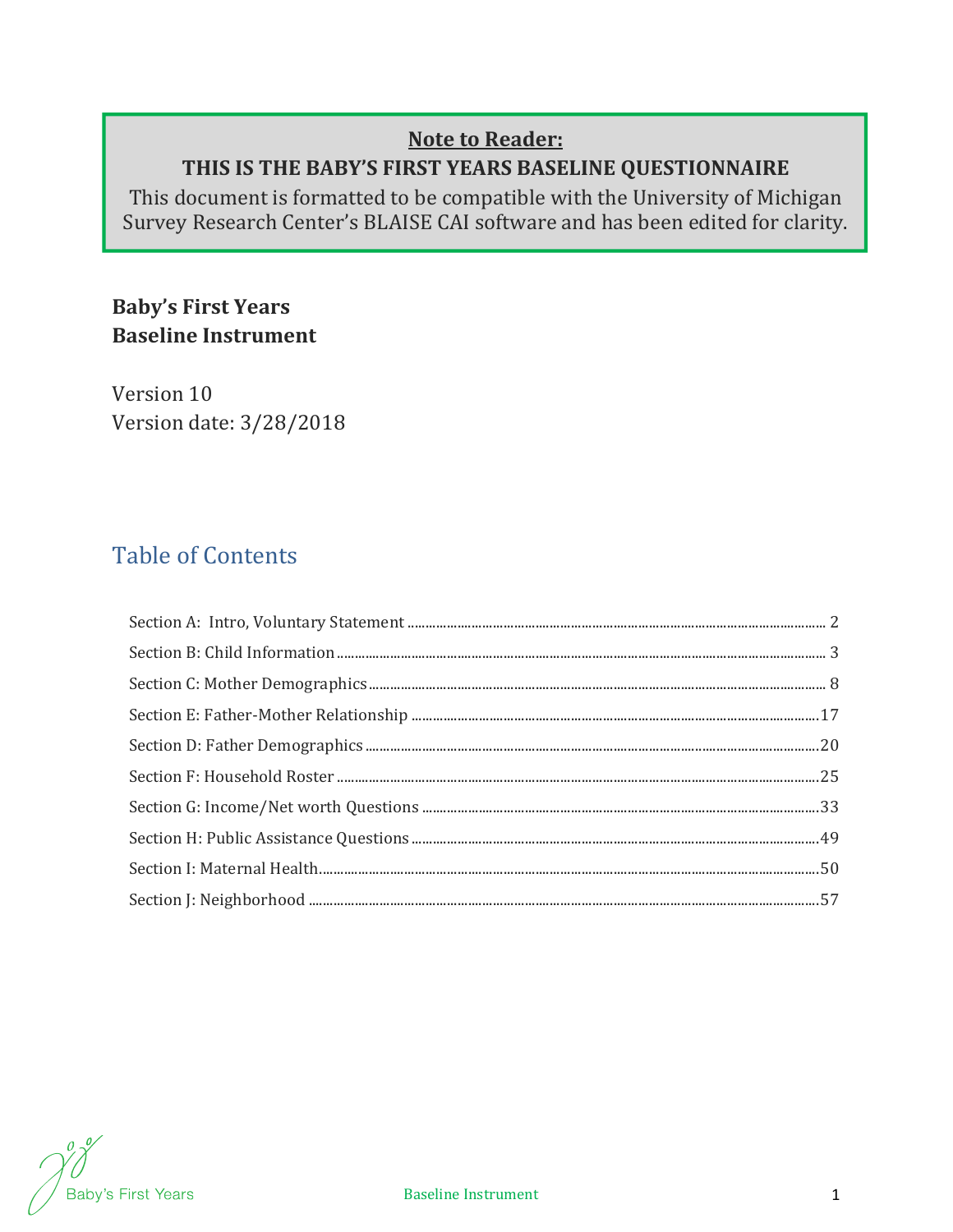# **Section A: Intro, Voluntary Statement**

## **VerifyR**

**/"Verify"**

- 01. Yes, continue
- 05. No, suspend and find the right line

## **VolStatement**

**/"Volunteer"**

This interview is completely voluntary and the information you provide is confidential. If we should come to any question you do not want to answer, please tell me and we'll go on to the next question. The interview will take approximately 45 minutes. Do you have any questions before we begin?

1. Continue

# **RecordIwConsent**

**/"Record consent"**

Parts of this interview may be recorded for quality control purposes only. If you do not wish to be recorded, please let me know. You can still participate in the interview.

01 Consent to record 05 No consent to record

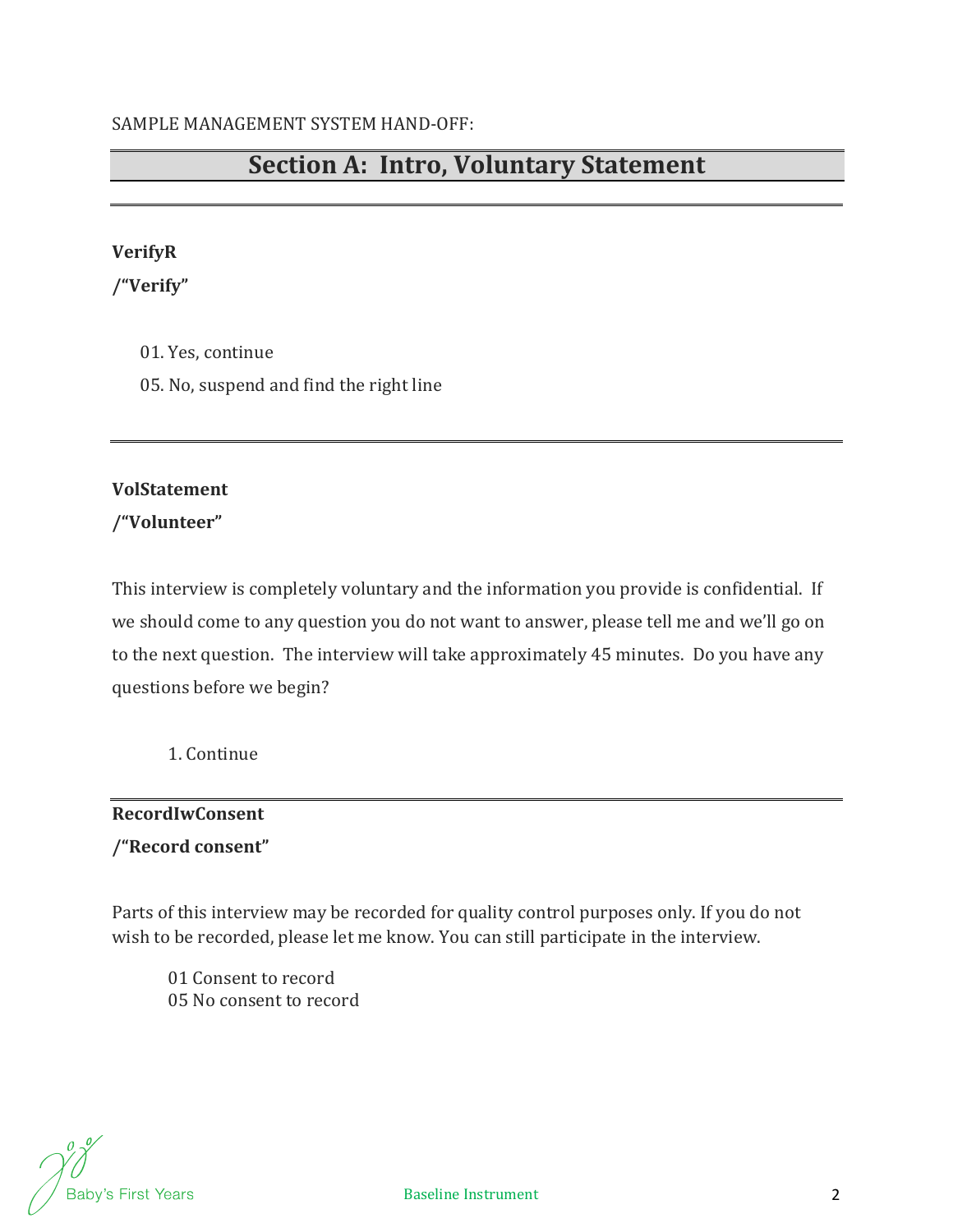# **Section B: Child Information**

#### **Intro**

# **/"Child\_Information Intro"**

First I would like to ask you some questions about your baby.

1. Continue

## **SexOfChild**

**/"Sex of child"**

Is your baby a boy or a girl?

01. Boy 05. Girl

## **ChildNameF**

**/"Child's name‐ first"**

And what is [his/her] first name?

# **ChildNameM**

**/"Child's name‐ middle"**

[His/Her] middle name?

# **ChildNameL**

**/"Child's name‐ last"**

And then what is [his/her] last name?

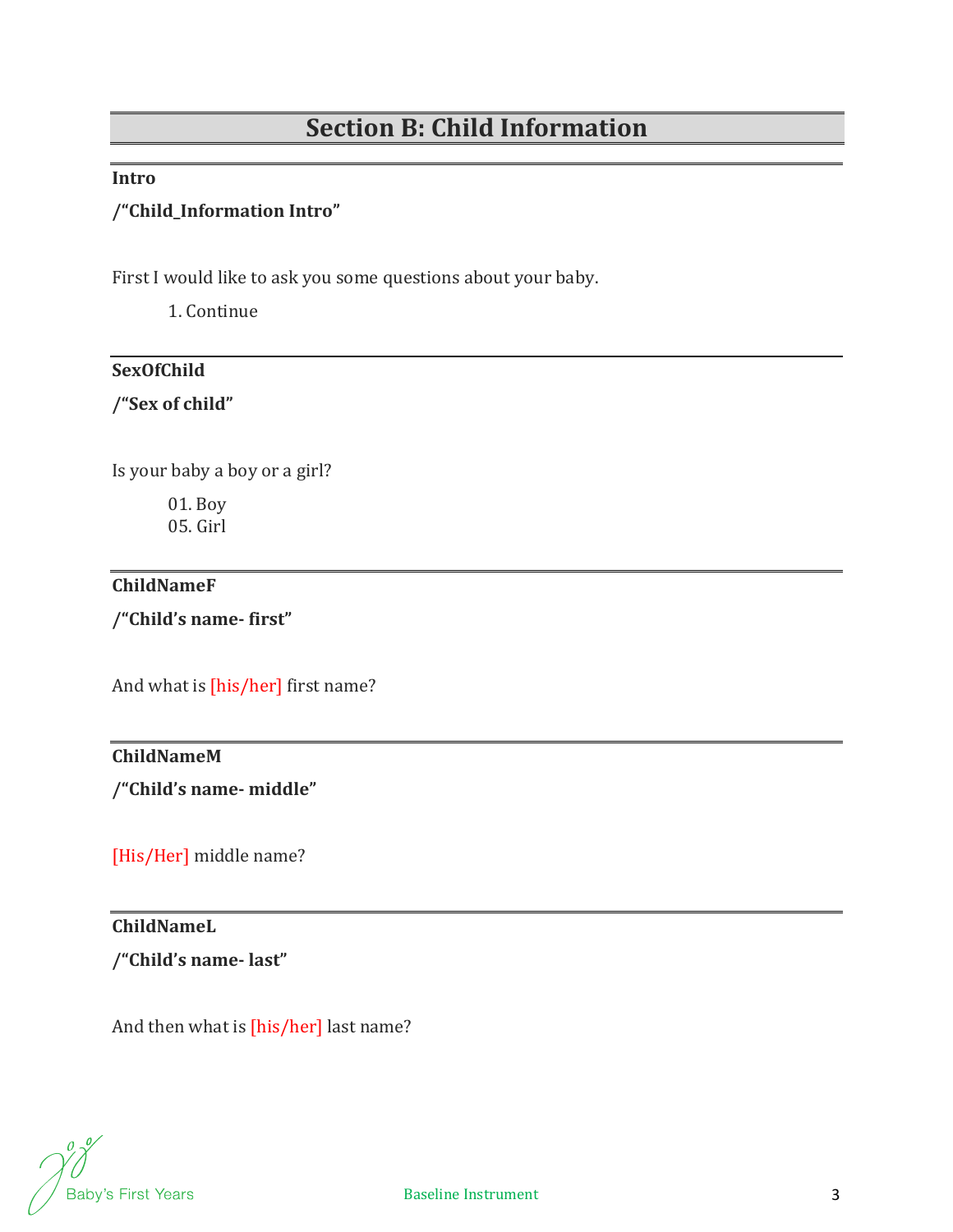## **ChildNameLConfirm**

## **/"Child's name‐ last confirm"**

Will [Child's Last Name] be [his/her] only last name?

1. Yes

2. No

# **ChildNameL2**

**/"Child's name‐ last2"**

What will be [his/her] other last name?

# **ChildOdueM**

**/"Original due date‐month"**

What was [CHILDNAME OR HIS/HER] original due date?

## **ChildOdueD**

**/"Original due date‐day"**

(What was [CHILDNAME OR HIS/HER] original due date?)

# **ChildOdueY**

**/"Original due date‐year"**

(What was **[CHILDNAME OR HIS/HER]** original due date?)

# **ChildDob**

**/"Child date of birth"**

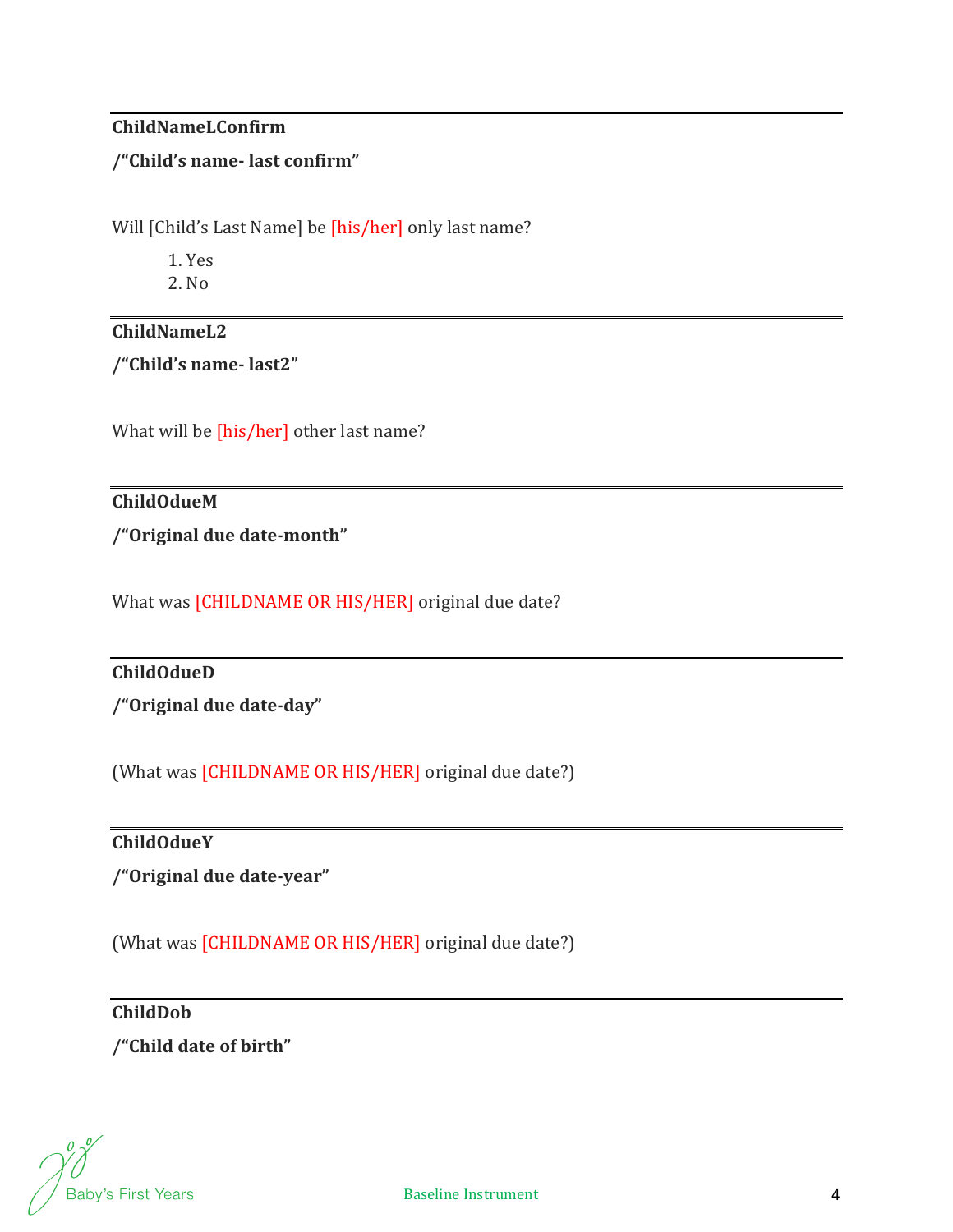And to confirm, [CHILDNAME he/she] was born on [PRELOAD DATE FROM SCREENER CHILDDOB], is that correct?

01. Yes 05. No

# **ChildDobSpecM**

**/"Child date of birth‐ specify month"**

Oh, sorry, about that mistake – could you give me the correct birth date?

## **ChildDobSpecD**

**/"Child date of birth‐ specify day"**

(Could you give me the correct birth date?)

# **ChildDobSpecY**

**/"Child date of birth‐ specify year"**

(Could you give me the correct birth date?)

# **ChildWeightLbs /"Child's birth weight‐ lbs"**

And how much did [CHILDNAME, HE/SHE] weigh at birth?

## **ChildWeightOzs**

**/"Child's birth weight‐ ozs"**

(And how much did [CHILDNAME, HE/SHE] weigh at birth?)

Baby's First Years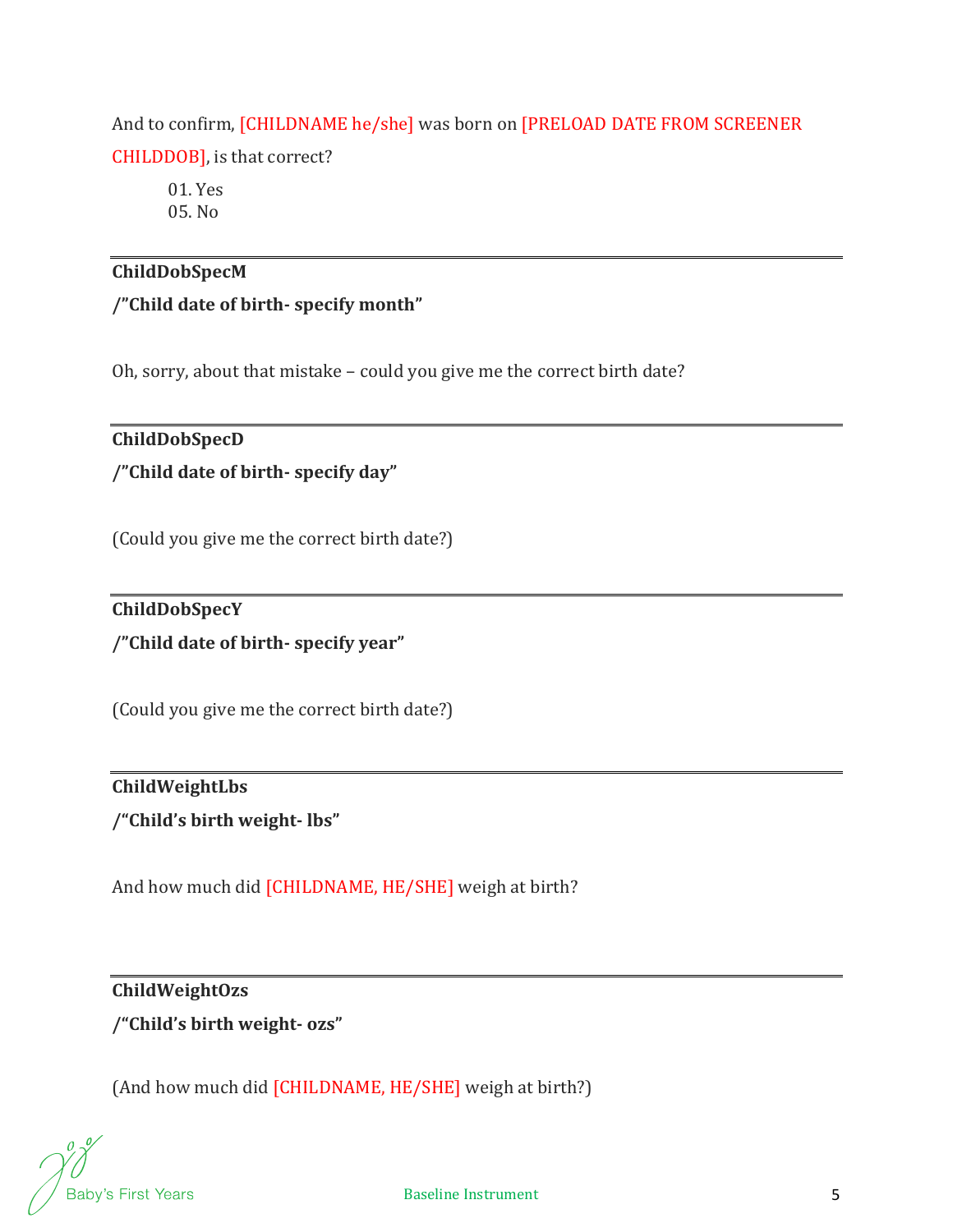## **ChildNeuro**

## **/"Neurological problem"**

Has a doctor diagnosed your baby with any neurological or developmental conditions?

01. Yes 05. No

## **ChildNeurospec**

**/"Neuro problem specific"**

What is that concern?

# **ChildLanguage**

# **/"Language teaching"**

What language or languages do you expect to be speaking to [CHILDNAME, HE/SHE] when you go home?

# **ChildBFeed**

# **/"Breastfeeding"**

Do you intend to breastfeed?

01. Yes 05. No

# **ChildBFeedTime**

# **/"Breastfeeding time"**

For how long do you intend to breastfeed?

**Baby's First Years**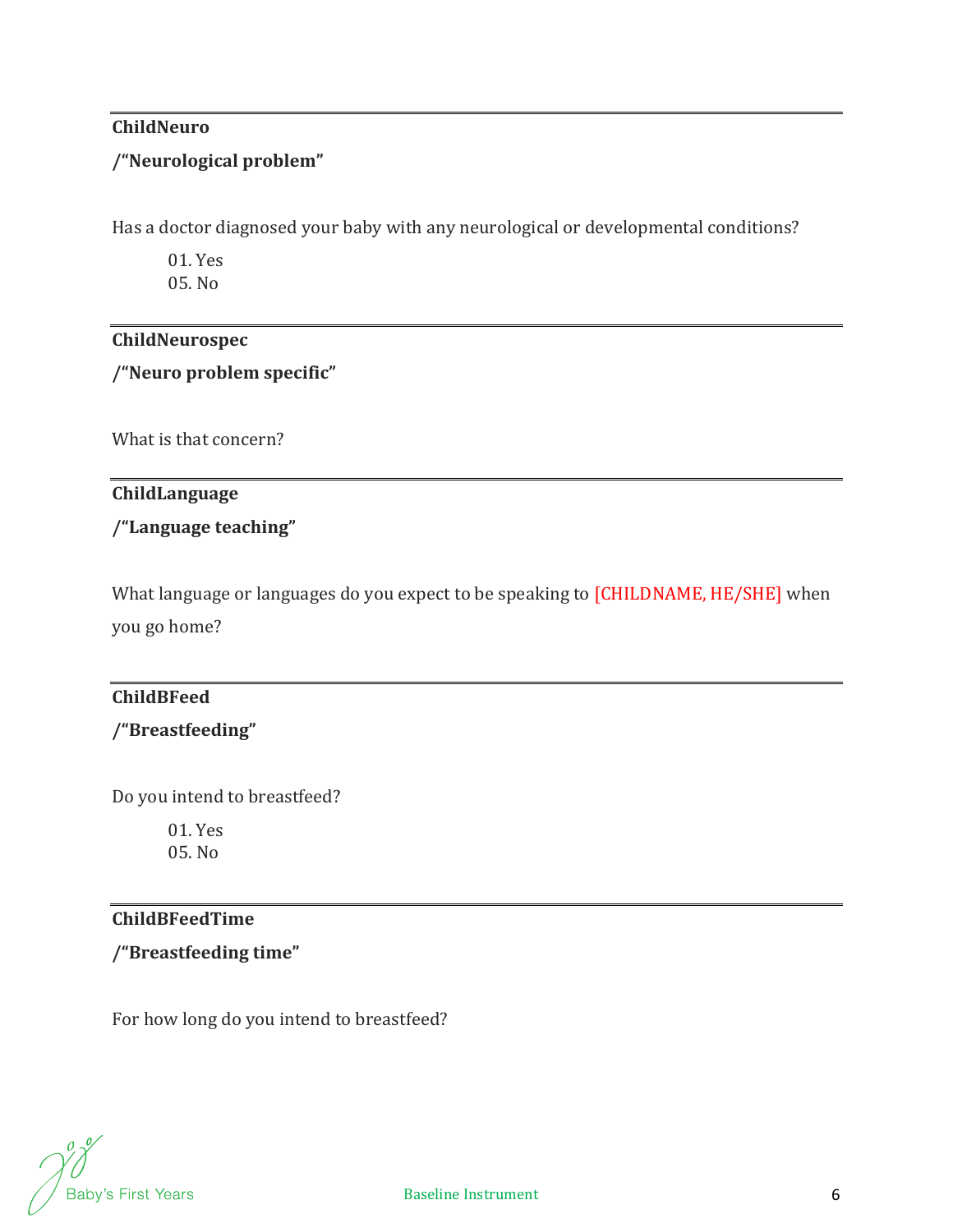# **BFeedTimeUnit**

# **/"Breastfeeding time unit"**

And is that weeks or months?

01. Weeks 02. Months

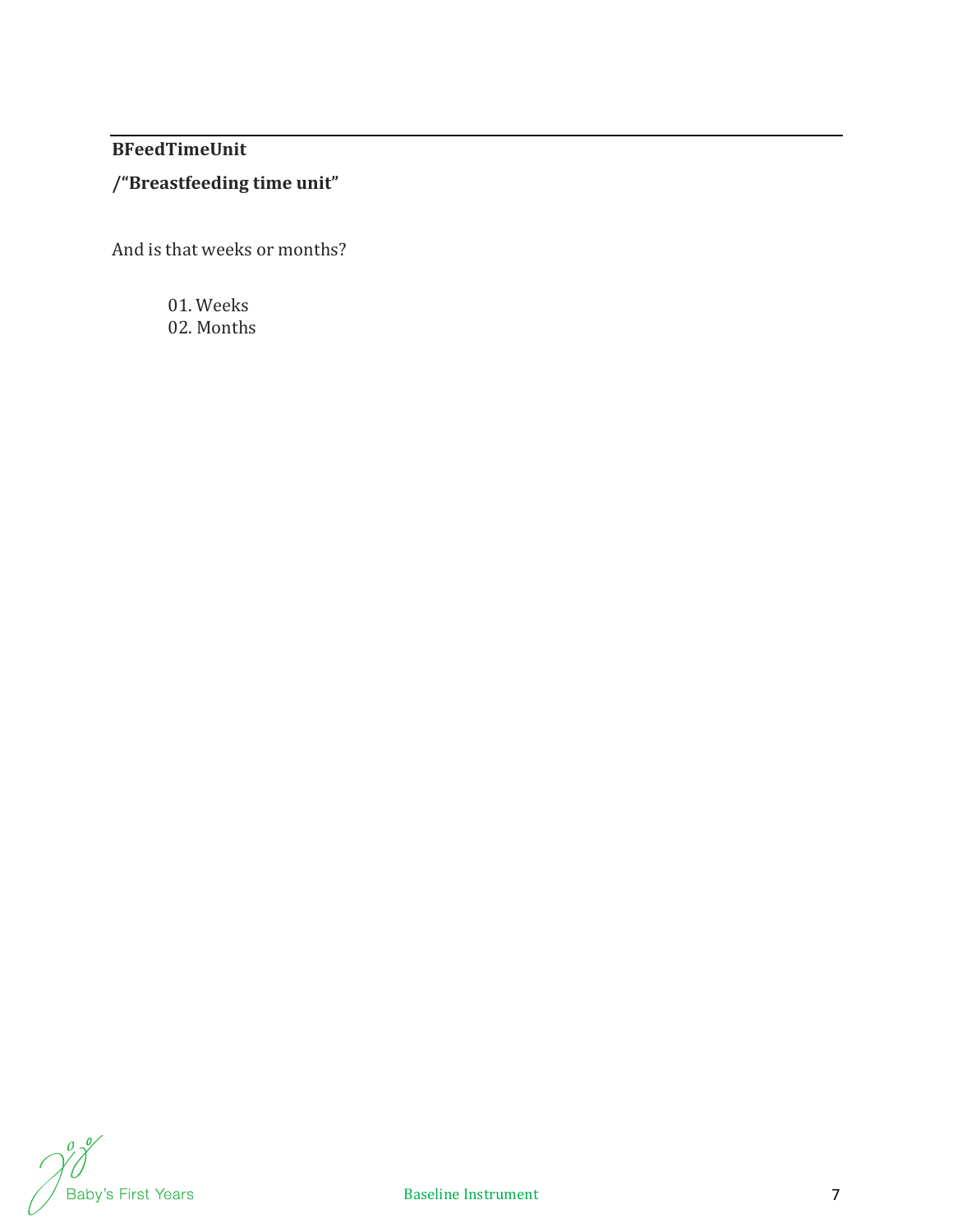# **Section C: Mother Demographics**

Now I would like to ask some questions about you.

01. Continue

#### **MomRace**

**/"Mother race"**

Would you consider yourself one or more of the following?

01. White 02. Black, African American 03. Asian or Pacific Islander 04. American Indian, Eskimo, Aleut 05. Other

#### **MomRaceO**

**/"Mother race, other"**

How would you identify yourself?

#### **MomEthnic**

## **/"Mother's ethnicity"**

Do you consider yourself Hispanic or Latina?

01. Hispanic or Latino 05. Not Hispanic or Latino

#### **MomCountryUs**

**/"Mother from US"**

**Baby's First Years**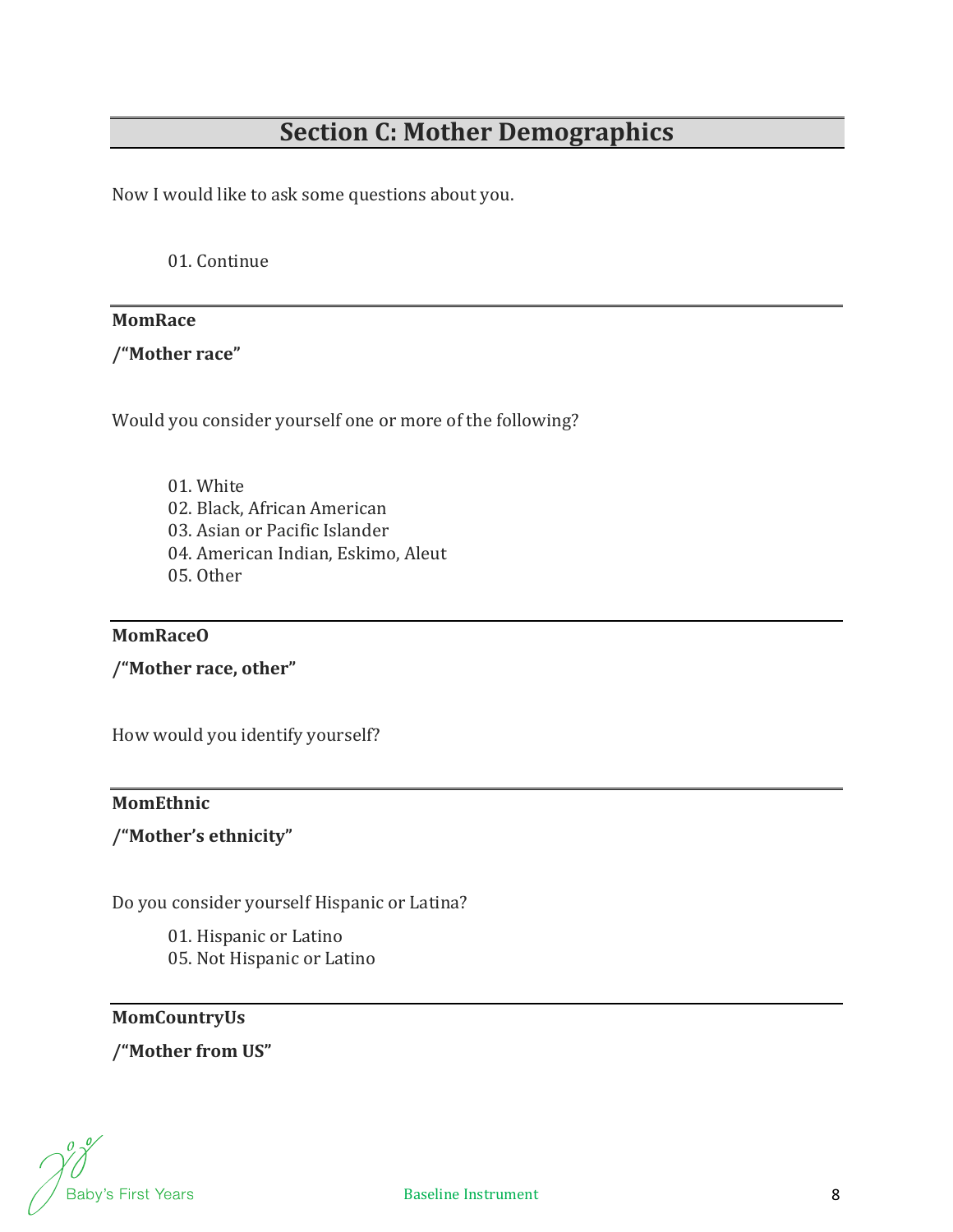Were you born in the United States of America?

01. Yes 05. No

## **MomCountry**

**/"Mom country of origin"**

What country were you born in?

**MomResTime** 

**/"Mom time in country"**

How many years have you been in the United States?

## **ParentsCountryUs**

#### **/"Parents born in US"**

Were your parents born in the United States of America?

- 01. Yes both Mother and Father were born in the US
- 05. No Mother was not born in US
- 09. No Father was not born in US

#### **ParentsMother**

**/"Grandmother country"**

What country was your mother born in?

## **ParentsFather**

**/"Grandfather country"**

Baby's First Years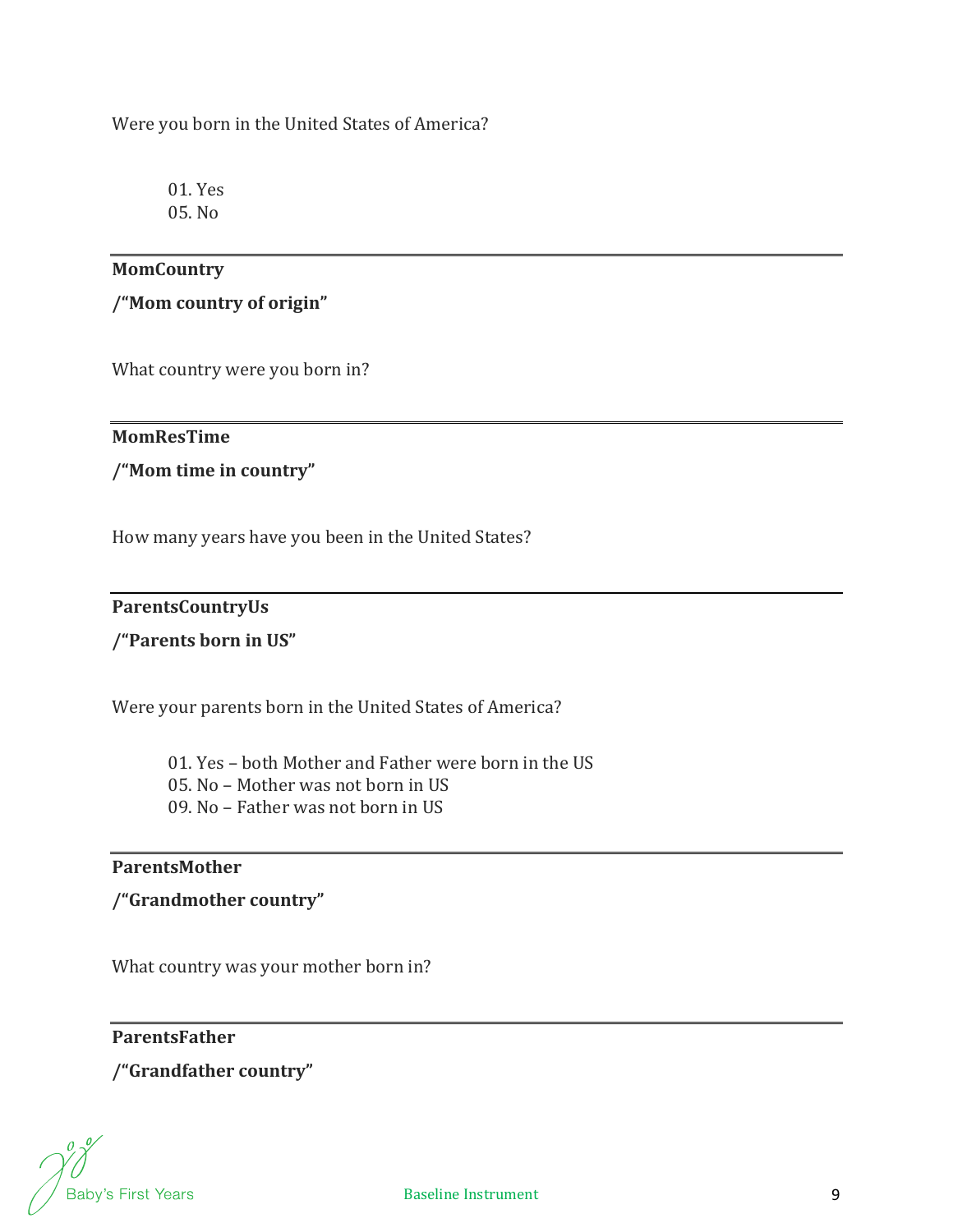#### **MomEduYrs**

#### **/"Mother's education, years"**

Now I have some questions about your education and work experience.

About how many years of schooling have you completed?

#### **MomEdult12**

/"Less than 12 years"

What is the highest grade in elementary school or high school that you finished and got credit for?

01. First grade 02. Second grade 03. Third grade 04. Fourth grade 05. Fifth grade 06. Sixth grade 07. Seventh grade 08. Eighth grade 09. Ninth grade 10. Tenth grade 11. Eleventh grade 12. Twelfth grade

# **MomGed**

**/"GED or Diploma"**

Do you have a high school diploma or GED certificate?

01. Yes 05. No

# **MomCollege**

/"Mom go to college"

Baby's First Years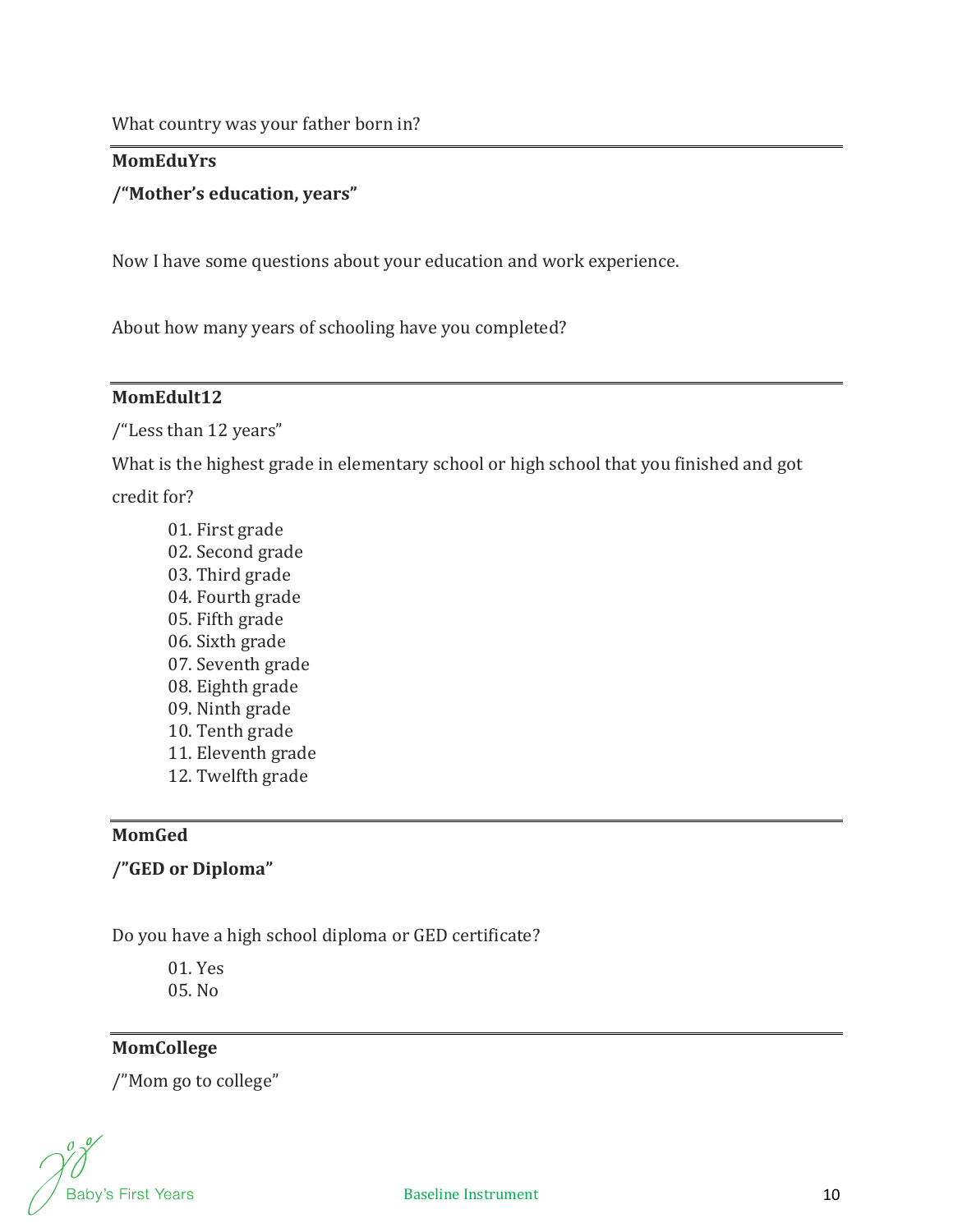Did you complete **one or more** years of college for credit – not including schooling such as business college, technical, or vocational school?

01. Yes 05. No

## **MomCollegeY**

/"Years at college"

How many years of college did you complete?

#### **MomDegree**

/"Mom degree"

Do you have any college degrees?

01. Yes 05. No

## **MomGradtype**

/"Mom degree type"

What was the highest degree that you earned while in college? Indicate all that apply.

01. Associate's 02. Bachelor's 03. Master's 04. PhD or equivalent 05. Other

# **MomGradTypeO**

**/"Other grad degree"**

You indicated that "other" for type of college degree you earned while in college. Could you specify what kind of degree that was?

Baby's First Years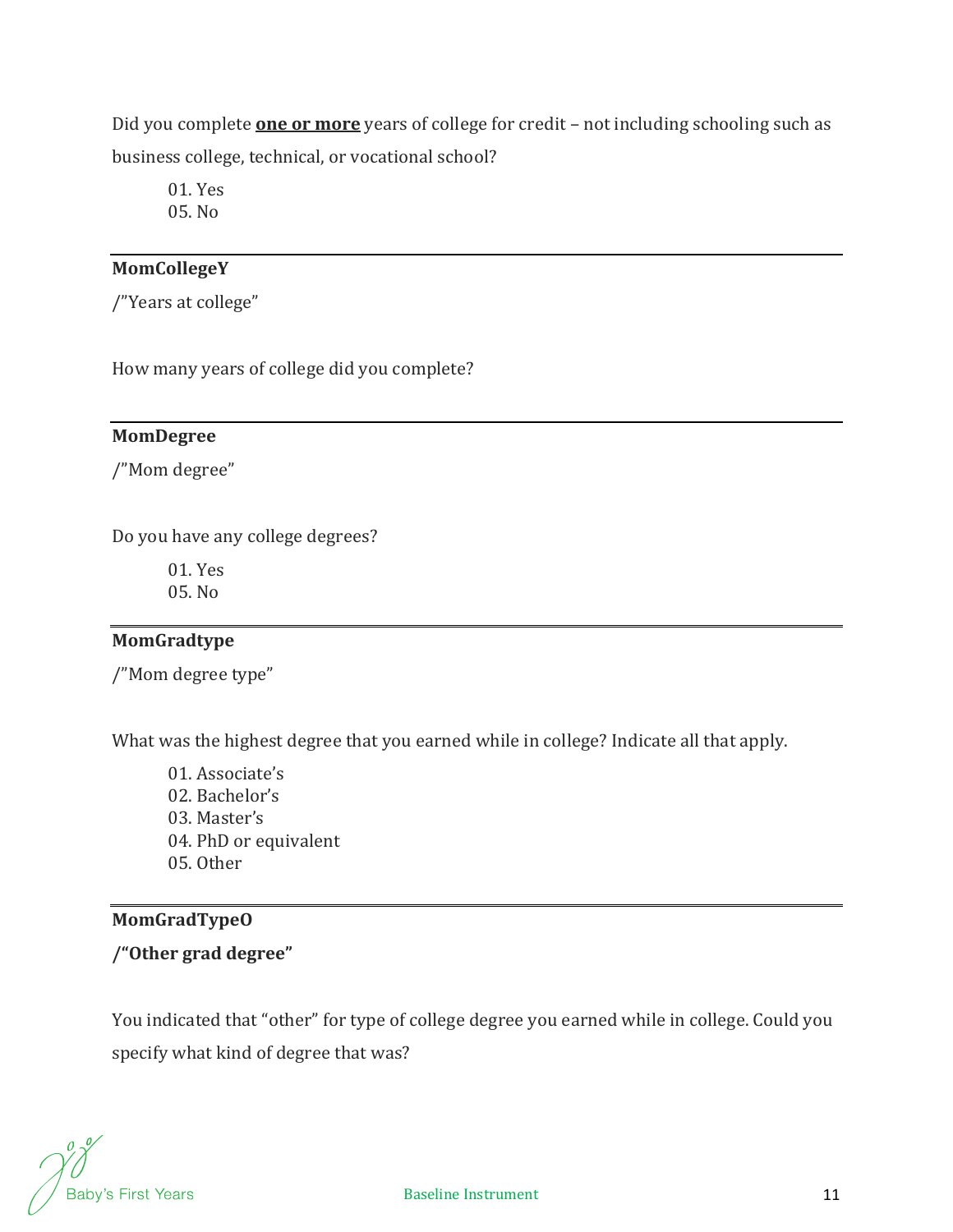## **MomLastWorkY**

# **/"Worked, last year"**

Did you work for pay at any time while you were pregnant with [Child's Name]?

01. Yes 05. No

# **MomWorkHours**

# **/"Hours worked"**

During the time that you worked for pay while pregnant with [Child's Name] did you continue to work your usual number of hours or did you reduce your work hours?

01. Reduced

05. Continued to work usual

09. Increased

#### **MomStopwork**

**/"Stopped work"**

Did you continue working until [Child's Name] was born or did you stop working earlier

than that?

- 01. Continued working until birth
- 05. Stopped working before birth

## **MomPaid**

**/"Paid"**

Once you stopped working, before [Child's Name] was born, were you still being paid?

01. Yes – continued to get paid after stopped working

05. No – once I stopped working, I stopped getting paid

## **MomMaternity**

**/"Took Maternity"**

**Baby's First Years**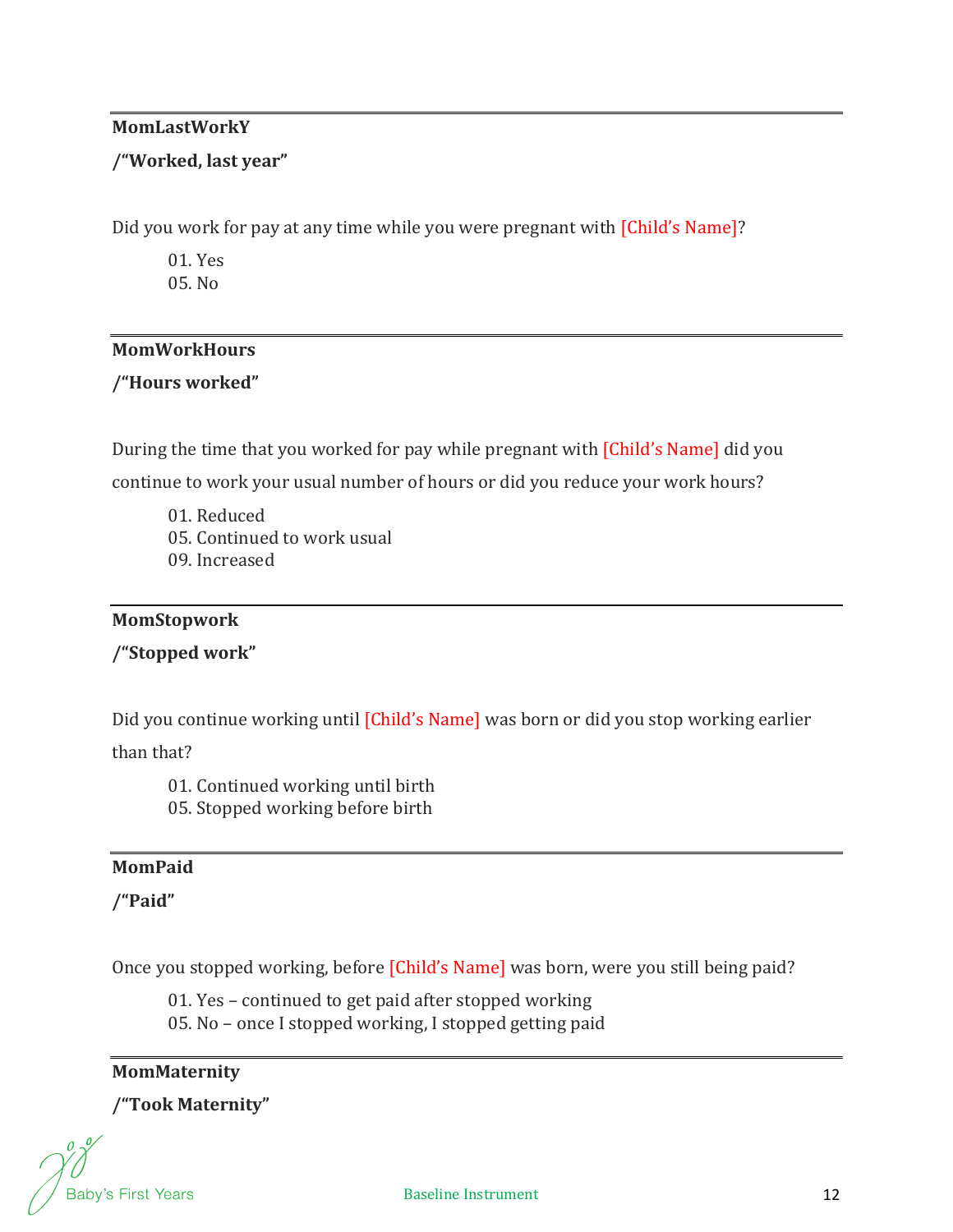Do you plan to take maternity leave, either paid or unpaid, now that [Child's Name] has

been born?

01. Yes – Paid Maternity leave 03. Yes – Unpaid Maternity leave 05. Maternity leave is not available to me 09. No

#### **MomBackwork**

## **/"Mom back to work"**

Are you planning to go back to work?

01. Yes 05. No

#### **MomWhenreturnM**

**/"When return work‐ month"**

When are you planning to go back to work?

## **MomWhenreturnD**

**/"When return work‐ day"**

When are you planning to go back to work?

## **MomWhenreturnY**

**/"When return work‐ year"**

When are you planning to go back to work?

# **MomHoursreturn**

**Baby's First Years**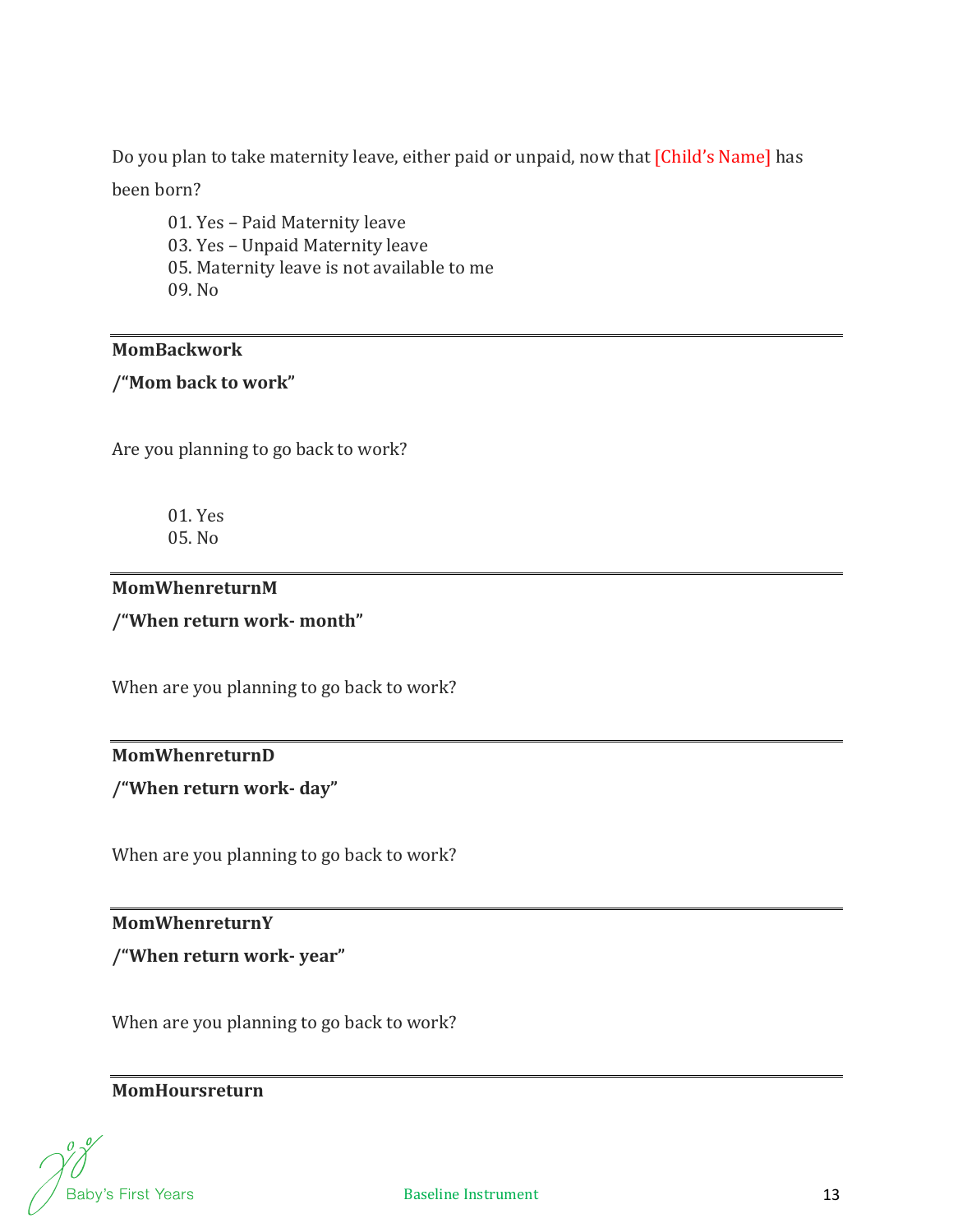# **/"Hours return work"**

How many hours per week do you plan to work then?

#### **MomWork**

#### **/"Start work"**

Do you have plans to do work for pay now that [Child's Name] has been born?

01. Yes 05. No

#### **MomWhenWorkM**

#### **/"When start work month"**

When do you think you will begin working?

#### **MomWhenWorkD**

#### **/"When start work day"**

When do you think you will begin working?

## **MomWhenWorkY**

**/"When start work year"**

When do you think you will begin working?

#### **MomHoursStart**

#### **/"Hours start work"**

How many hours per week do you plan to work then?

## **MomChildcare**

**Baby's First Years**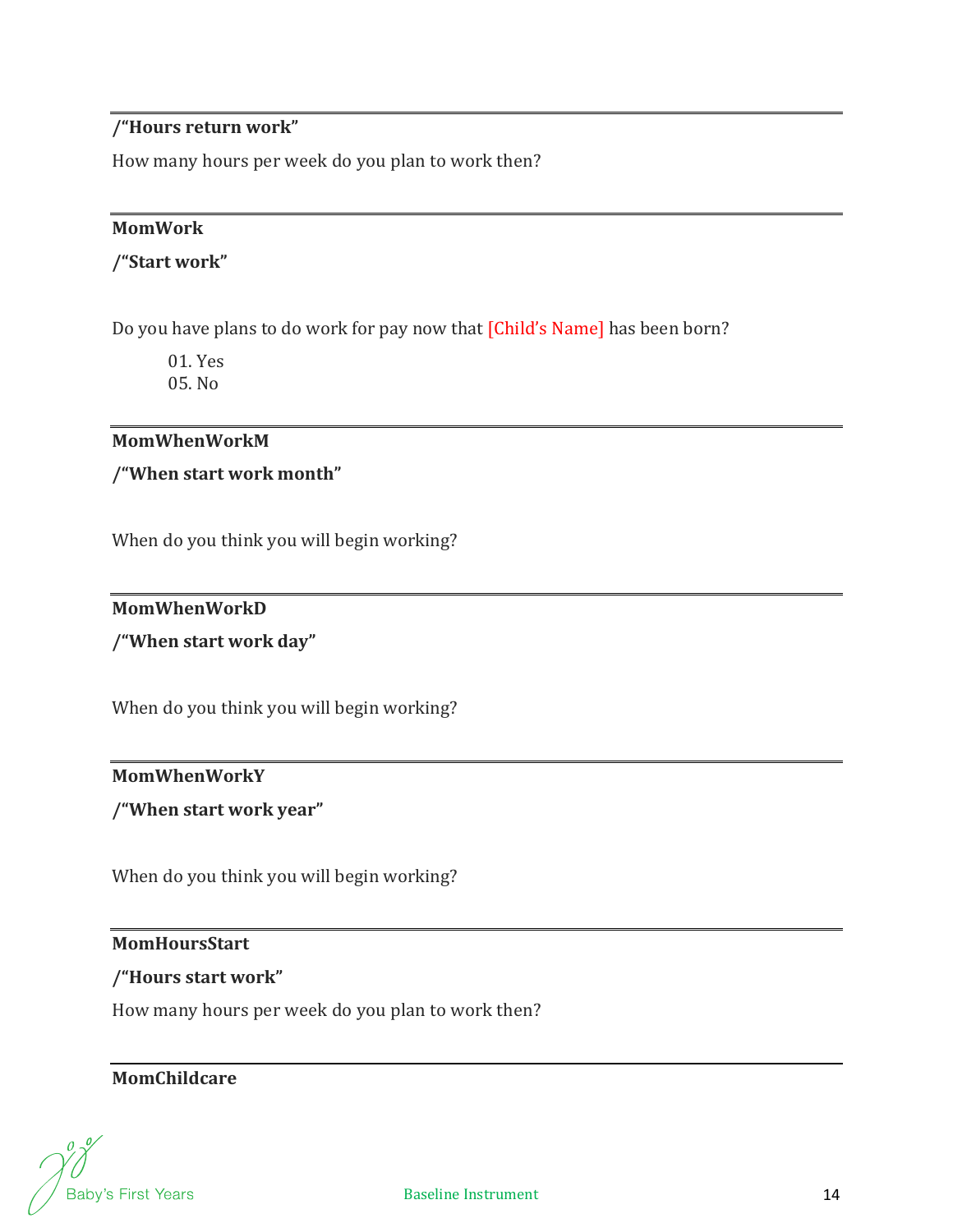# **/"Childcare help"**

Do you have any plans for getting help with childcare?

01. Yes 05. No

#### **MomCcKind**

#### **/"Childcare kind"**

What kind of plans do you have? Indicate all that apply.

- 01. Partner- or father-of-child care
- 02. My parent(s)
- 03. Other relative care
- 04. Non-relative care not in my home
- 05. Non relative care in my home
- 06. Center care
- 07. Subsidized benefits/program
- 08. Other

# **MomCcRelate**

**/"Childcare relative"**

Which relative or relatives will be helping you with childcare? Indicate all that apply.

01. Sister 02. Brother 03. Son 04. Daughter 05. Niece 06. Nephew 07. Your Mother 08. Your Father 09. Aunt/Great aunt 10. Uncle/Great uncle 11. Cousin 12. Grandmother 13. Grandfather 14. Other

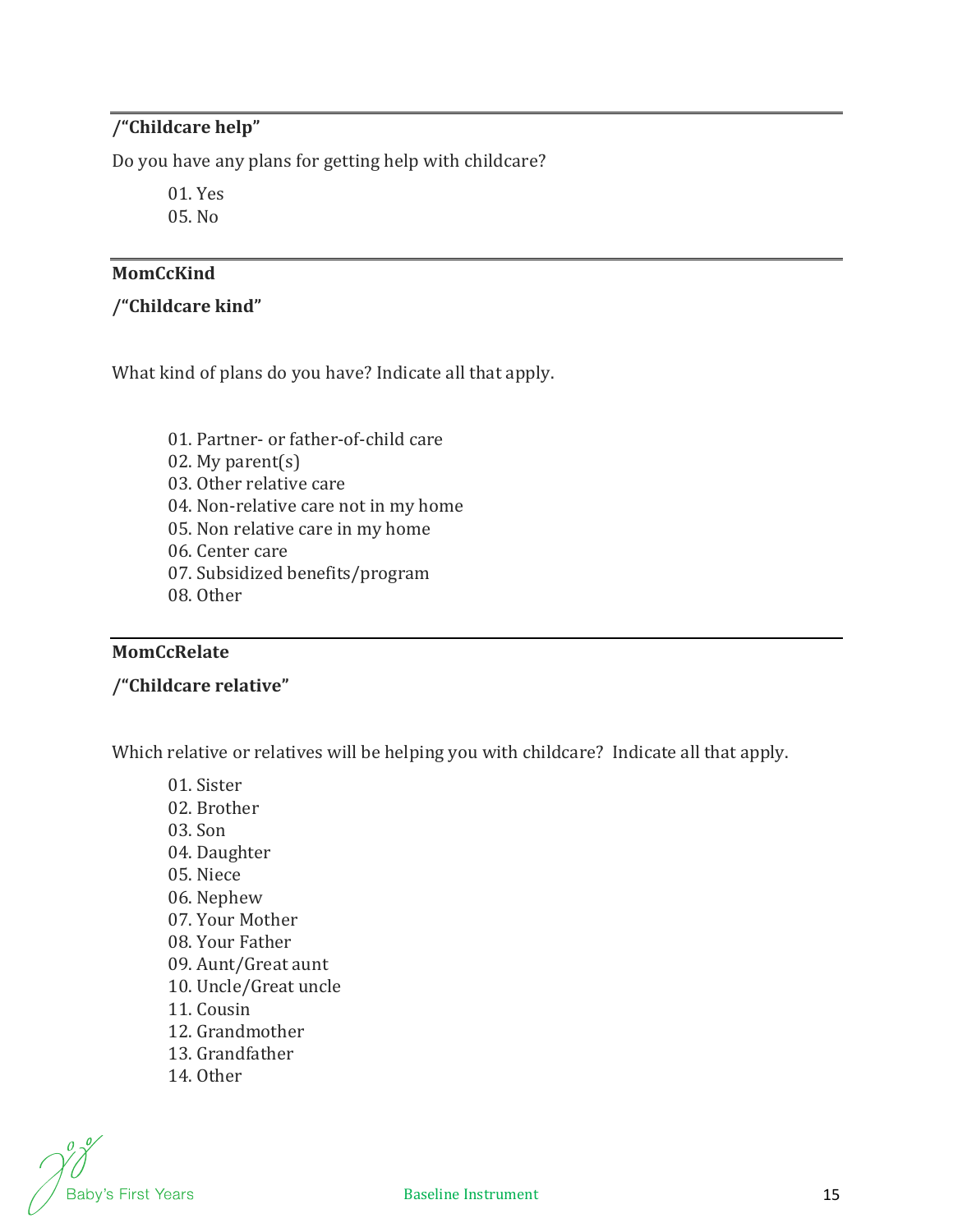# **MomCcRelateO /"Childcare relative other"**

You indicated that another relative would be helping you with childcare. Could you specify which kind of relative that is?

#### **MomCcProgram**

# **/"Childcare program"**

What is the name of the subsidized benefit or program you will be making use of to help with childcare?

## **MomCcStartM**

**/"Childcare start‐ month"**

When will this childcare start?

## **MomCcStartD**

**/"Childcare start‐ day"**

When will this childcare start?

# **MomCcStartY**

**/"Childcare start‐ year"**

When will this childcare start?

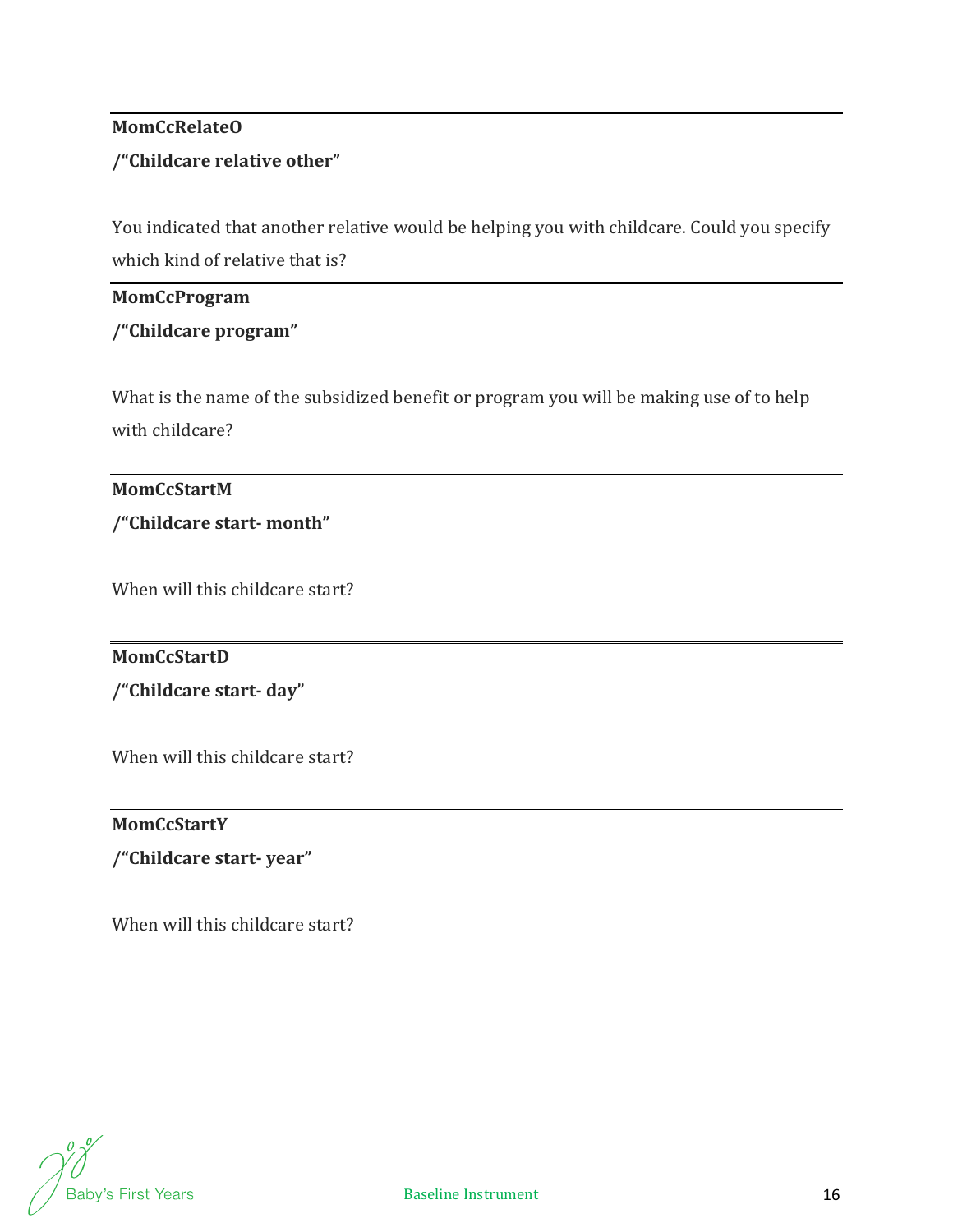# **Section E: Father‐Mother Relationship**

#### **MotherFatherIntro**

We would also like to know a few things about your baby's father.

01. Continue

## **FatherStatus**

**/ "Father Status"**

Are you currently married to the father of your new baby?

- 01. Yes, married to father
- 03. No, not married to father
- 05 Father unknown

#### **RelateTimeY**

**/"Length of relationship‐ years"**

How long have you known [Child's Name]'s father? (years)

#### **RelateTimeM**

**/"Length of relationship‐ months"**

How long have you known [Child's Name]'s father? (months)

**RelateType** 

**/"Type of relationship"**

Baby's First Years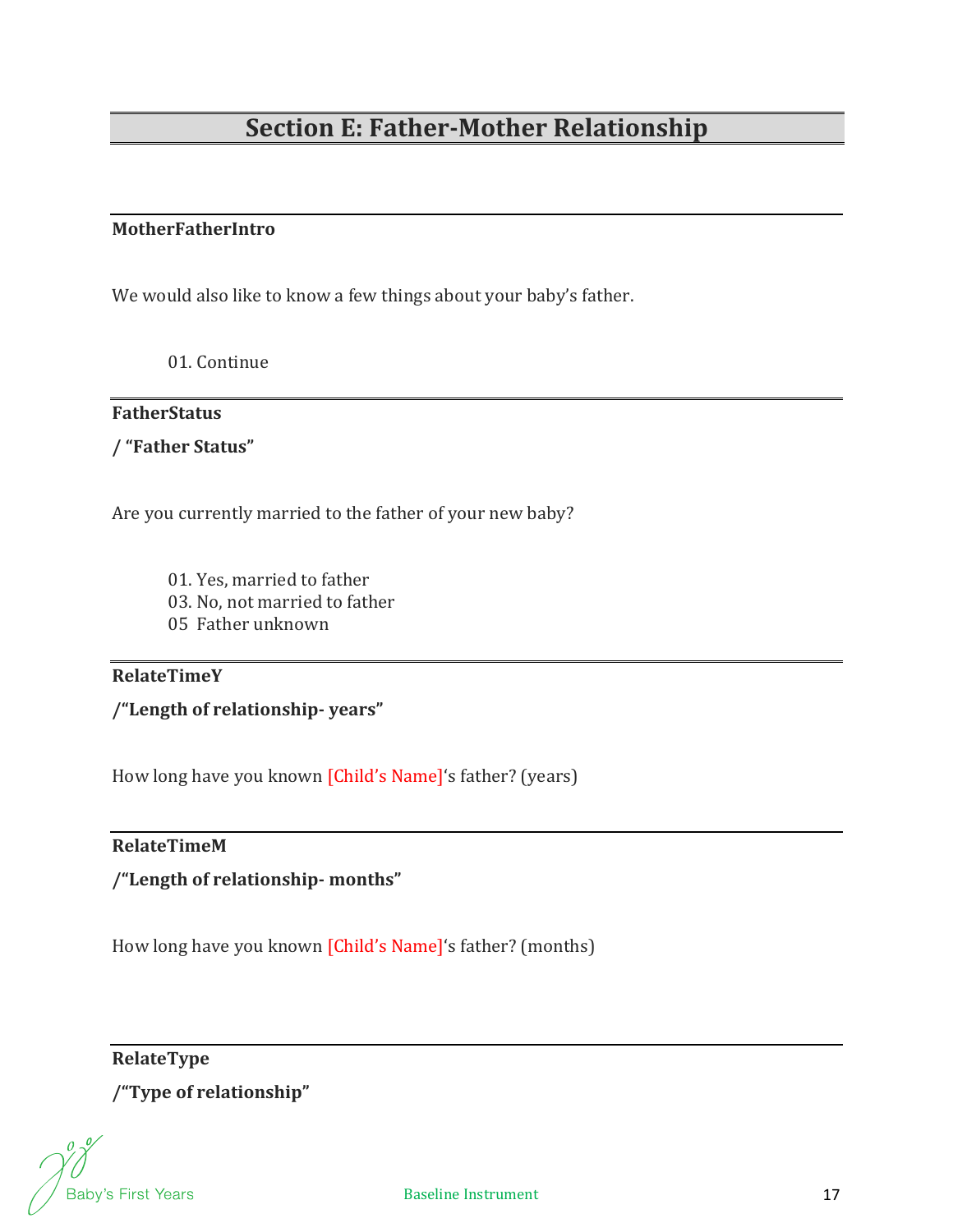Which of the following statements best describes your current relationship with the baby's father?

- 01. We are romantically involved 02. We are just friends 03. We hardly ever talk to each other
- 04. We never talk to each other
- 05. Other

## **RelateTypeO**

# **/"Type relationship other"**

Can you tell me in your words how you would describe your relationship with the baby's father?

#### **RelateRomanceY**

**/"Length of romance‐ years"**

For how long have you been romantically involved? (years)

#### **RelateRomanceM**

**/"Length of romance‐ months"**

(For how long have you been romantically involved? (months))

# **RelateStatus**

#### **/"Relationship status"**

How would you describe your marital status?

01. Never married 02. Single living together

Baby's First Years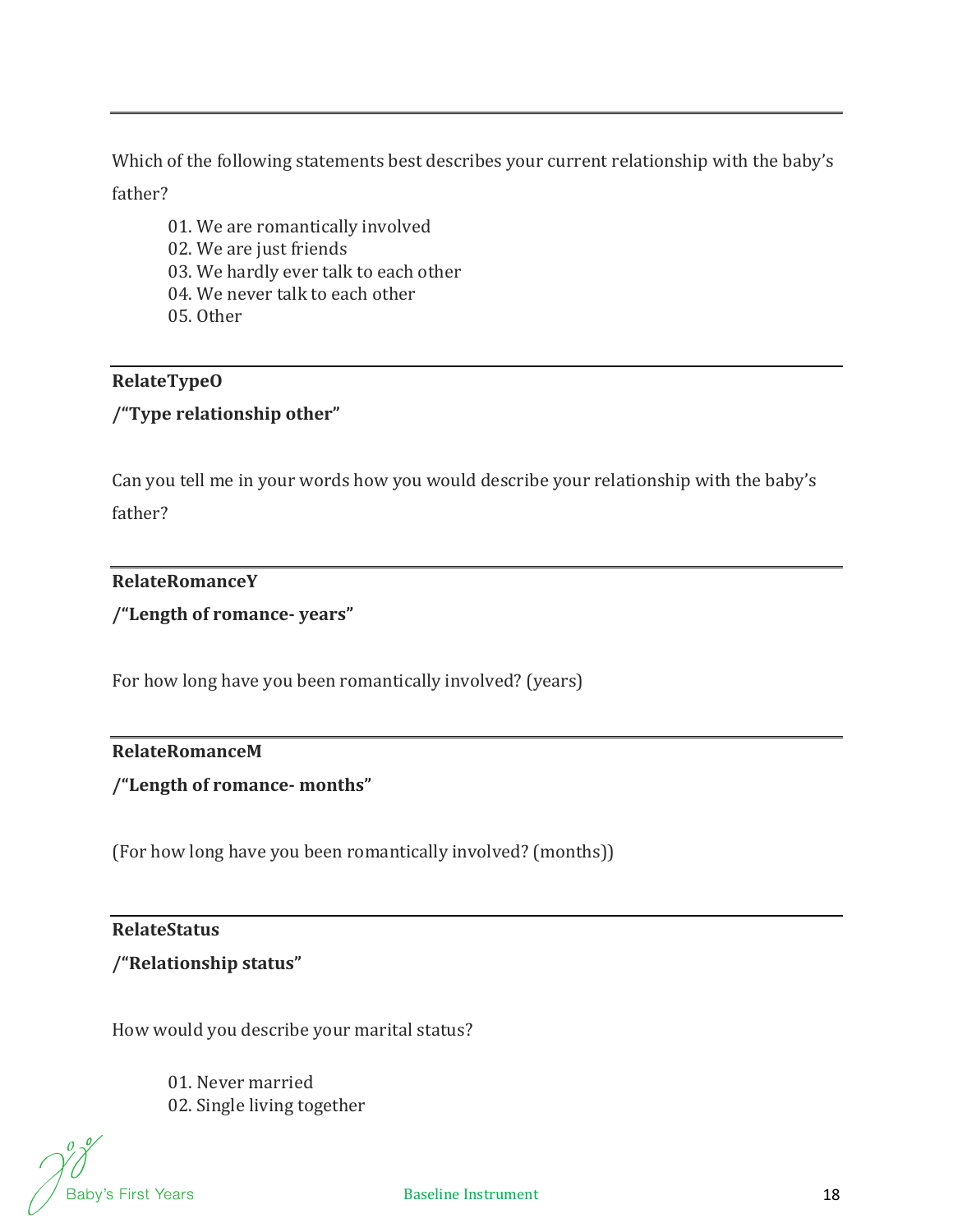03. Married 04. Separated 05. Divorced 06. Widowed 07. Other

#### **RelateStatusTimeY**

#### **/"Status time‐ years"**

How long have you been [RELATESTATUS]? (years)

## **RelateStatusTimeM**

**/"Status time‐ months"**

(How long have you been [RELATESTATUS]? (months))

#### **FatherVisit**

#### **/"Father visits"**

Has [Child's Name]'s father visited you in the hospital?

1. Yes 5. No

#### **FatherDoc**

**/"Father visits doctor"**

Has [Child's Name]'s father visited the doctor with you during the pregnancy?

- 1. Yes
- 5. No

# **FatherSupport**

# **/"Father financial support"**

Has *[Child's Name]'s father given you money to buy things to get ready for the baby?* 

1. Yes 5. No

Baby's First Years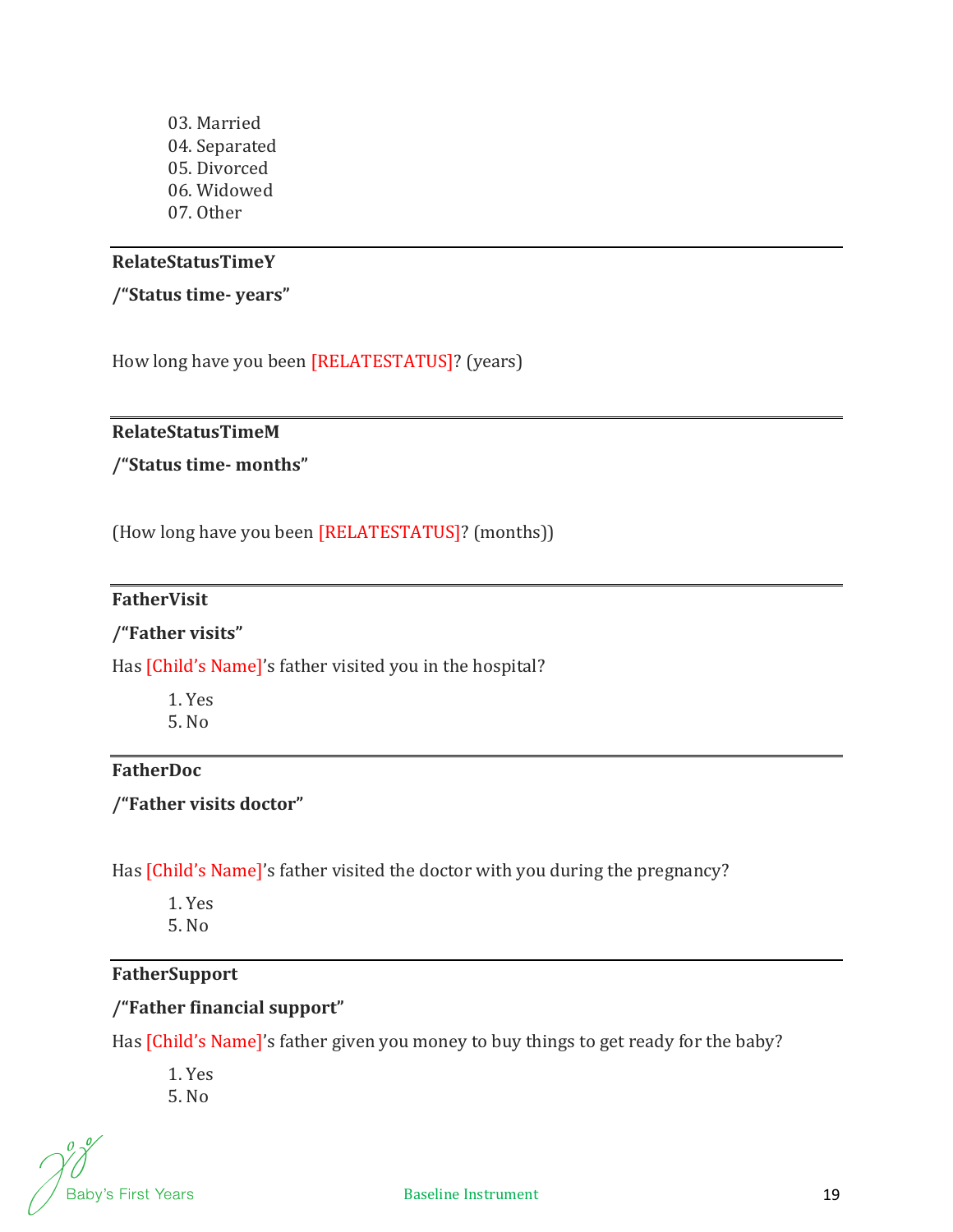# **Section D: Father Demographics**

#### **DadNameF**

**/"Name of father‐ first"**

What is the name of the baby's father?

## **DadNameM**

**/"Name of father‐ Middle"**

(What is the name of the baby's father?)

## **DadNameL**

**/"Name of father‐ last"**

(What is the name of the baby's father?)

#### $\textbf{D}$ **adDOBM**

**/"Father DOB‐ month"**

And what is [Dad's Name]'s date of birth?

#### **DadDOBD**

**/"Father DOB‐ day"**

(And what is [Dad's Name]'s date of birth?)

#### **DadDOBY**

**/"Father DOB‐ year"**

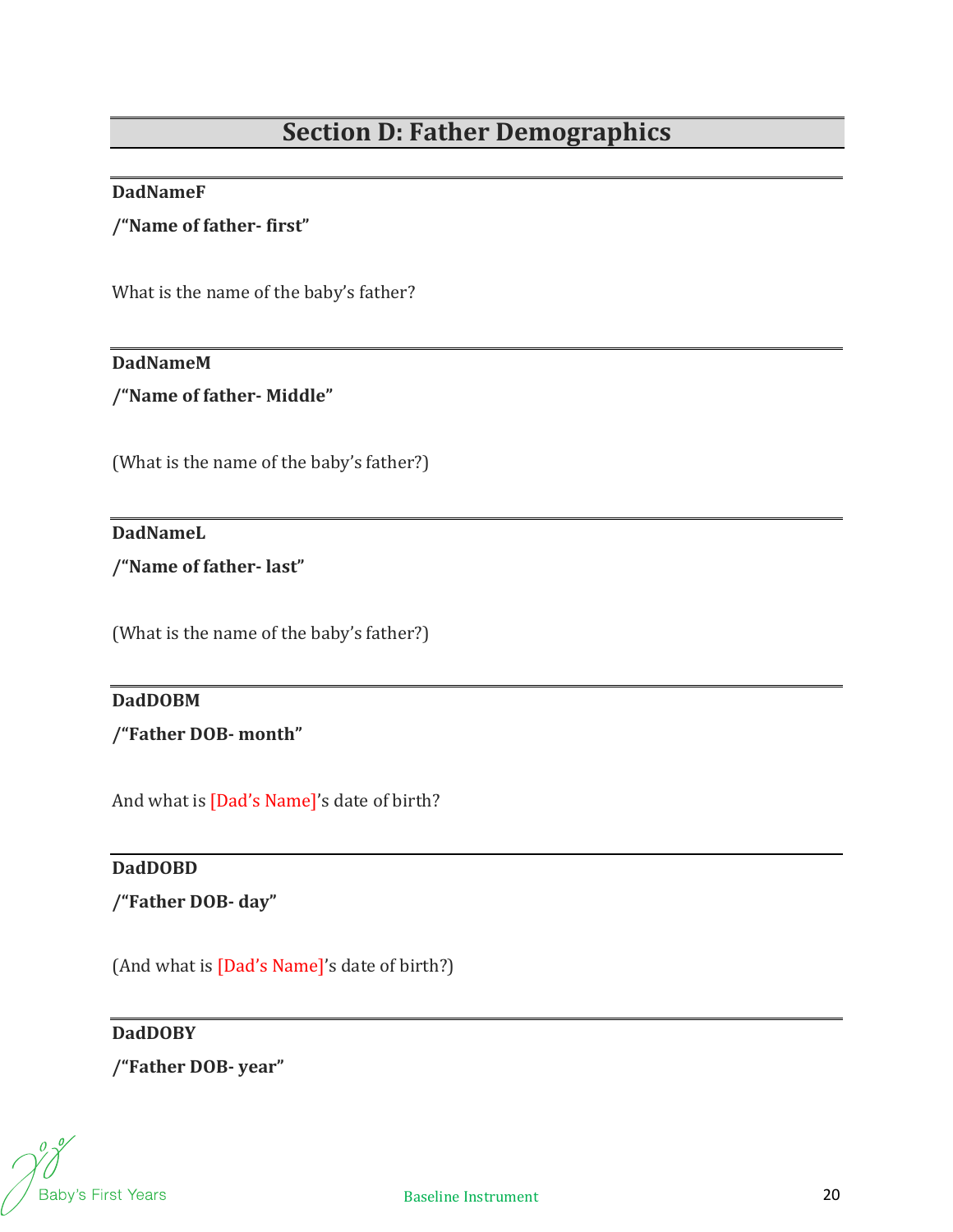(And what is [Dad's Name]'s date of birth?)

# DadRace

#### **/"Father race"**

Do you think he would consider himself one or more of the following?

- 01. White
- 02. Black, African American
- 03. Asian or Pacific Islander
- 04. American Indian, Eskimo, Aleut
- 05. Other

#### **DadRaceO**

**/"Father race, other"**

How would he identify himself?

#### **DadEthnic**

# **/"Father's ethnicity"**

Does he consider himself Hispanic or Latino?

01. Hispanic or Latino 05. Not Hispanic or Latino

# **DadCountryUs**

**/"Father from US"**

Was he born in the United States of America?

01. Yes 05. No

# **DadCountry**

**/"Father's country"**

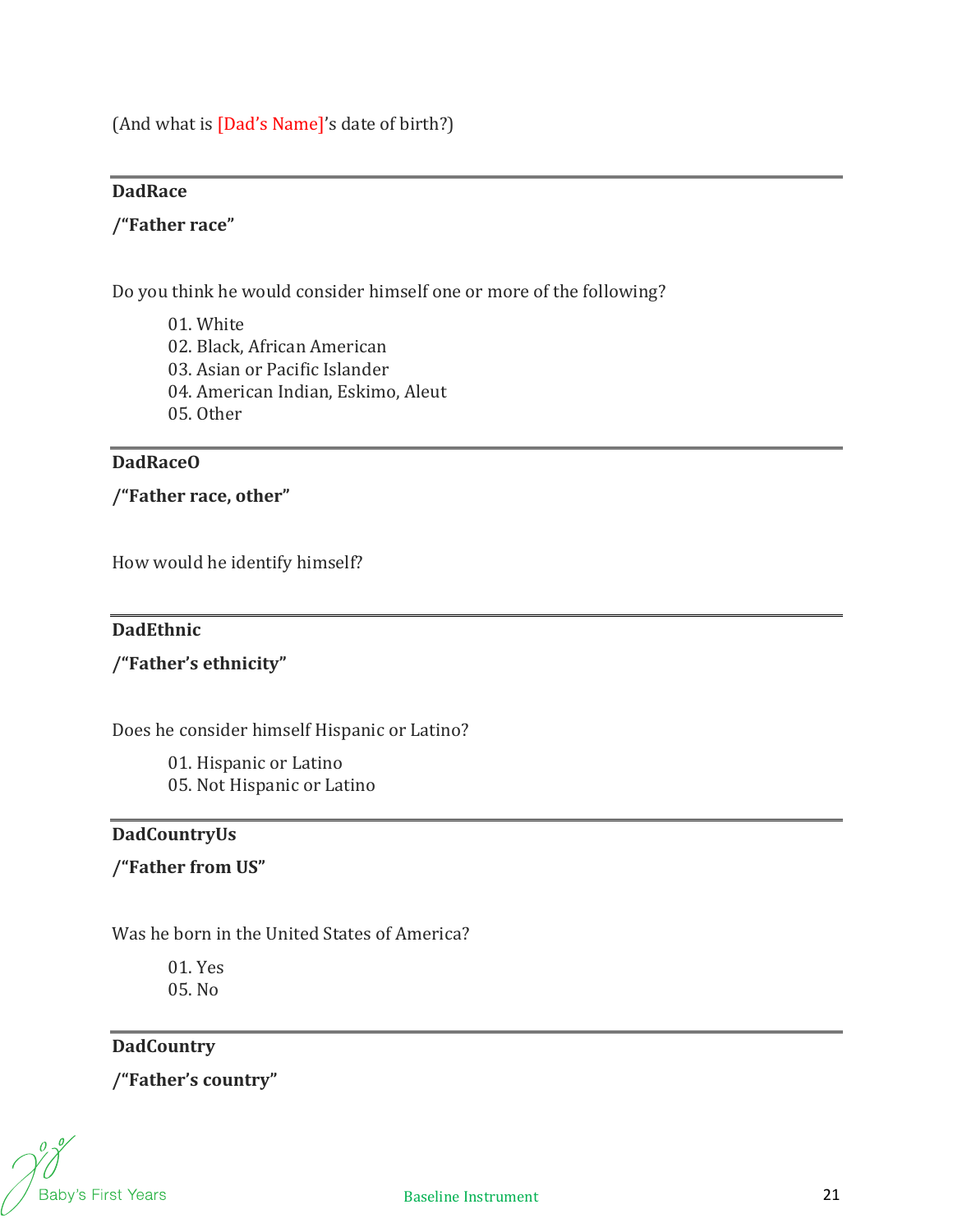What country was he born in?

#### **DadRestime**

**/"Father's time in US"**

How many years has he been in the United States?

#### **DParentsCountryUs**

#### **/"Father's parents born in US"**

Were both of his parents born in the United States of America?

- 01. Yes both mother and Father were born in the US
- 05. No Mother was not born in US
- 09. No Father was not born in US

#### **DParentsMother**

**/"Father's Grandmother country"**

What country was his mother born in?

## **DParentsFather**

**/" Father's Grandfather country"**

What country was his father born in?

#### **DadEduYrs**

**/"Father's education, years"**

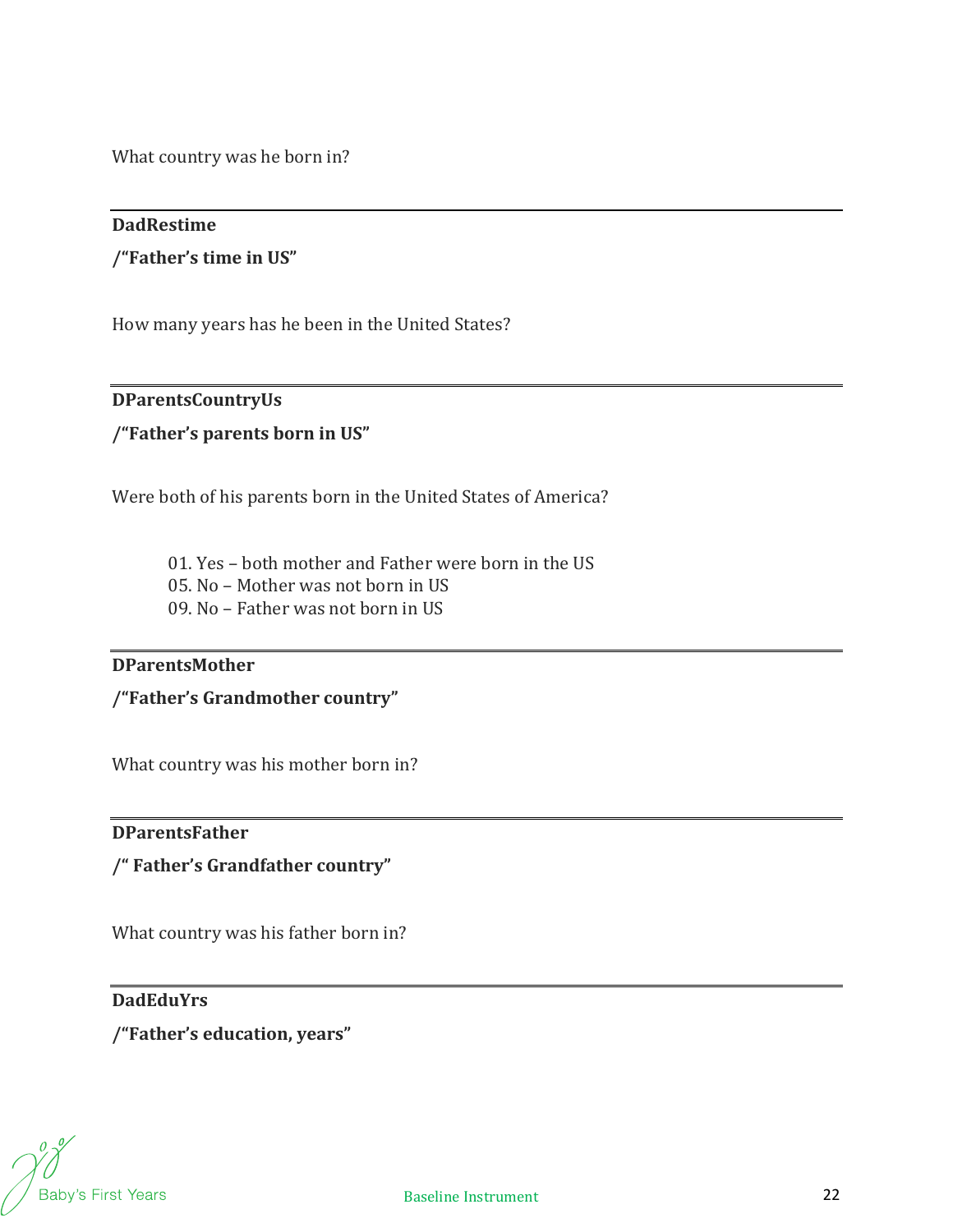Now I would like to ask you some questions about the baby's father's education. About how many years of schooling has he completed?

What is your best estimate?

#### **DadEdult12**

/"Father Less than 12 years"

What is the highest grade in elementary school or high school that he finished and got credit for?

01. First grade 02. Second grade 03. Third grade 04. Fourth grade 05. Fifth grade 06. Sixth grade 07. Seventh grade 08. Eighth grade 09. Ninth grade 10. Tenth grade 11. Eleventh grade 12. Twelfth grade

# DadGed

**/"Father GED or Diploma"**

Did he ever get a high school diploma or GED certificate?

01. Yes 05. No

## **DadCollege**

/"Dad go to college"

Did he complete one or more years of college for credit – not including schooling such as business college, technical, or vocational school?

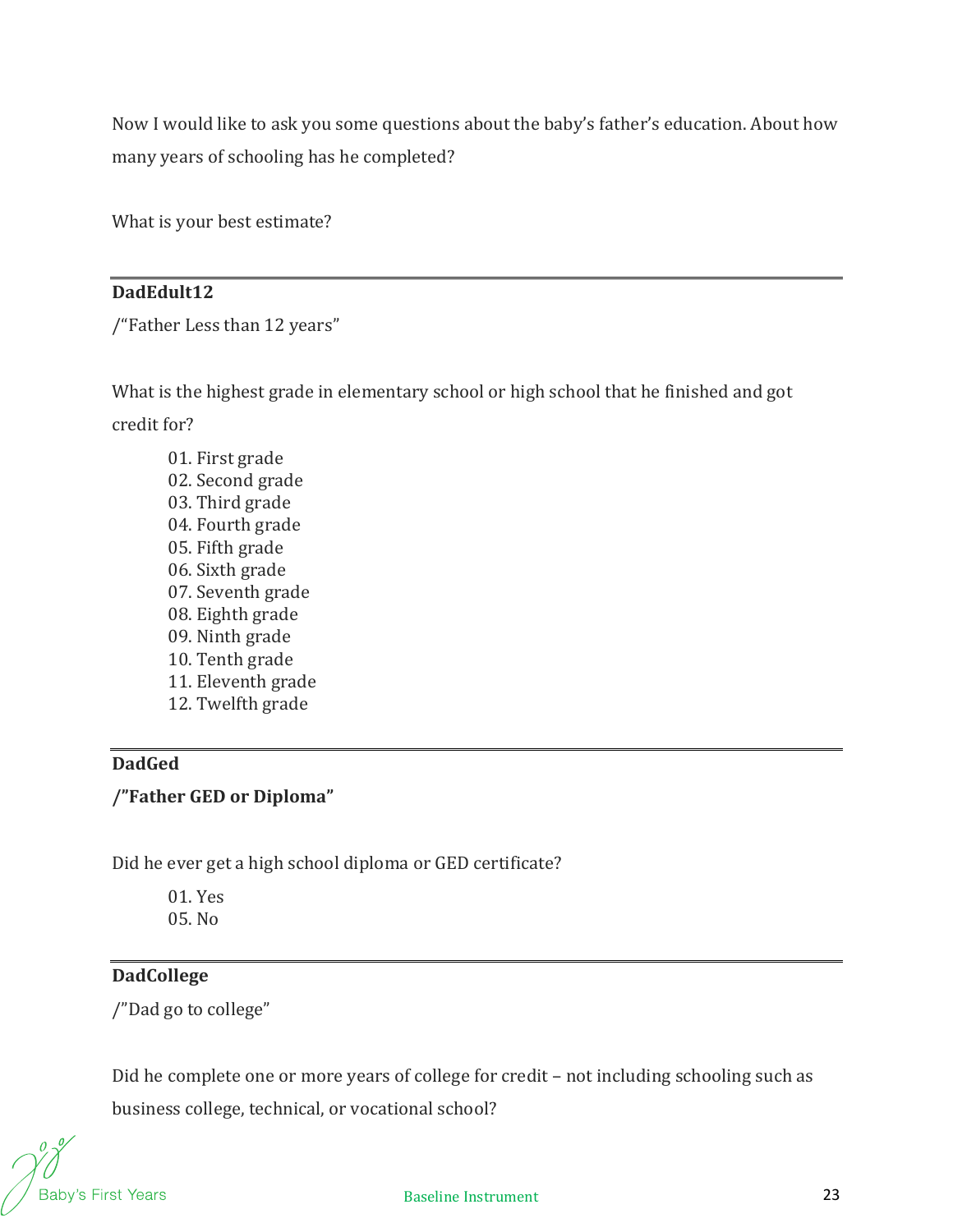01. Yes 05. No

#### **DadCollegeY**

/"Dad Years at college"

How many years of college did he complete?

## **DadDegree**

/"Dad degree"

Does he have any college degrees?

01. Yes 05. No

# **DadGradtype**

/"Dad degree type"

What was the highest degree that he earned while in college? Indicate all that apply.

01. Associate's 02. Bachelor's 03. Master's 04. PhD or equivalent 05. Other

# **DadGradTypeO**

**/"Other grad degree"**

You indicated "other" for type of college degree [Dad's Name] earned while in college. Could you specify what kind of degree that was?

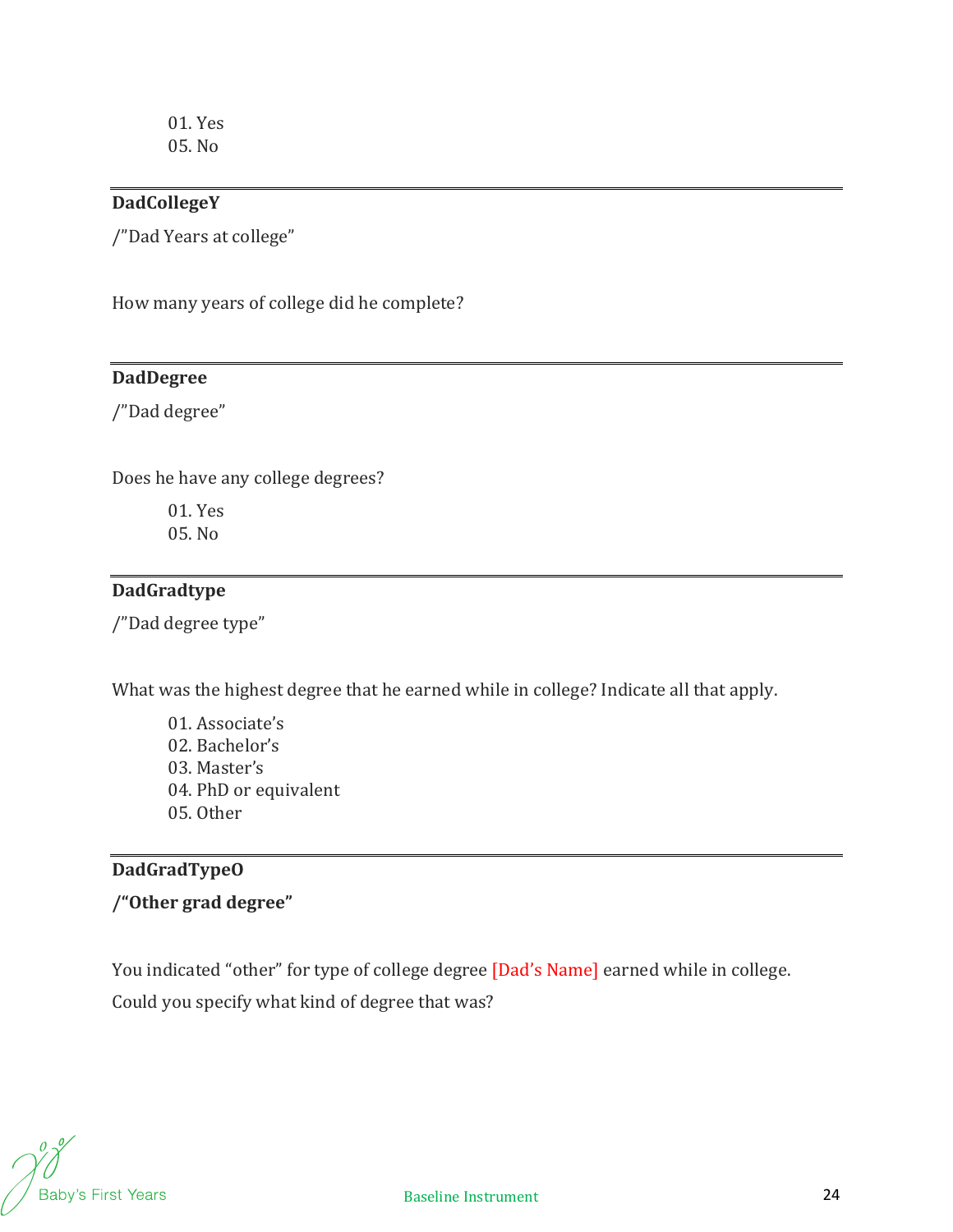# **Section F: Household Roster**

## **HHRosterIntro**

# **/"Other cohabitation"**

We are interested in learning about the people who are involved in *[Child's Name]'s life.* 

So I am now going to ask you about the people other than you who have been living in your household.

Your household is defined as anyone who has been living with you and is related to your baby through blood, marriage, domestic partnership, or adoption.

01. Continue

# **HHNumAdult /"Household adults"**

First I am going to ask you a few questions about each adult living in your household (that is, anyone 18 years old or older).

Are there any adults currently living with you in your household?

(Your household is defined as anyone who has been living with you is related to your baby through blood, marriage, domestic partnership, or adoption.)

01. Yes 02. No

**HHMemName** 

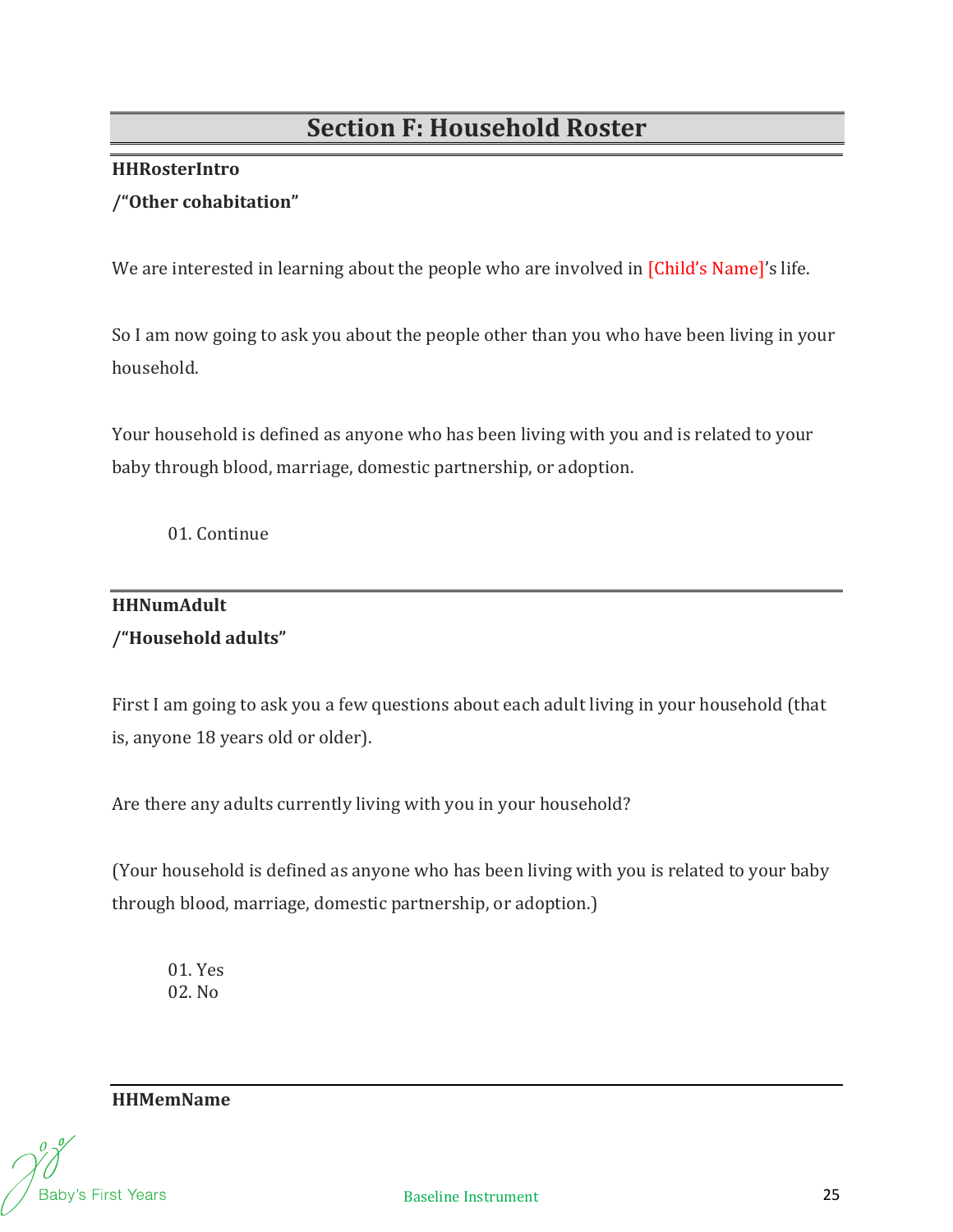# **/"HH member"**

[IF FIRST ADULT:] Let's start with the first adult household member who comes to your mind – what is their first name?

[IF SUBSEQUENT ADULT:] And, what is their first name?

#### **HHMemRel**

## **/"HHM Relationship"**

And what is your relationship to [HHMEMNAME]?

01. My mother 02. My father 03. Baby's father's mother 04. Baby's father's father 05. My partner/husband/boyfriend (baby's biological father) 06. My partner/husband/boyfriend (not baby's biological father) 07. Other adult friend or relative

## **HHMemSex**

**/"HHM Sex"**

Is[HHMEMNAME] male or female?

01. Male 05. Female

#### **HHMemAge**

**/"HHM age"**

And, how old is [HHMEM1NAME]?

**HHMemDobM**

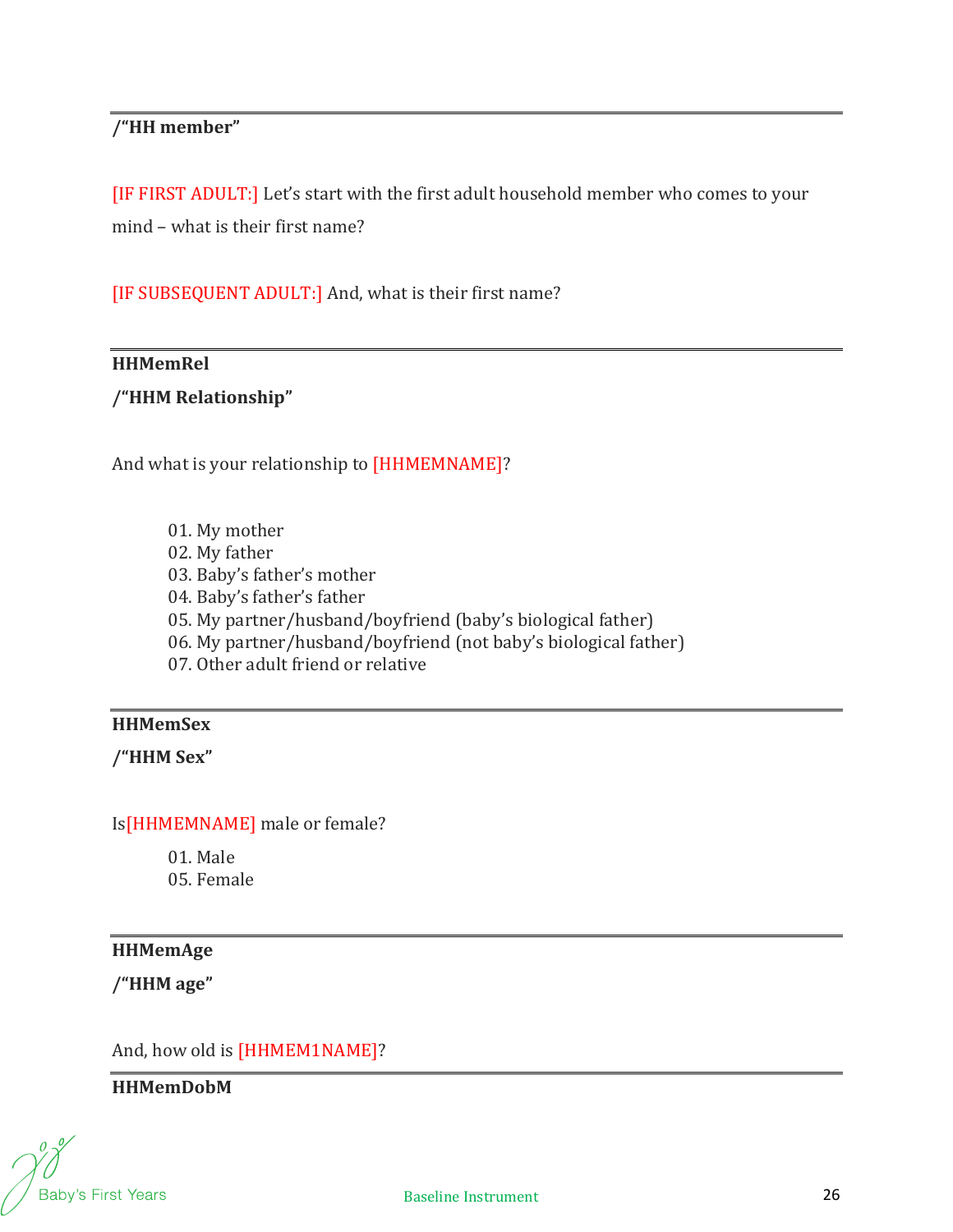# **/"HHM DOB‐ month"**

What is the date of birth for [HHMEMNAME]?

#### **HHMemDobD**

**/"HHM DOB‐ day"**

What is the date of birth for [HHMEMNAME]?

#### **HHMemDobY**

**/"HHM DOB‐ year"**

What is the date of birth for [HHMEMNAME]?

## **HHMemJob**

**/"HHM Job"**

## Has [HHMEM1NAME] been employed in the last month?

01. Yes 05. No

#### **HHMemContr**

#### **/"HHM Contributes"**

In the last month, has [HHMEM1NAME] contributed to the household's income?

01. Yes 05. No

## **HHOtherAdult**

# **/"Any Other Adults"**

Are there any other adults who live in your household?

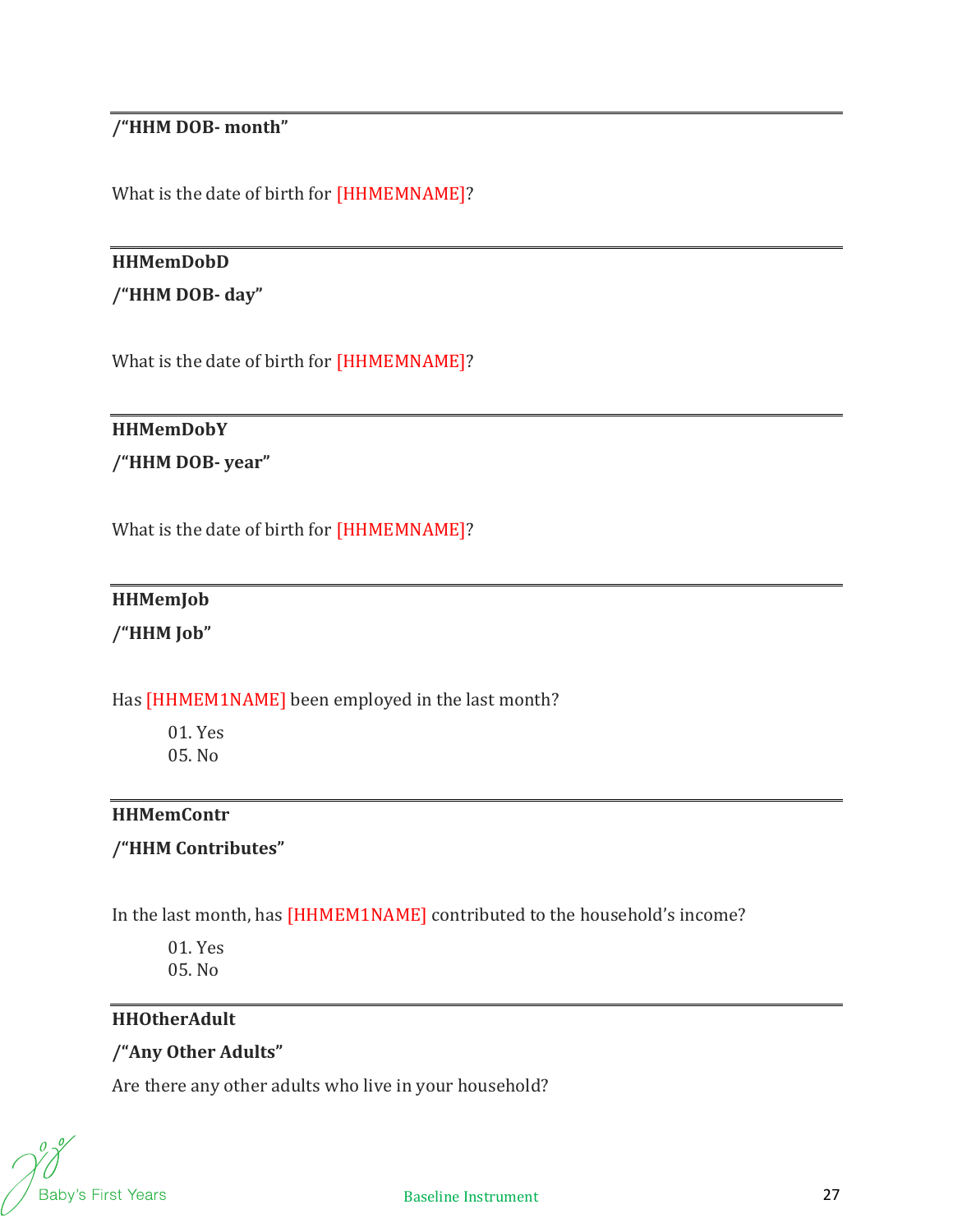#### **HHNumchild**

# **/"Household children"**

Now, let's talk about any children in your household other than the newborn, that is, anyone in your household who is UNDER 18 years old.

Are there any other children who currently live in your household?

(Your household is defined as anyone who has been living with you and is related to your baby through blood, marriage, domestic partnership, or adoption.)

01. Yes 05. No

# **HHChild1Name**

**/"HH child 1"**

[IF FIRST CHILD:] Let's start with the first child in your household who comes to your mind – what is their first name?

[IF SUBSEQUENT CHILD:] And what is their first name?

## **HHChild1Rel**

**/"HHC1 Relationship"**

And what is [HHCHILD1NAME]'s relationship to you?

01. Child 02. Step-child 03. Foster child

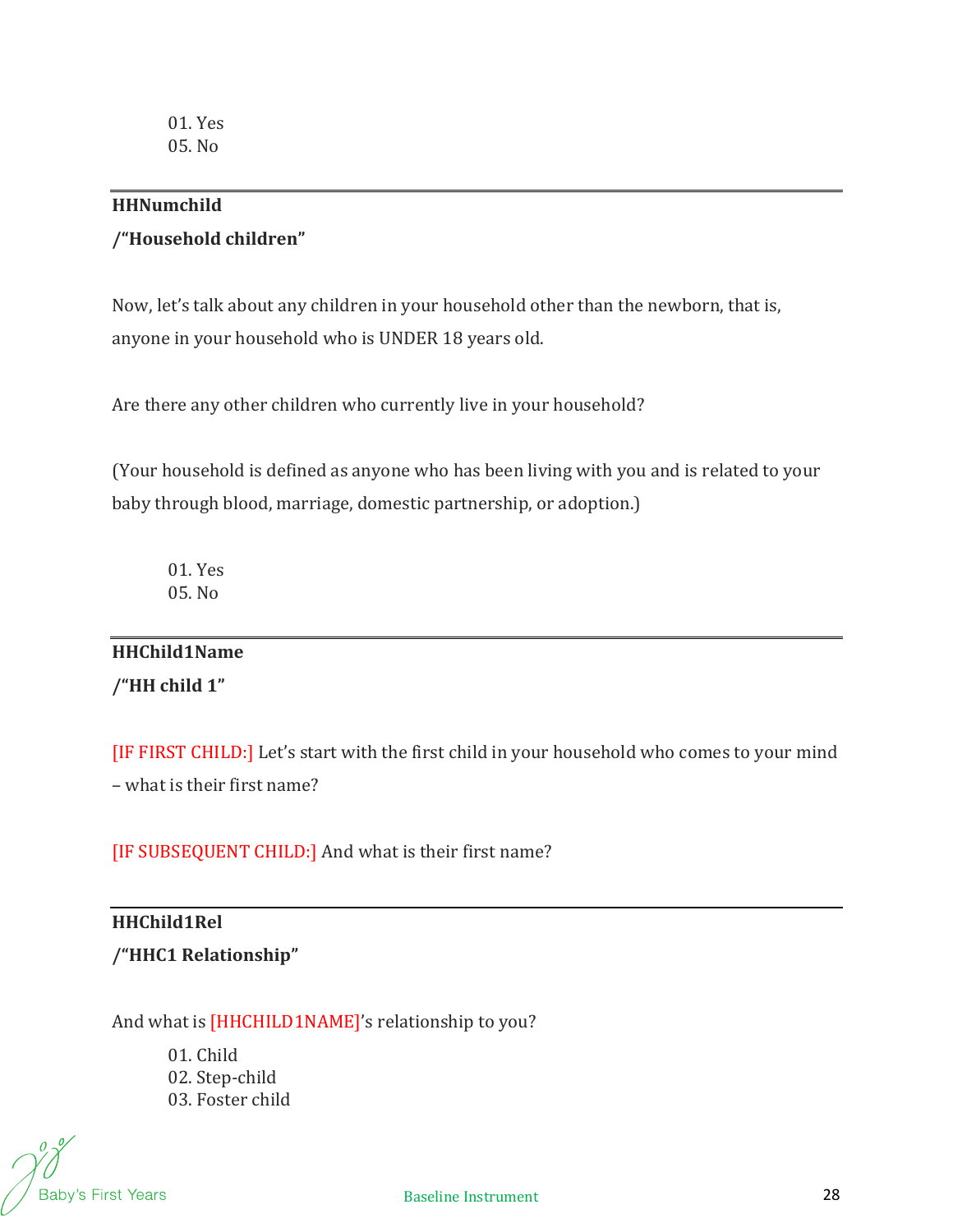04. Other child (Niece, Nephew, Friend's child) 05. Other

#### **HHChild1Sex**

#### **/"HHC1 Sex"**

#### Is [HHCHILD1NAME] male or female?

01. Male

02. Female

# **HHChild1Age**

**/"HHM1 age"**

And, how old is [HHCHILD1NAME]?

#### **HHChildDobM**

**/"HHC DOB‐ month"**

What is the date of birth for [HHCHILDNAME]?

# **HHChildDobD /"HHC DOB‐ day"**

(What is the date of birth for [HHCHILDNAME]?)

## **HHChildDobY**

**/"HHC DOB‐ year"**

(What is the date of birth for [HHCHILDNAME]?)

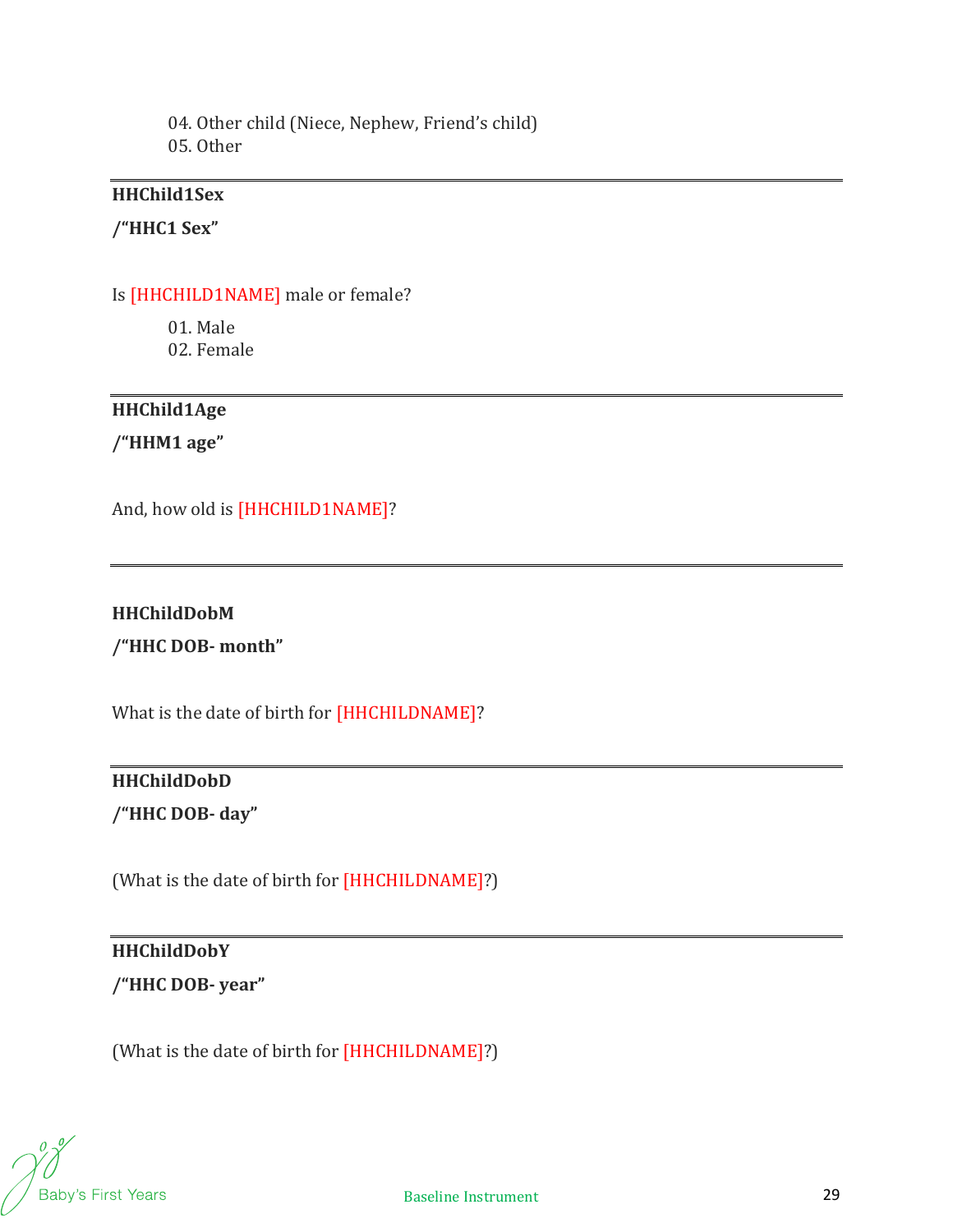# **HHChildJob**

# **/"HHChild Job"**

#### Has [HHCHILD1NAME] been employed in the last month?

01. Yes 05. No

#### **HHChildContr**

#### **/"HHChild Contributes"**

In the last month, has [HHCHILD1NAME] contributed to the household's income?

01. Yes 05. No

#### **HHOtherCHILD**

**/"Any Other Children"**

Are there any other children who live in your household?

01. Yes 05. No

# **OtherChildrn**

# **/"Non‐HH children"**

Do you have other children – your own children, or adopted or step-children -- who do *not* live with you?

01. Yes 05. No

**OtherChildName**

**/"Other child name"**

**Baby's First Years**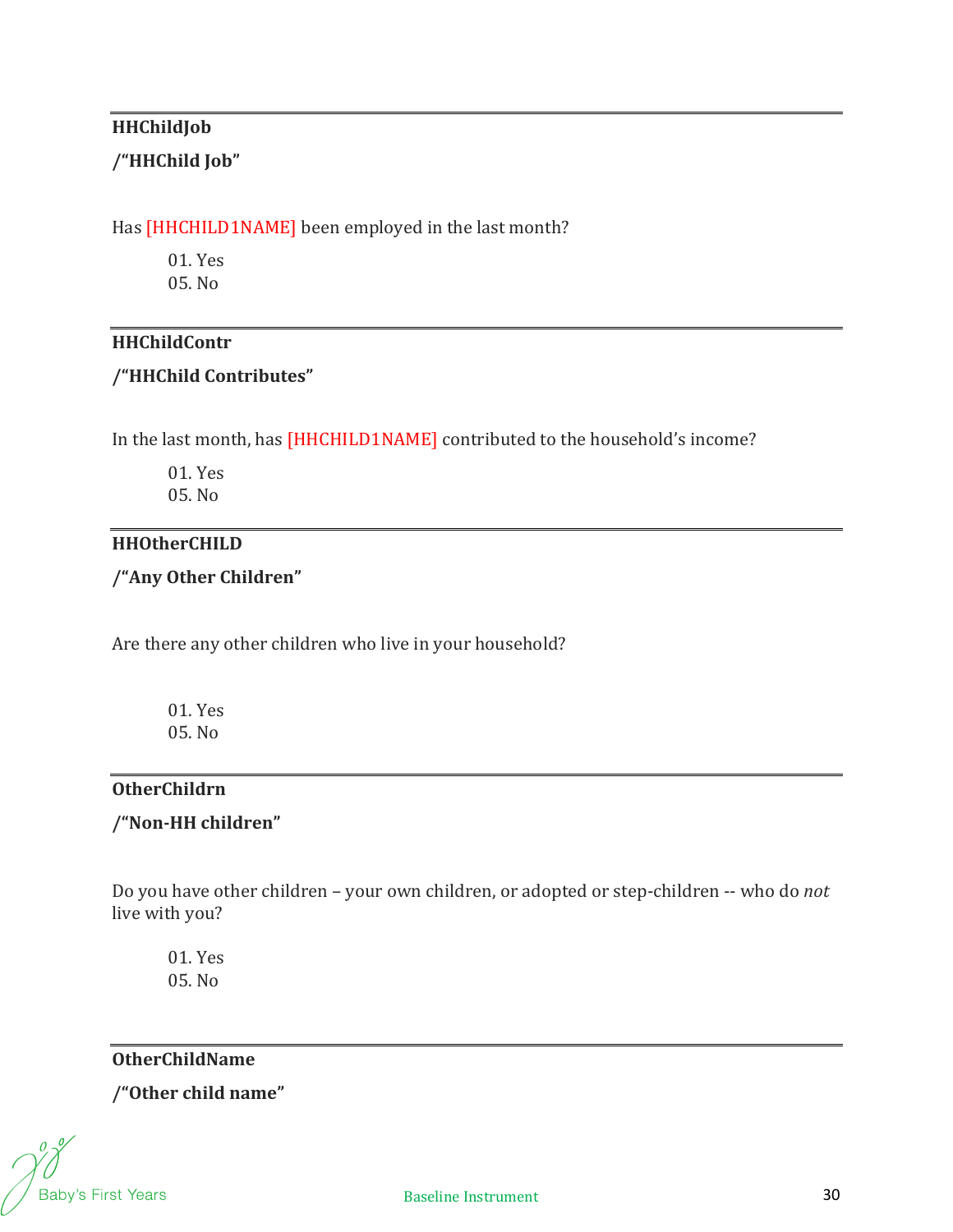[IF FIRST CHILD:] Let's talk about the first child that does not live with you, what is their first name?

[IF SUBSEQUENT CHILD:] And what is their first name?

## **OtherChildType**

**/"Non‐HH child type"**

Is [Other Child's Name] your biological child, adopted, or your step-child?

1. Biological child 2. Adopted 3. Step-child

## **OtherChildAge**

**/"Other child age"**

What is [Other Child's Name]'s age?

## **OtherChildUS**

**/"Other child US"**

# Does [Other Child's Name] live in the U.S.?

01. Yes 05. No

# **OtherChildCountry**

**/"Other child country"**

What country does [Other Child's Name] live in?

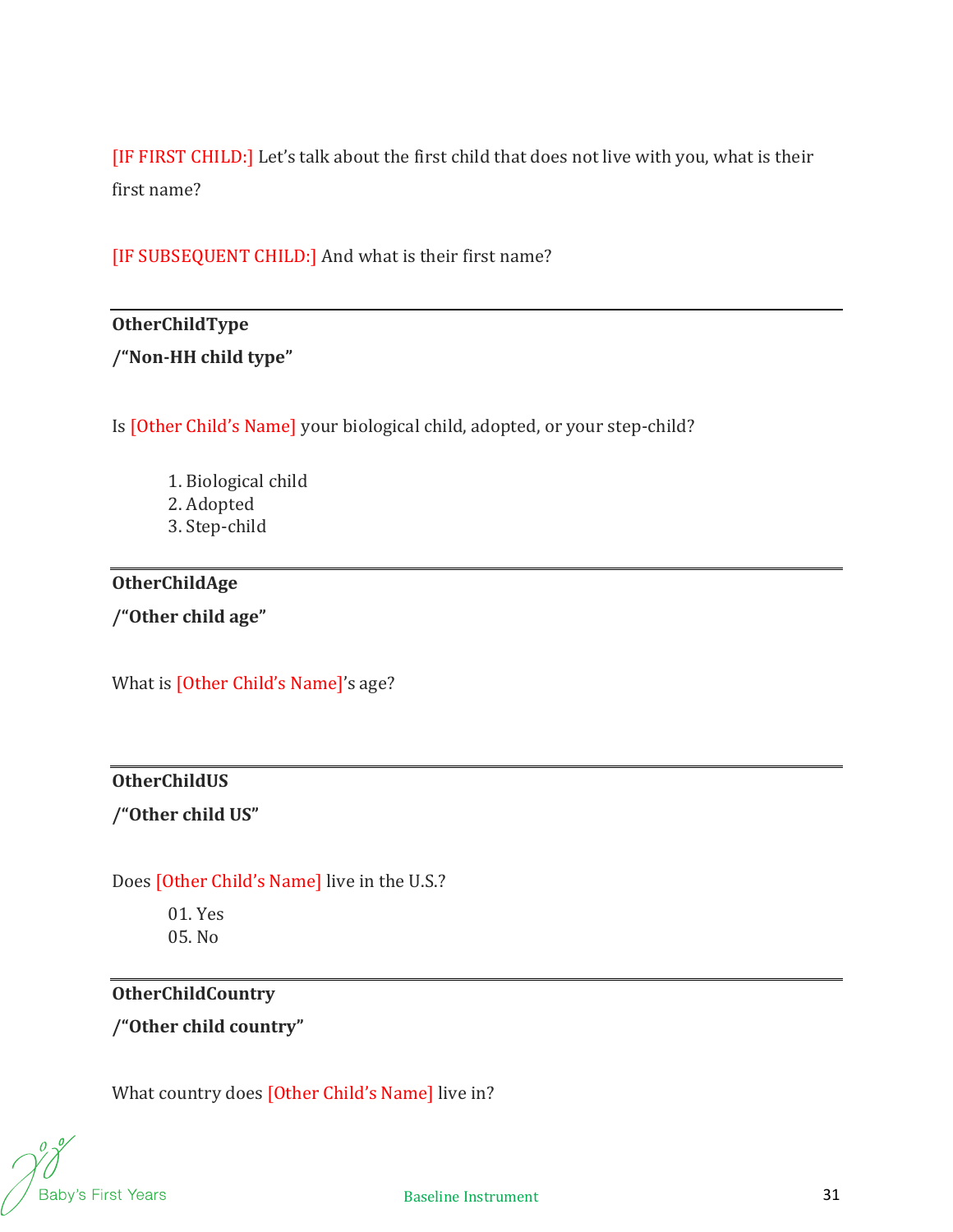# **OtherChildState /"Other child state"**

What state does [Other Child's Name] live in?

#### **NonHhOther**

**/"Any Other Children"**

Do you have any other children who do not live in your household?

01. Yes 05. No

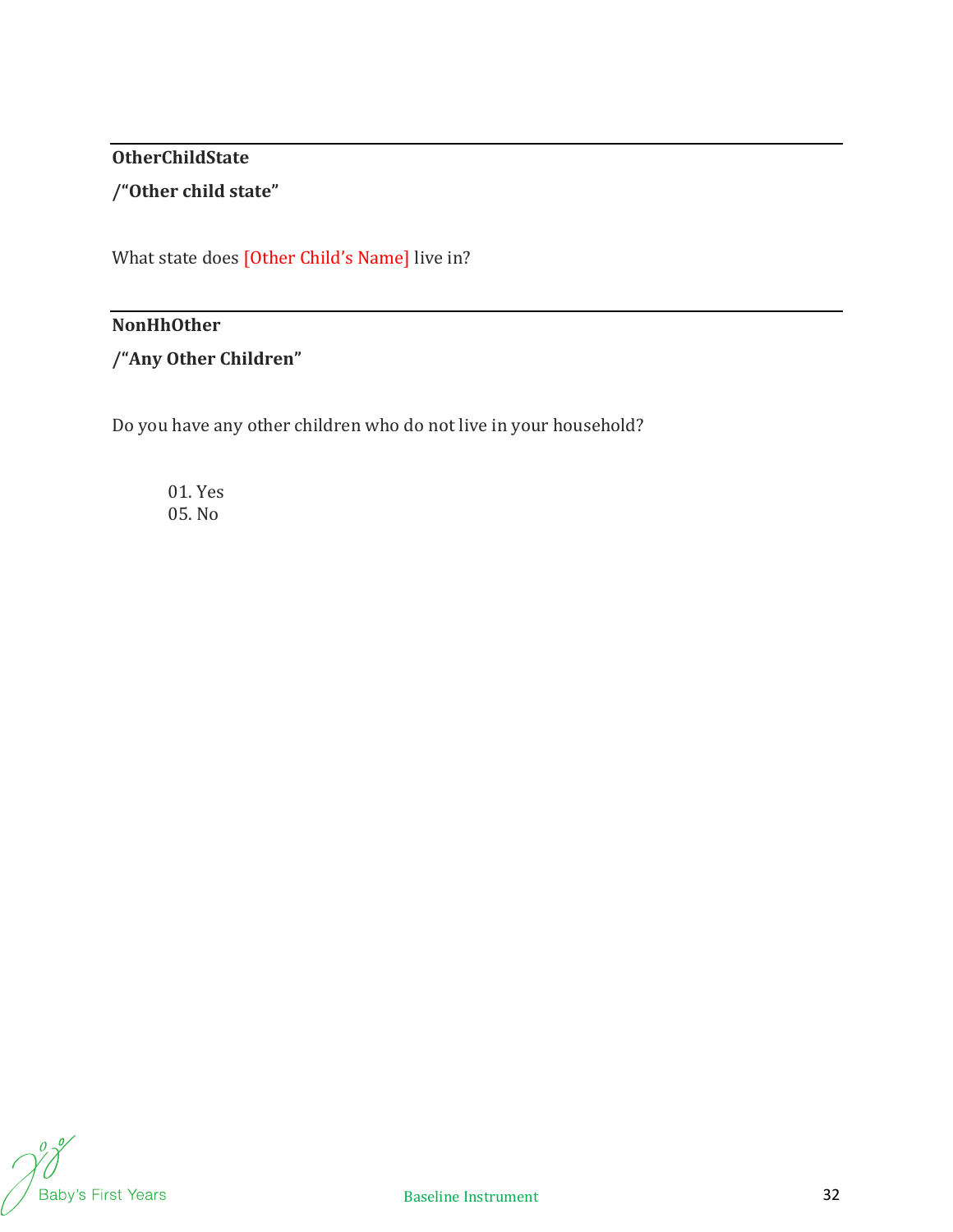# **Section G: Income/Net worth Questions**

I would like to ask you some questions now about your earnings from work and other sources of income during [prevYear]. I want to remind you that everything you tell me will be kept strictly confidential.

Let's start with your income…

01. Continue

# **TotalEarned**

**/"Total income earned"**

How much did you earn from all your employers before taxes and deductions during [prevYear]?

## **TotalEarnedUnit**

# **/"Total income time unit"**

Is that for the entire last year, per month, or per week?

1. Year

5. Month

9. Week

## **TotalEarnedEst**

**/"Total income estimated"**

## **TotalEarnedVer**

**/"Total income verified"**

Does [TotalEarnedEst] sound about right for all of [prevYear]?

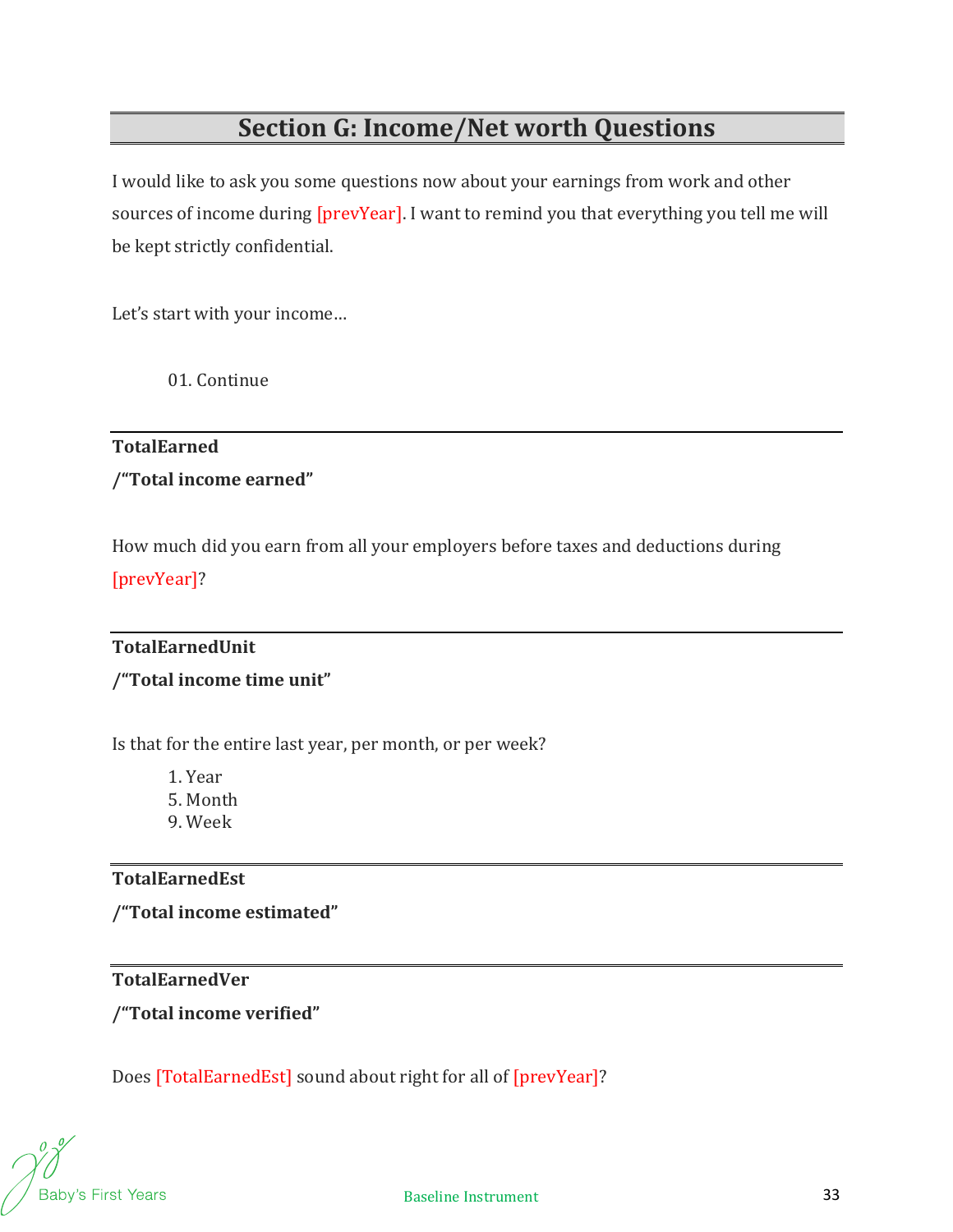1. Yes

2. No

#### **Earned10000plus**

## **/"Earned 10,000 plus"**

Would it amount to \$10,000 or more?

01. Yes 05. No

# **Earned15000plus**

# **/"Earned 15,000 plus"**

Would it amount to \$15,000 or more?

01. Yes 05. No

## **Earned20000plus**

**/"Earned 20,000 plus"**

Would it amount to \$20,000 or more?

01. Yes 05. No

# **Earned25000plus**

**/"Earned 25,000 plus"**

Would it amount to \$25,000 or more?

01. Yes 05. No

# **Earned5000plus**

**/"Earned 5,000 plus"**

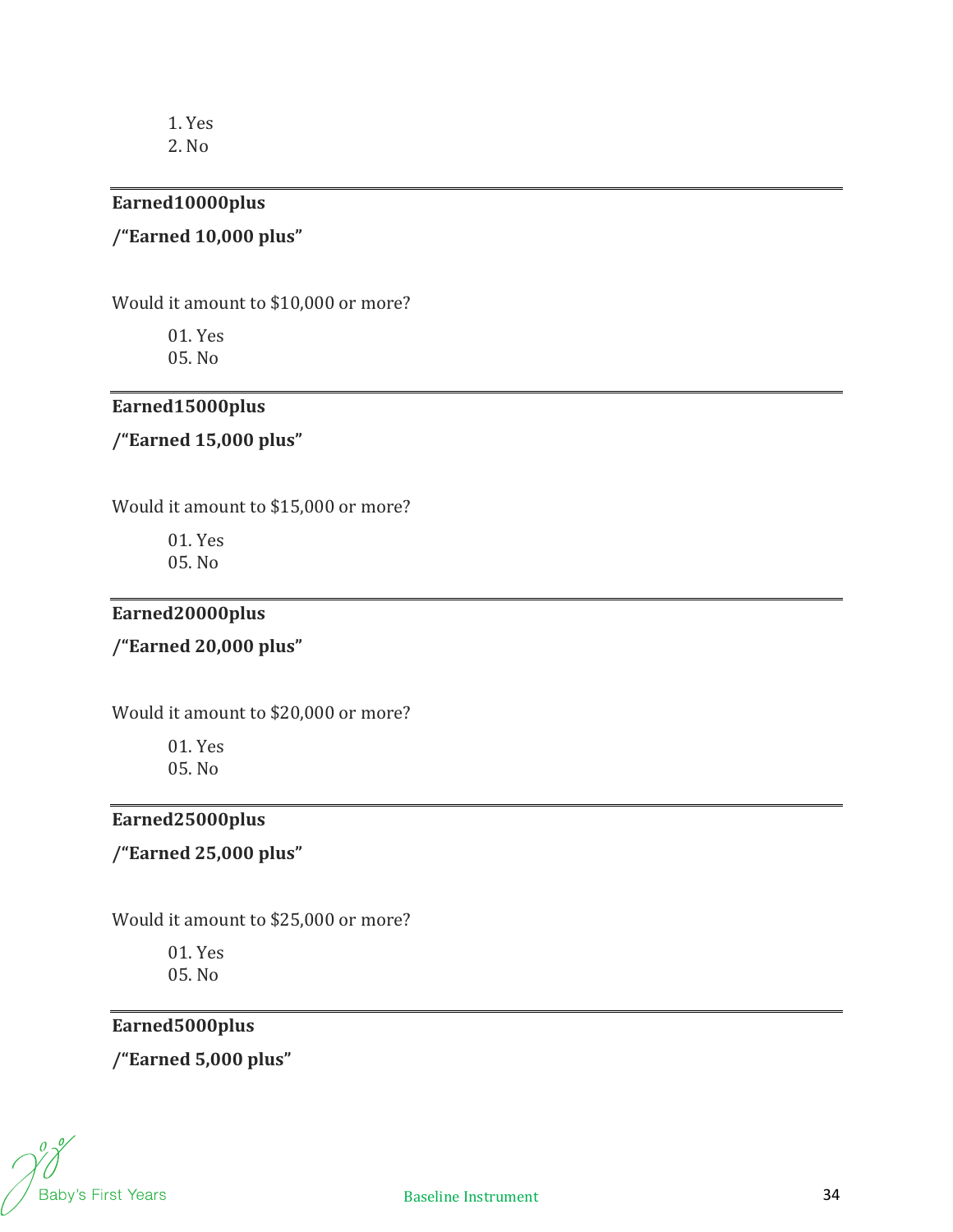Would it amount to \$5,000 or more?

01. Yes 05. No

## **SpouseEarned**

# **/"Total Spouse earned"**

How much did your spouse earn from all employers before taxes and deductions during

[prevYear]?

# **SpouseEarnedUnit**

## **/"Total income time unit"**

Is that for the entire last year, per month, or per week?

1. Year

5. Month

9. Week

# **SpouseEarnedEst**

**/"Total income estimated"**

# **SpouseTotalEarnedVer**

**/"Total income verified"**

Does [TotalEarnedEst] sound about right for all of [prevYear]?

1. Yes 2. No

## **SpEarned10000plus**

**/"Spouse earned 10,000 plus"**

Would it amount to \$10,000 or more?

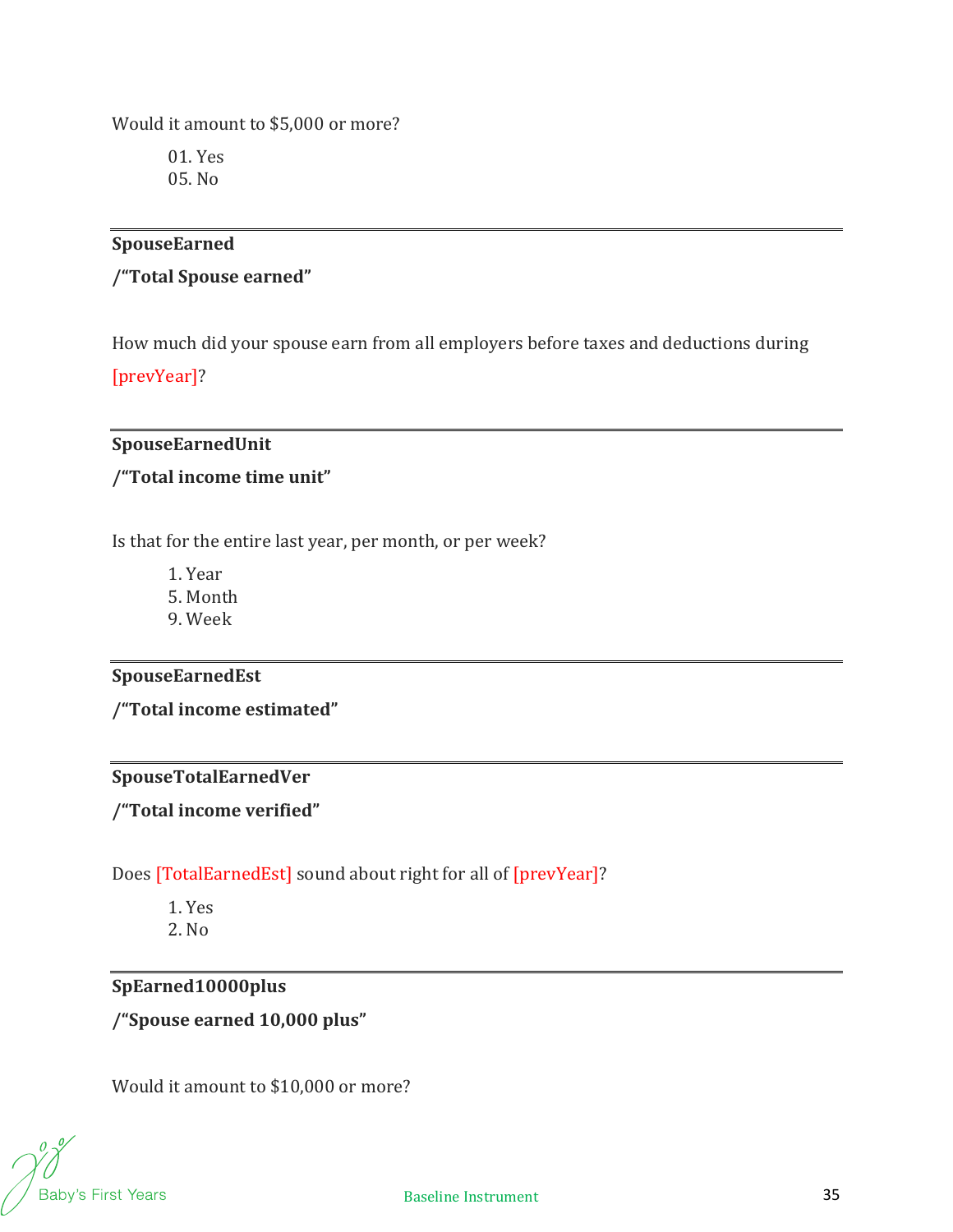01. Yes 05. No

#### **Spearned15000plus**

## **/"Spouse earned 15,000 plus"**

Would it amount to \$15,000 or more?

01. Yes 05. No

## **Spearned20000plus**

**/"Spouse earned 20,000 plus"**

Would it amount to \$20,000 or more?

01. Yes 05. No

# **Spearned25000plus**

**/"Spouse earned 25,000 plus"**

Would it amount to \$25,000 or more?

01. Yes 05. No

# **Spearned5000plus**

# **/"Spouse earned 5,000 plus"**

Would it amount to \$5,000 or more?

01. Yes 05. No

#### **OthersEarned**

**/"Total Others earned"**

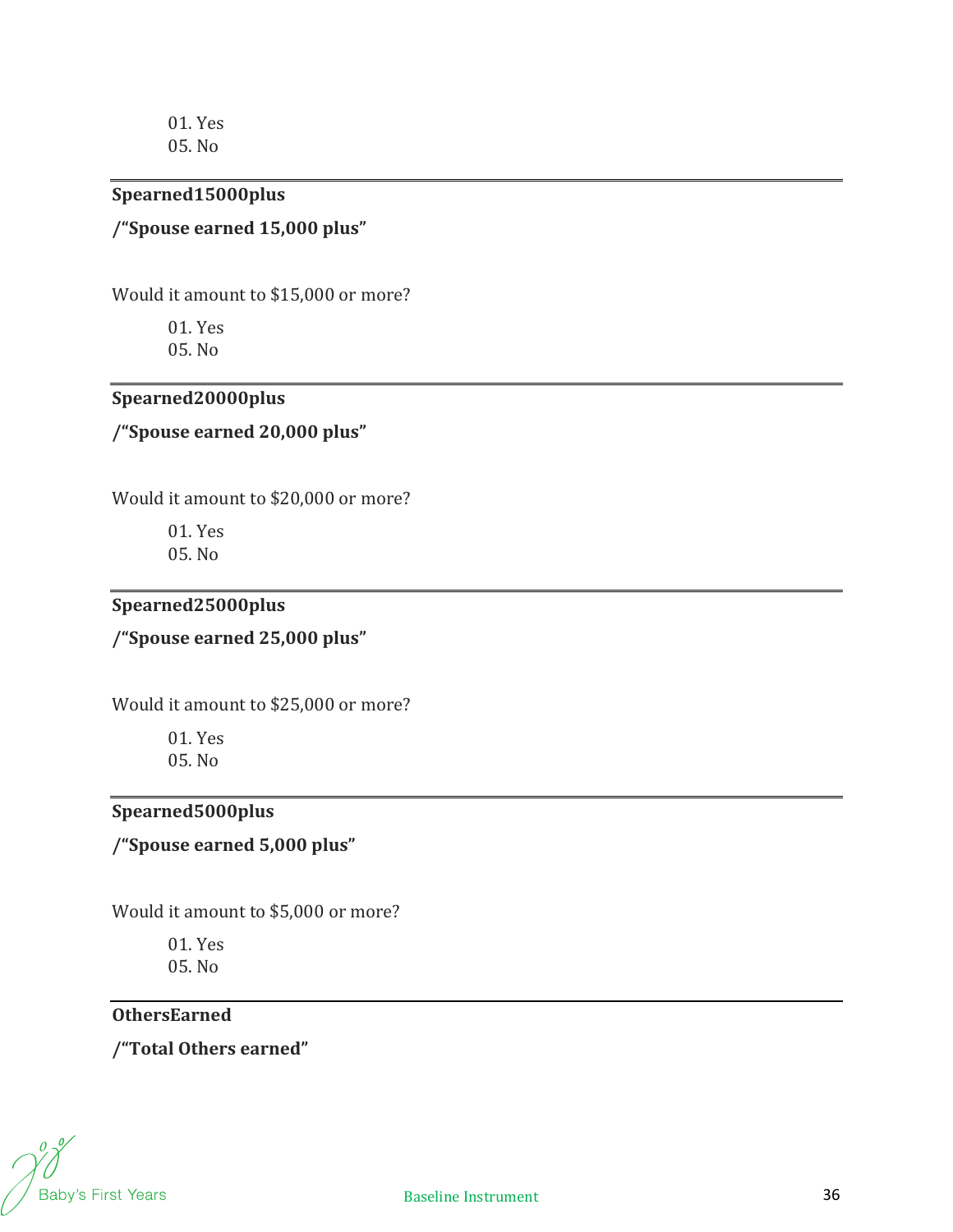Now let's think about the other members of your household, that is, the people who have been living with you and are related to the baby by blood, marriage, adoption, or domestic partnership.

How much did other members of this household, earn from all employers before taxes and deductions during [prevYear]?

#### **OthersEarnedUnit**

## **/"Total income time unit"**

Is that for the entire last year, per month, or per week?

1. Year 5. Month 9. Week

## **OthersEarnedEst**

**/"Total income estimated"**

## **OthersTotalEarnedVer**

**/"Total income verified"**

Does [TotalEarnedEst] sound about right for all of [prevYear]?

1. Yes 2. No

## **OEarned10000plus**

**/"Others earned 10,000 plus"**

Would it amount to \$10,000 or more?

01. Yes 05. No

# **OEarned15000plus**

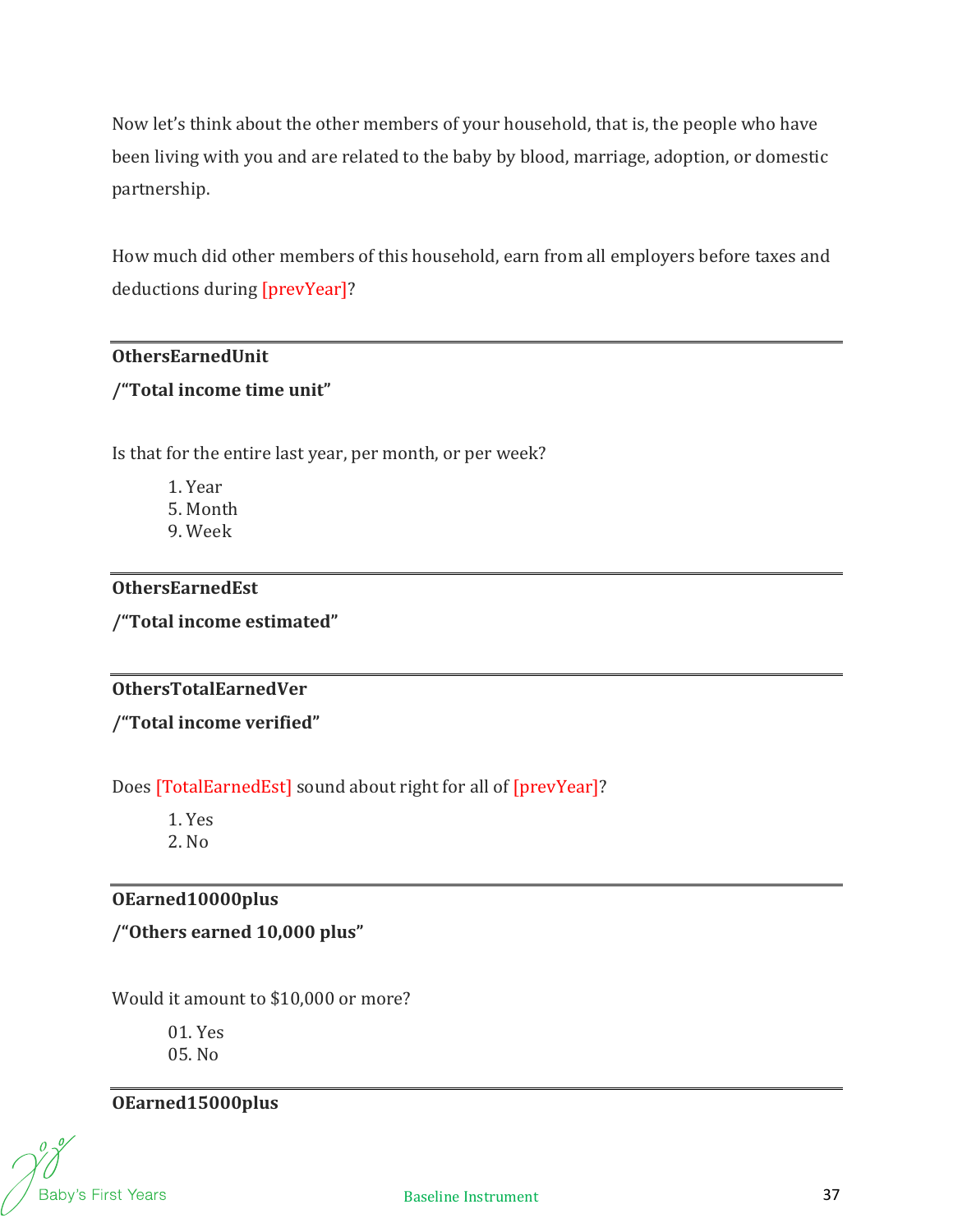# **/"Others earned 15,000 plus"**

Would it amount to \$15,000 or more?

01. Yes 05. No

#### **OEarned20000plus**

**/"Others earned 20,000 plus"**

Would it amount to \$20,000 or more?

01. Yes 05. No

## **OEarned25000plus**

**/"Others earned 25,000 plus"**

Would it amount to \$25,000 or more?

01. Yes 05. No

## **OEarned5000plus**

**/"Others earned 5,000 plus"**

Would it amount to \$5,000 or more?

01. Yes 05. No

#### **GovtIncome**

#### **/"Total government income"**

How much income did **you and/or other members of your household** receive from the government, such as welfare, SSI, unemployment benefits and social security during [prevYear]?

Baby's First Years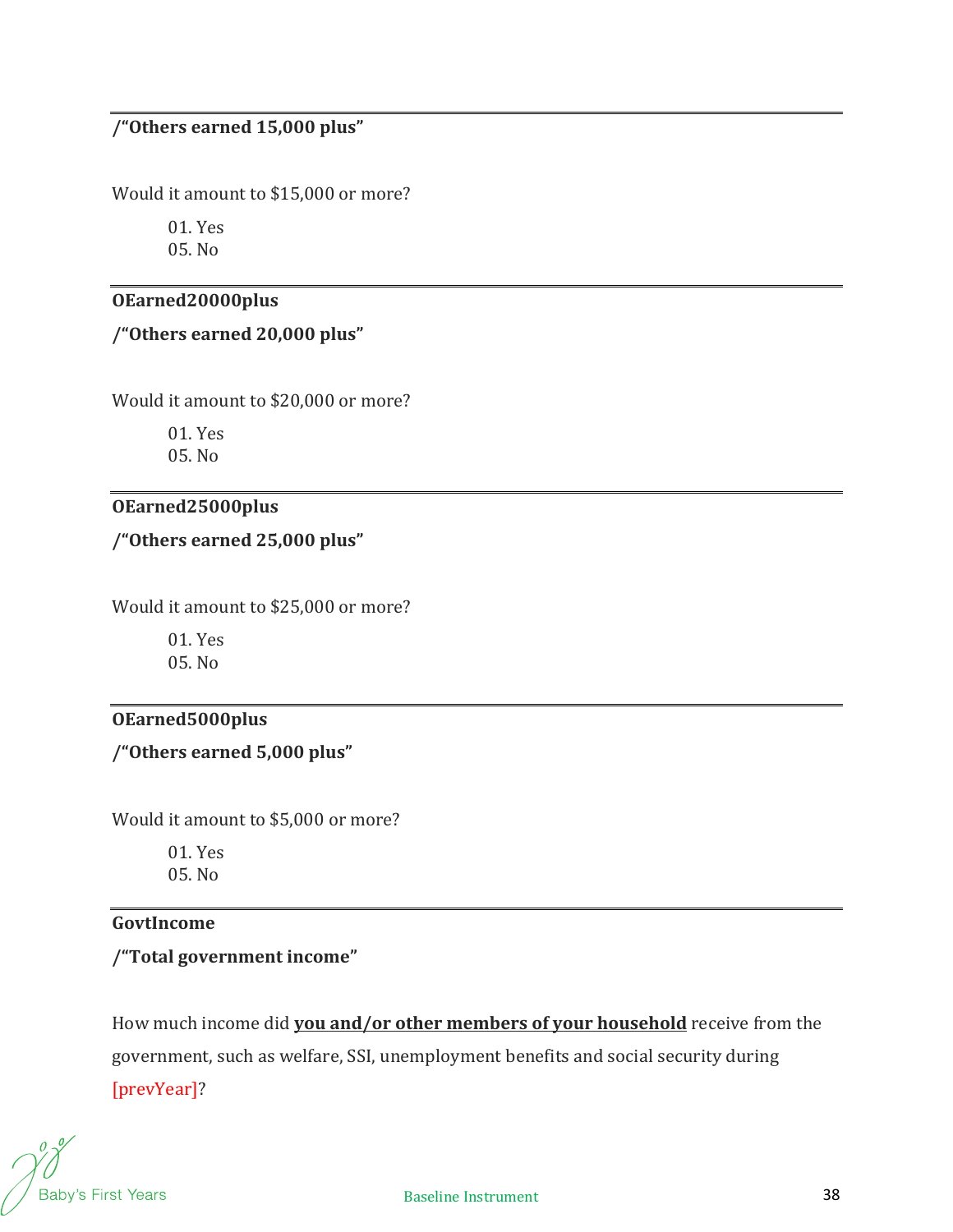#### **GovtIncomeUnit**

#### **/"Total income time unit"**

Is that for the entire last year, per month, or per week?

- 1. Year
- 5. Month
- 9. Week

#### **GovtIncomeEst**

**/"Total income estimated"**

#### **GovtIncomeVer**

**/"Total income verified"**

Does [GovtIncomeEst] sound about right for all of [prevYear]?

1. Yes

2. No

## **GovRcvd10000plus**

**/"Received 10,000 plus"**

Would it amount to \$10,000 or more?

01. Yes 05. No

# **GovRcvd15000plus**

**/"Received 15,000 plus"**

Would it amount to \$15,000 or more?

01. Yes 05. No

# **GovRcvd20000plus**

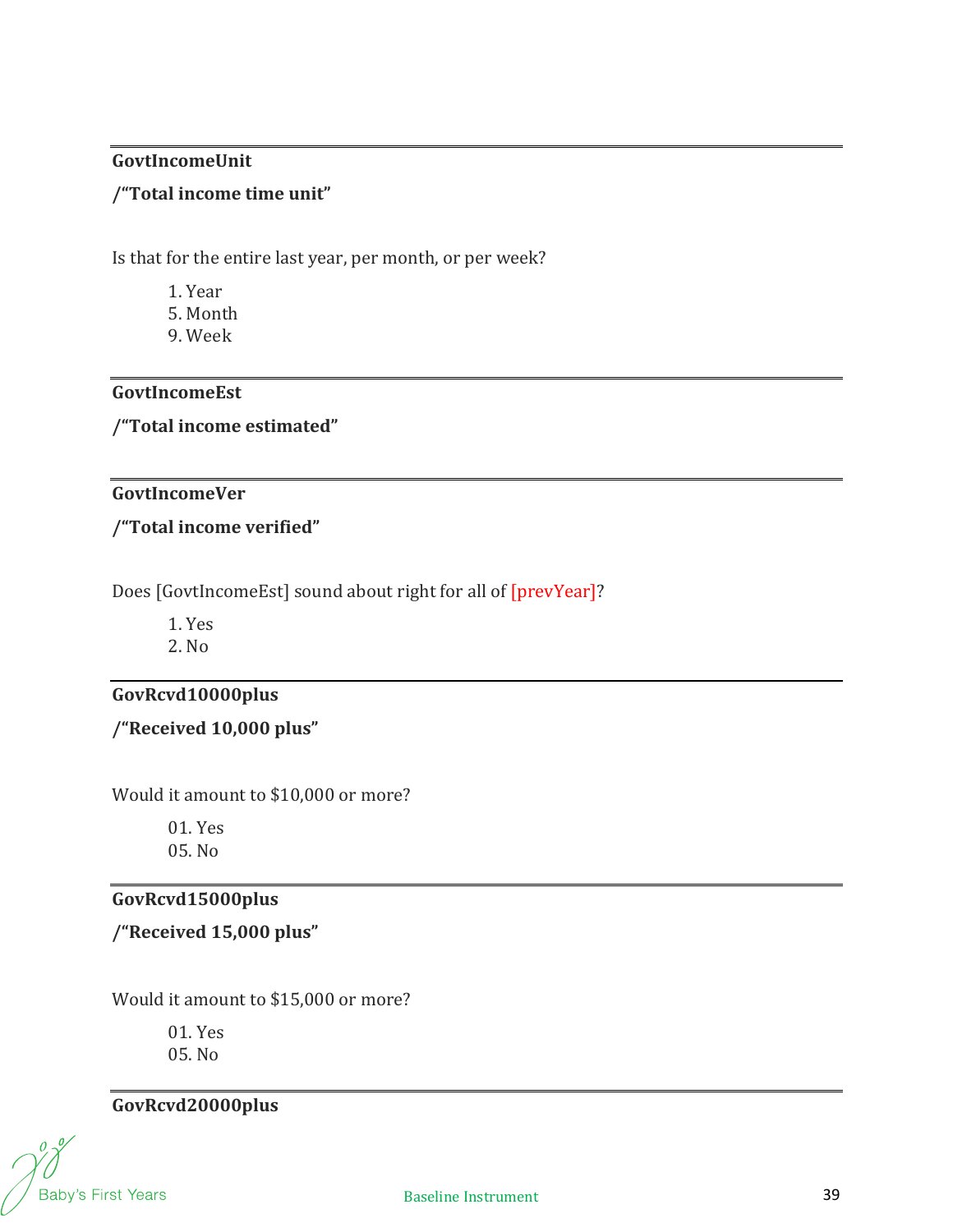# **/"Received 20,000 plus"**

Would it amount to \$20,000 or more?

01. Yes 05. No

#### **GovRcvd25000plus**

**/"Received 25,000 plus"**

Would it amount to \$25,000 or more?

01. Yes 05. No

# **GovRcvd5000plus**

**/"Received 5,000 plus"**

Would it amount to \$5,000 or more?

01. Yes 05. No

# **AllOtherIncome**

**/"All other income"**

How much income did you and anyone in your household receive from all other sources such as money from any businesses, help from friends or relatives, child support and any other money income during [prevYear]?

This should include any regular contributions from people who did not live with you.

**AllOtherIncomeUnit**

## **/"All Other income time unit"**

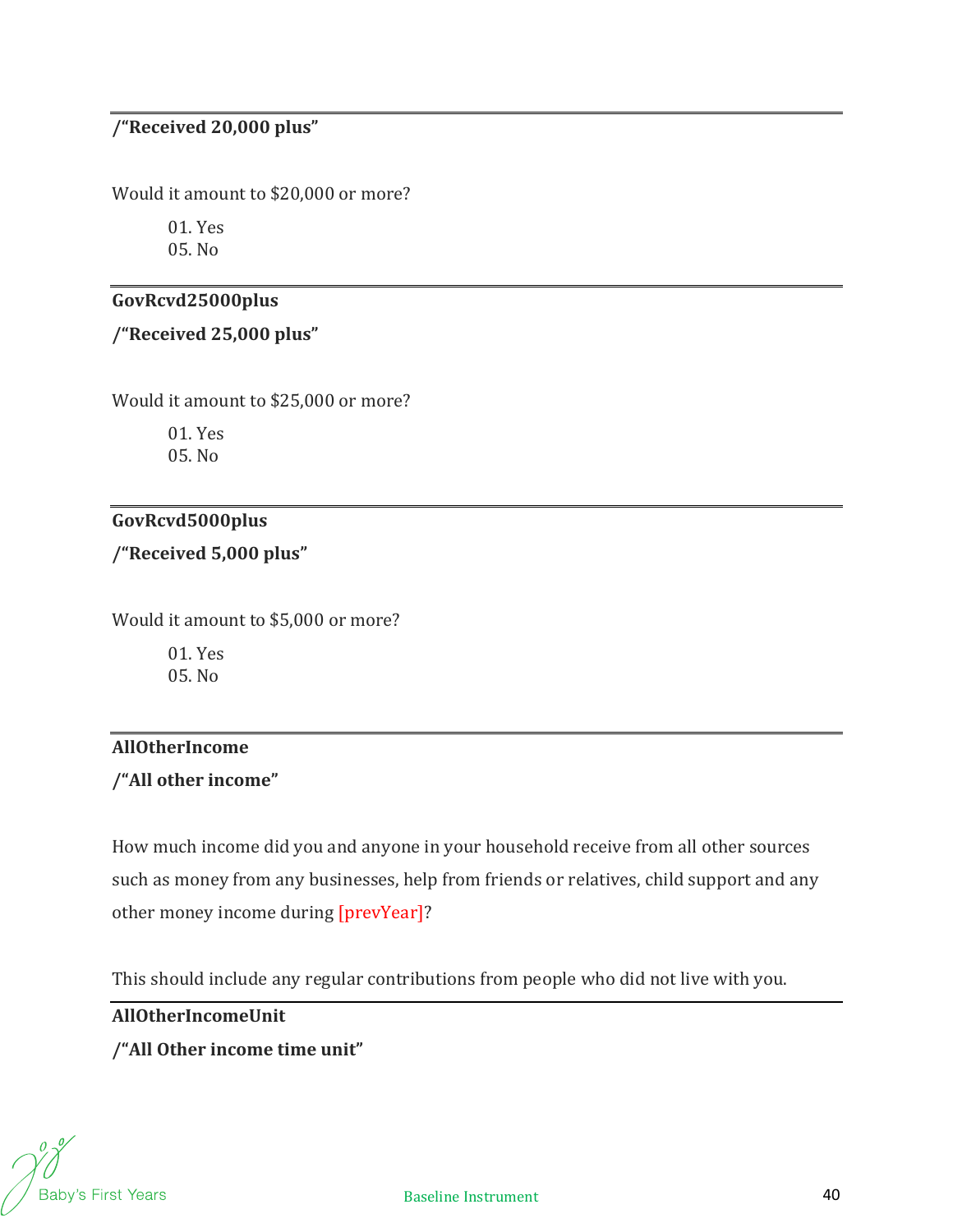Is that for the entire last year, per month, or per week?

1. Year

- 5. Month
- 9. Week

#### **AllOtherIncomeEst**

**/"All other income estimated"**

#### **AllOtherIncomeVer**

#### **/"All other income verified"**

## Does [AllOtherIncomeEst] sound about right for all of [prevYear]?

1. Yes

2. No

# **AllOther10000plus**

# **/"All other 10,000 plus"**

Would it amount to \$10,000 or more?

01. Yes 05. No

#### **AllOther15000plus**

# **/"All other 15,000 plus"**

Would it amount to \$15,000 or more?

01. Yes 05. No

# **AllOther20000plus**

**/"All other 20,000 plus"**

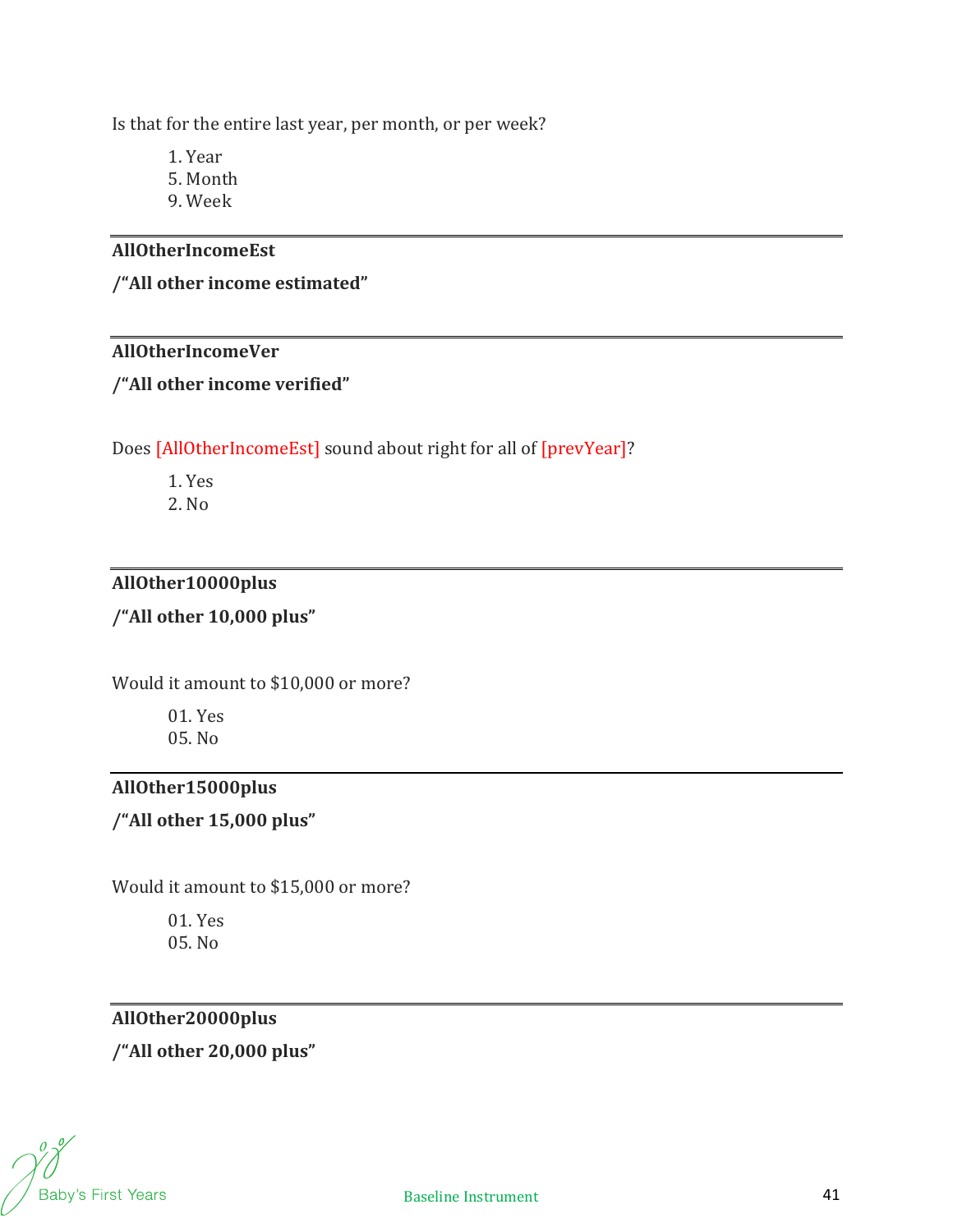Would it amount to \$20,000 or more?

01. Yes 05. No

# **AllOther25000plus**

# **/"All other 25,000 plus"**

Would it amount to \$25,000 or more?

01. Yes

05. No

# **AllOther5000plus**

**/"All other 5,000 plus"**

Would it amount to \$5,000 or more?

01. Yes 05. No

#### **CombinedIncome**

**/"Combined income"**

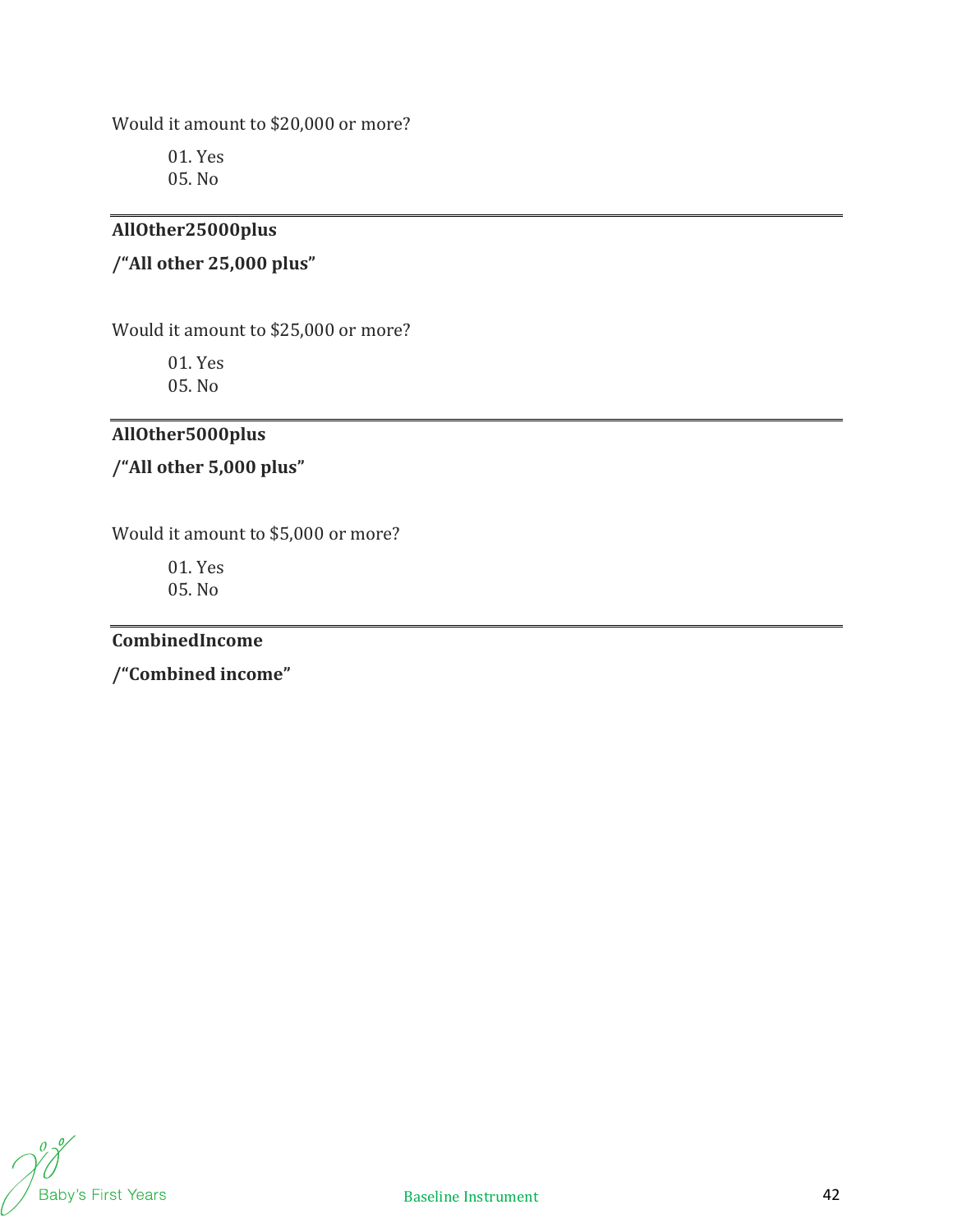| TotalEarned (self-stated amount)       |                          |                                                             |                          |                          |                          |                          |                |
|----------------------------------------|--------------------------|-------------------------------------------------------------|--------------------------|--------------------------|--------------------------|--------------------------|----------------|
| If TotalEarned is missing:             | [amount TotalEarned]     |                                                             |                          |                          |                          |                          |                |
| Earned5000plus                         |                          |                                                             |                          |                          |                          | yes                      | no             |
| Earned10000plus                        |                          | yes                                                         | yes                      | yes                      | yes                      | no                       | n <sub>0</sub> |
| Earned15000plus                        |                          | yes                                                         | yes                      | yes                      | no                       |                          |                |
| Earned20000plus                        |                          | yes                                                         | yes                      | no                       | no                       |                          |                |
| Earned25000plus                        |                          | yes                                                         | no                       | no                       | no                       | $\overline{\phantom{0}}$ |                |
| <b>Calculated TotalEarned</b>          | [amount TotalEarned]     | \$30,000                                                    | \$22,500                 | \$17,500                 | \$12,500                 | \$7,500                  | \$0            |
| SpouseEarned (self-stated amount)      | [amount SpouseEarned]    |                                                             |                          |                          |                          |                          |                |
| If SpTotalEarned is missing:           |                          |                                                             |                          |                          |                          |                          |                |
| SpEarned5000plus                       |                          | $\overline{\phantom{0}}$                                    | -                        | $\overline{\phantom{0}}$ | -                        | yes                      | no             |
| SpEarned10000plus                      |                          | yes                                                         | yes                      | yes                      | yes                      | no                       | no             |
| SpEarned15000plus                      |                          | yes                                                         | yes                      | yes                      | no                       |                          |                |
| SpEarned20000plus                      | $\equiv$                 | yes                                                         | yes                      | no                       | no                       | $\overline{\phantom{0}}$ | -              |
| SpEarned25000plus                      |                          | yes                                                         | no                       | no                       | no                       |                          |                |
| <b>Calculated SpTotalEarned</b>        | [amount SpouseEarned]    | \$30,000                                                    | \$22,500                 | \$17,500                 | \$12,500                 | \$7,500                  | \$0            |
| OthersEarned (self-stated amount)      | [amount OthersEarned]    |                                                             |                          |                          |                          |                          |                |
| If OthersEarned is missing:            |                          |                                                             |                          |                          |                          |                          |                |
| OEarned5000plus                        |                          |                                                             |                          |                          |                          | yes                      | no             |
| OEarned10000plus                       |                          | yes                                                         | yes                      | yes                      | yes                      | no                       | no             |
| OEarned15000plus                       |                          | yes                                                         | yes                      | yes                      | no                       |                          |                |
| OEarned20000plus                       |                          | yes                                                         | yes                      | no                       | n <sub>0</sub>           |                          |                |
| OEarned25000plus                       |                          | yes                                                         | no                       | no                       | no                       |                          |                |
| <b>Calculated OthersEarned</b>         | [amount OthersEarned]    | \$30,000                                                    | \$22,500                 | \$17,500                 | \$12,500                 | \$7,500                  | \$0            |
| GovtIncome (self-stated amount)        | [amount GovtIncome]      |                                                             |                          |                          |                          |                          |                |
| If GovtIncome is missing:              |                          |                                                             |                          |                          |                          |                          |                |
| GovRcvd5000plus                        | $\overline{\phantom{0}}$ | $\overline{\phantom{0}}$                                    | $\overline{\phantom{0}}$ | $\overline{\phantom{0}}$ | $\overline{\phantom{0}}$ | yes                      | no             |
| GovRcvd10000plus                       |                          | yes                                                         | yes                      | yes                      | yes                      | no                       | no             |
| GovRcvd15000plus                       |                          | yes                                                         | yes                      | yes                      | no                       |                          |                |
| GovRcvd20000plus<br>GovRcvd25000plus   |                          | yes                                                         | yes                      | no                       | no                       | -                        |                |
|                                        |                          | yes                                                         | no                       | no                       | no                       |                          |                |
| <b>Calculated GovtIncome</b>           | [amount GovtIncome]      | \$30,000                                                    | \$25,000                 | \$17,500                 | \$12,500                 | \$7,500                  | \$0            |
| AllOtherIncome (self-stated amount)    | [amount AllOtherIncome]  |                                                             |                          |                          |                          |                          |                |
| If AllOtherIncome is missing:          |                          |                                                             |                          |                          |                          |                          |                |
| AllOther5000plus                       |                          |                                                             |                          |                          |                          | yes                      | no             |
| AllOther10000plus                      |                          | yes                                                         | yes                      | yes                      | yes                      | no                       | no             |
| AllOther15000plus                      |                          | yes                                                         | yes                      | yes                      | no                       |                          |                |
| AllOther20000plus<br>AllOther25000plus |                          | yes                                                         | yes                      | no                       | no                       |                          |                |
|                                        |                          | yes                                                         | no                       | no                       | no                       |                          |                |
| <b>Calculated AllOtherIncome</b>       | [amount AllOtherIncome]  | \$30,000                                                    | \$22,500                 | \$17,500                 | \$12,500                 | \$7,500                  | \$0            |
|                                        |                          | <b>OR</b>                                                   |                          |                          |                          |                          |                |
| CombinedIncome                         | sum(                     | sum(combination of<br>self-stated income<br>and amount from |                          |                          |                          |                          |                |
|                                        | [amount TotalEarned]     |                                                             |                          |                          |                          |                          |                |
|                                        | [amount SpouseEarned]    |                                                             |                          |                          |                          |                          |                |
|                                        |                          | income brackets)                                            |                          |                          |                          |                          |                |
|                                        | [amount OthersEarned]    |                                                             |                          |                          |                          |                          |                |
|                                        | [amount GovtIncome]      |                                                             |                          |                          |                          |                          |                |
|                                        | [amount AllOtherIncome]  |                                                             |                          |                          |                          |                          |                |

## **CalculatedIncome**

**/"Calculated income"**

Is [COMBINEDINCOME] about the right amount of total combined income in your household during the year [PREV YEAR] which included money from jobs, welfare, social security payments, dividends, and any other money income received by you or any other household members?

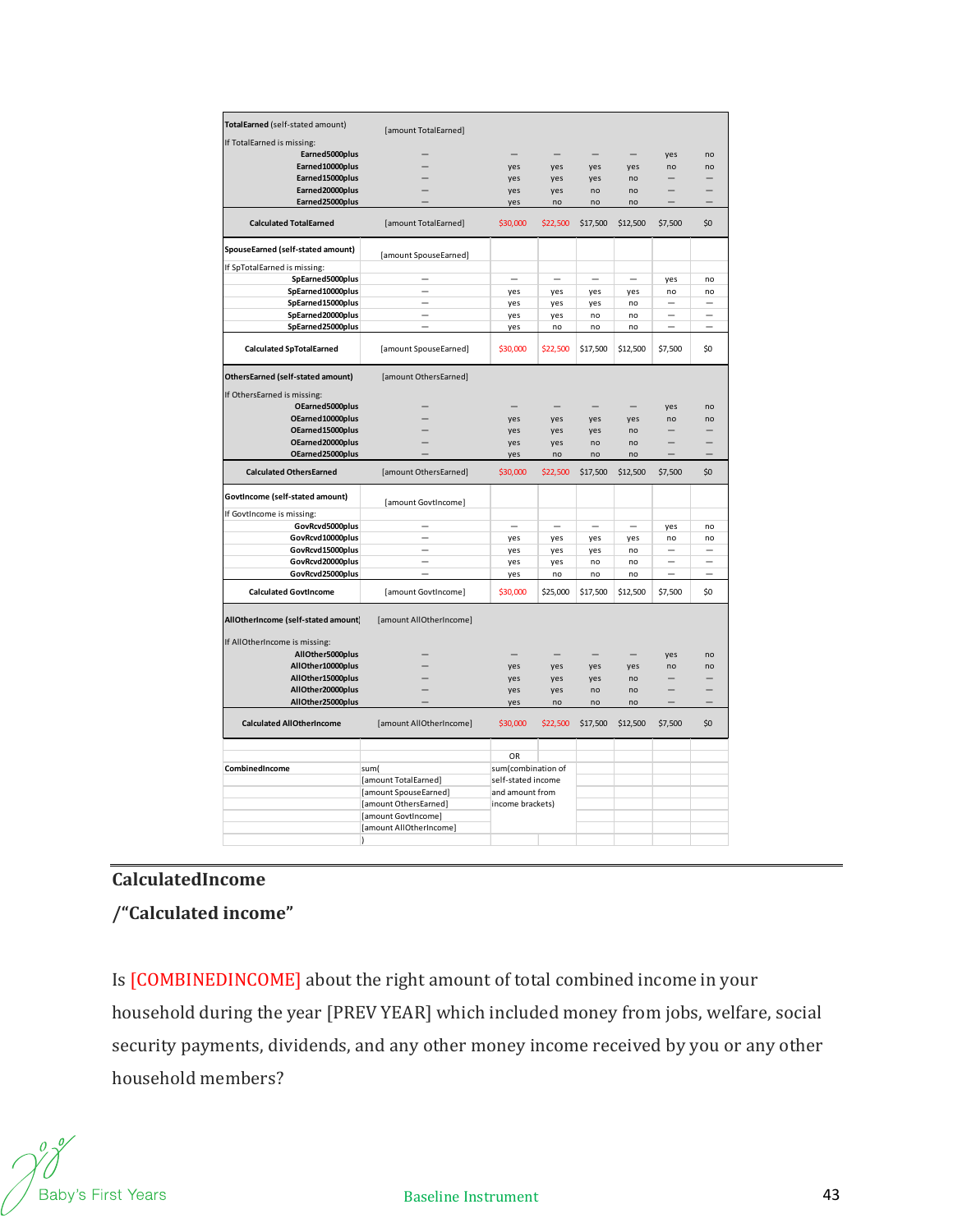#### **EstimatedIncome**

#### **/"Estimated Income"**

What was the total combined income of all members of your household in [PREV YEAR]? Please include money from jobs, welfare, social security payments, dividends, any other money income received by you or any other household member in [PREV YEAR].

#### **FinanceSection**

#### **/"Finance section"**

Now I'd like to ask you some more questions about your household's finances.

01. Continue

#### **ExpenseWorry**

**/"Expense worry"**

How often do you worry about being able to meet your monthly living expenses? Would you say you worry all the time, very frequently, occasionally, rarely, very rarely, or never?

1. All the time 2. Very frequently 3. Occasionally 4. Rarely 5. Very rarely 6. Never

**TotalSpending /"Total spending"**

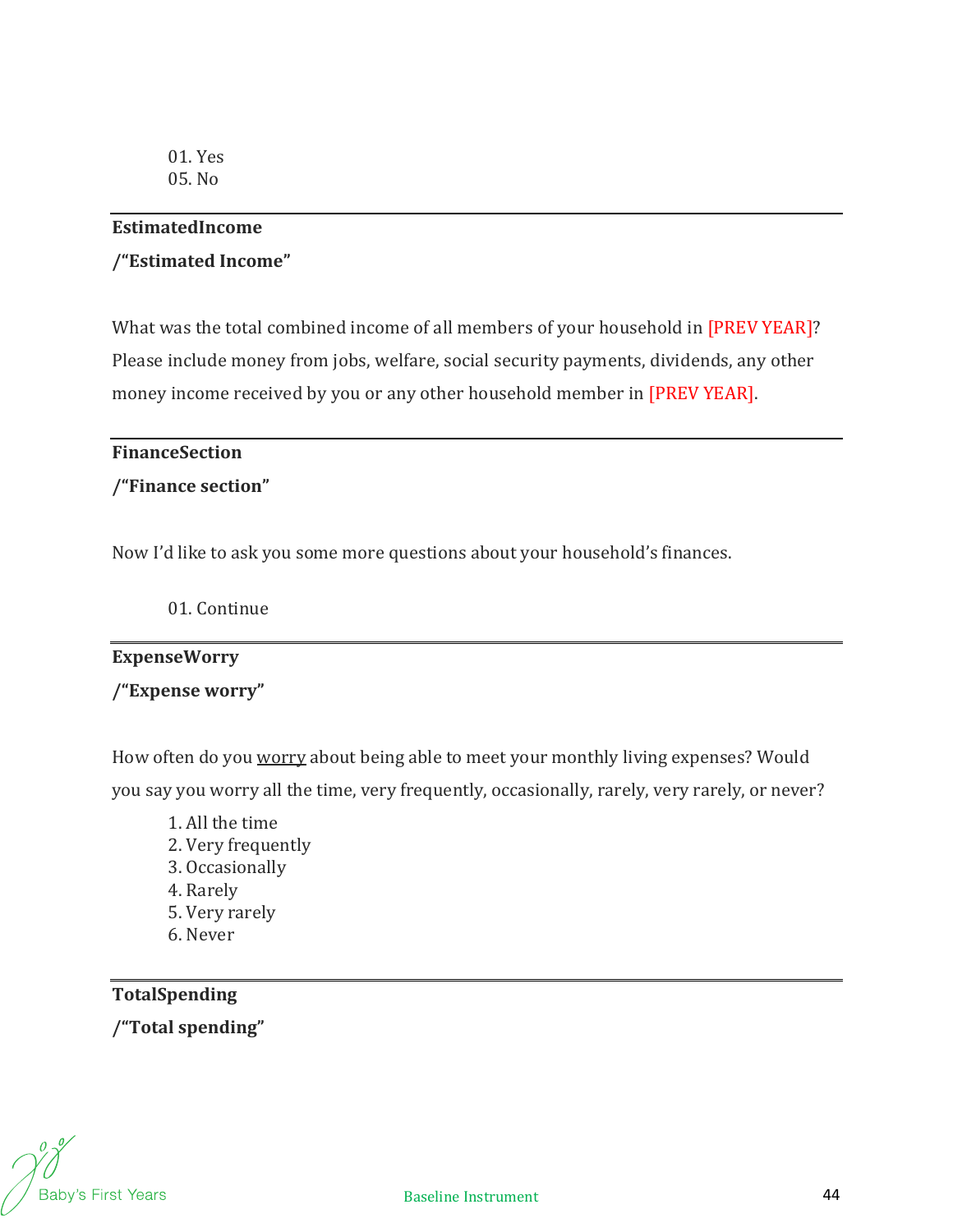In the past 12 months, would you say that your household has spent more, less or about as much as all of the above sources of income combined?

- 01. More than combined income
- 02. The same as combined income
- 03. Less than combined income

## **EmergencyFunds**

# **/"Emergency funds"**

Have you set aside emergency or rainy day funds that would cover your expenses for 3 months in case of sickness, job loss, economic downturn, or other emergencies?

01. Yes 05. No

## **LoseIncome**

**/"Lose income"**

If you were to lose your main source of income for example, your job or government benefits, could you cover your expenses for 3 months by borrowing money, using savings, selling assets, or borrowing from friends/family?

01. Yes 05. No

# **EvicitionThreat**

# **/"Eviction threat"**

In the last 12 months, has your current or previous landlord ever threatened to evict you for nonpayment of rent?

01. Yes 05. No 07. [Vol.] I own my home 09. [Vol.] I have not leased/rented a home in the past 12 months

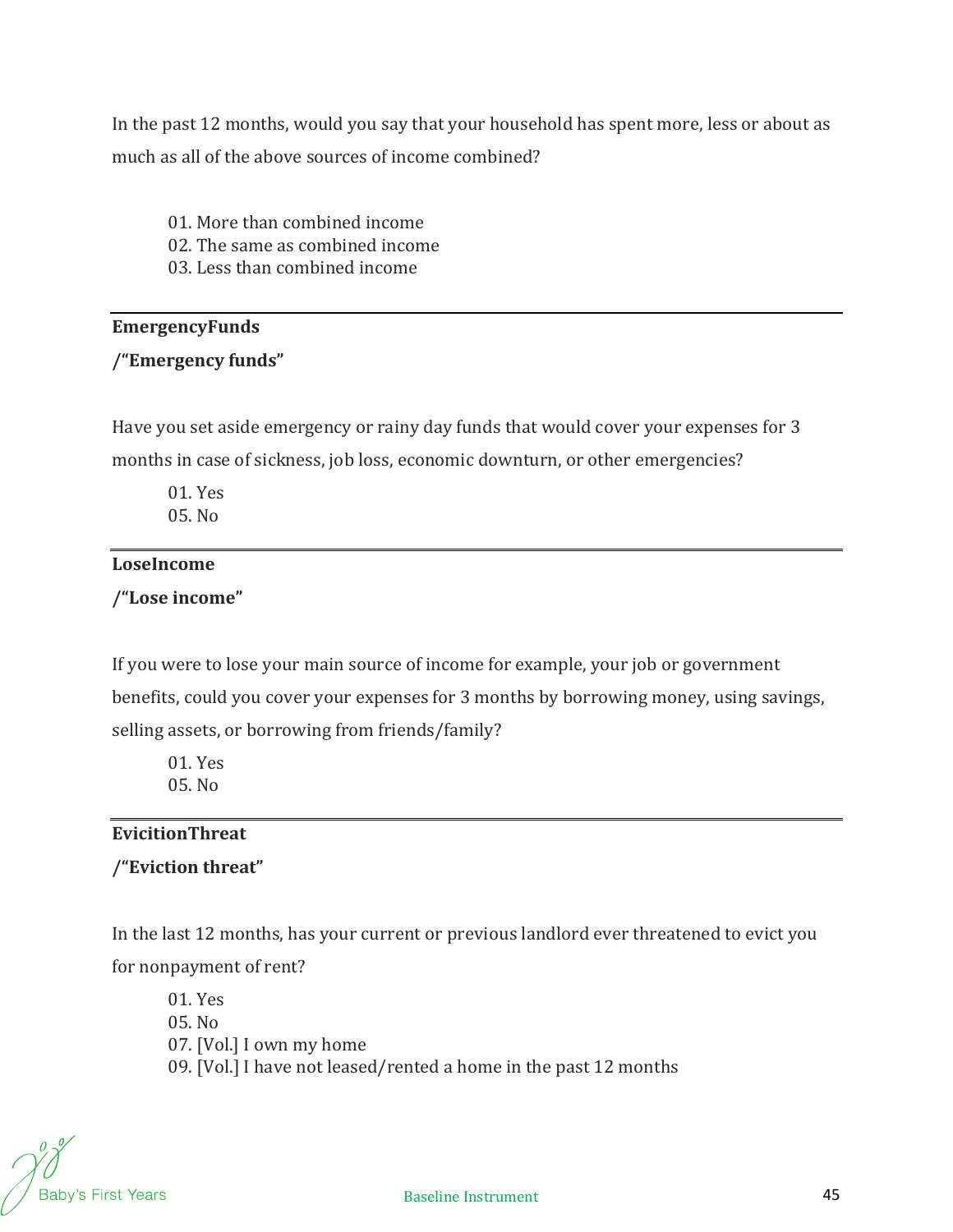#### **NonPayment**

#### **/"Nonpayment"**

In the last 12 months, was your gas, water, or electricity ever shut off for nonpayment?

01. Yes 05. No

#### **SellPossessions**

**/"Sell possessions"**

We are interested in how much debt or assets you currently have.

By debt we mean money you owe to a bank or to someone else.

By assets we mean money you have in your savings or money you could have if you sold your possessions such as your house or a car.

Suppose you (and your family living with you) were to sell all of your major possessions (including your home), turn all your assets into cash, and pay all your outstanding or unpaid debts (that is, what you might owe for medical expenses, school, credit card, home, car, or other loans)--would you have something left over, break even, or be in debt?

- 01. Something left over 02. Break even
- 03. Be in debt

# **LeftOver**

**/"Leftover"**

How much would you have left over?

**Leftover5000 /"5000 leftover"**

Baby's First Years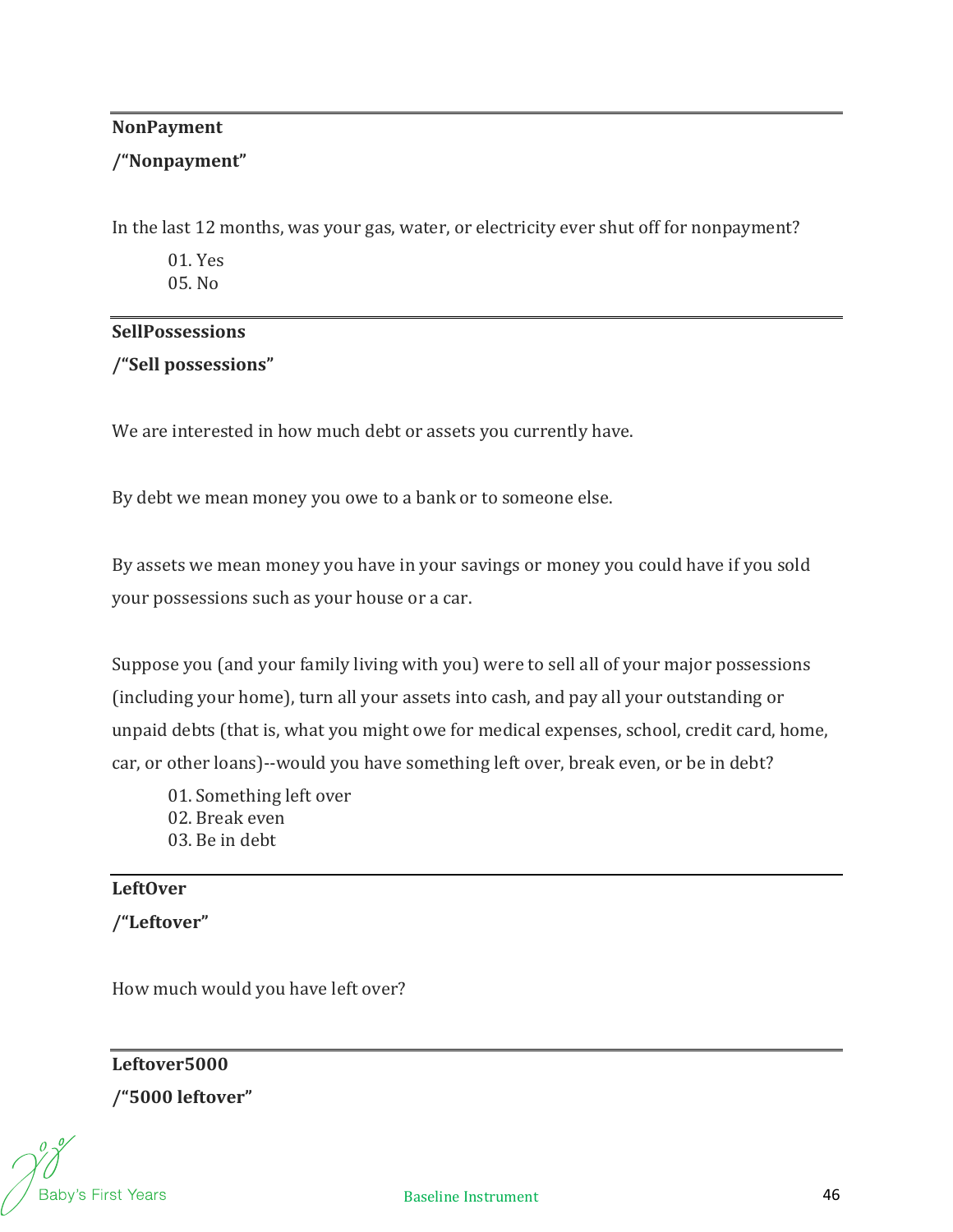Would it amount to \$5,000 or more?

01. Yes 05. No

#### **Leftover1000**

#### **/"1000 leftover"**

Would it amount to \$1,000 or more?

01. Yes 05. No

#### **Leftover25000**

#### **/"25000 leftover"**

Would it amount to \$25,000 or more?

01. Yes 05. No

# **InDebt**

**/"In debt"**

How much would you be in debt?

## **Debt5000**

#### **/"5000 debt"**

Would it amount to \$5,000 or more?

01. Yes 05. No

# **Debt1000**

# **/"1000 debt"**

Would it amount to \$1,000 or more?

01. Yes 05. No

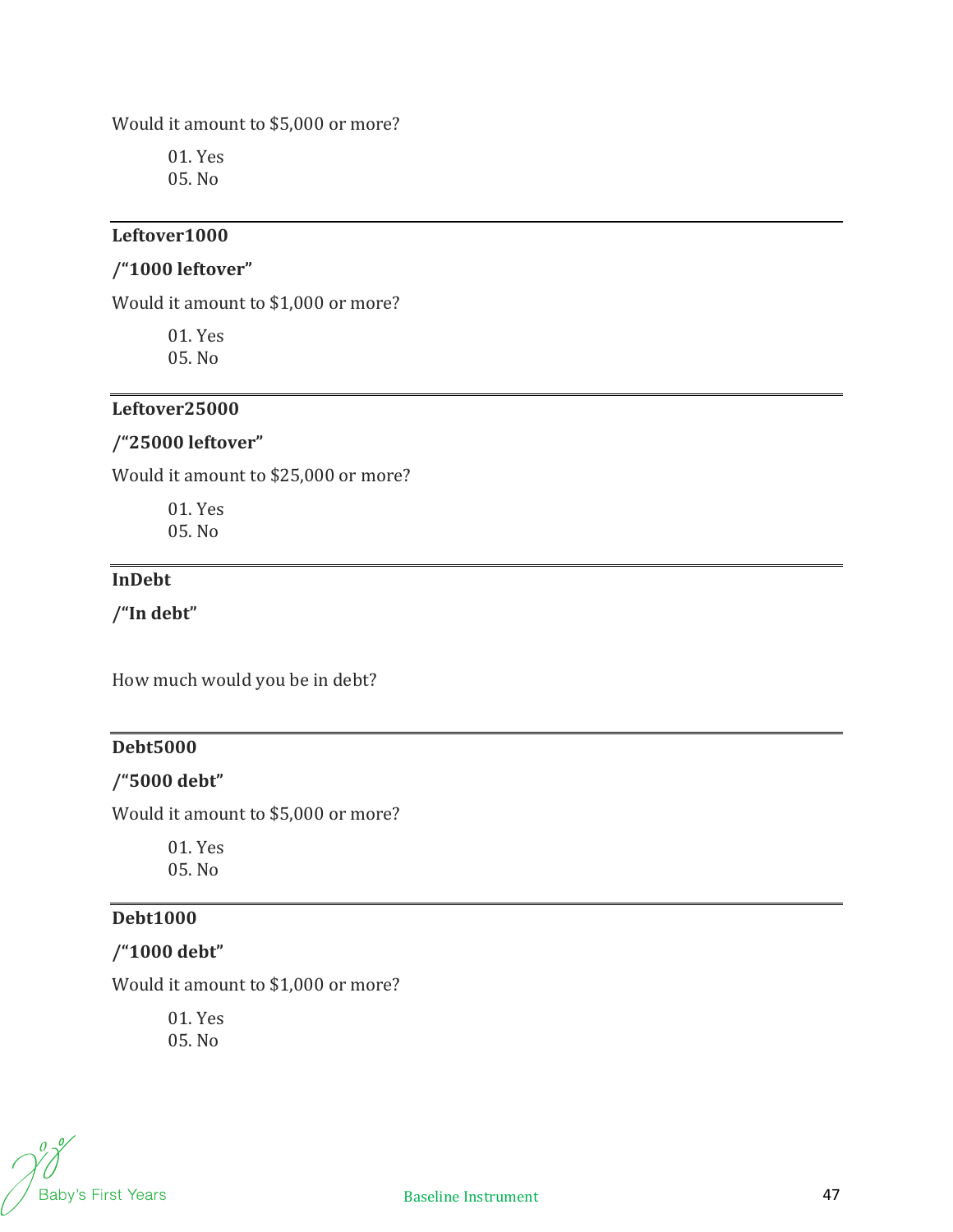# **Debt25000**

# **/"25000 debt"**

Would it amount to \$25,000 or more?

01. Yes 05. No

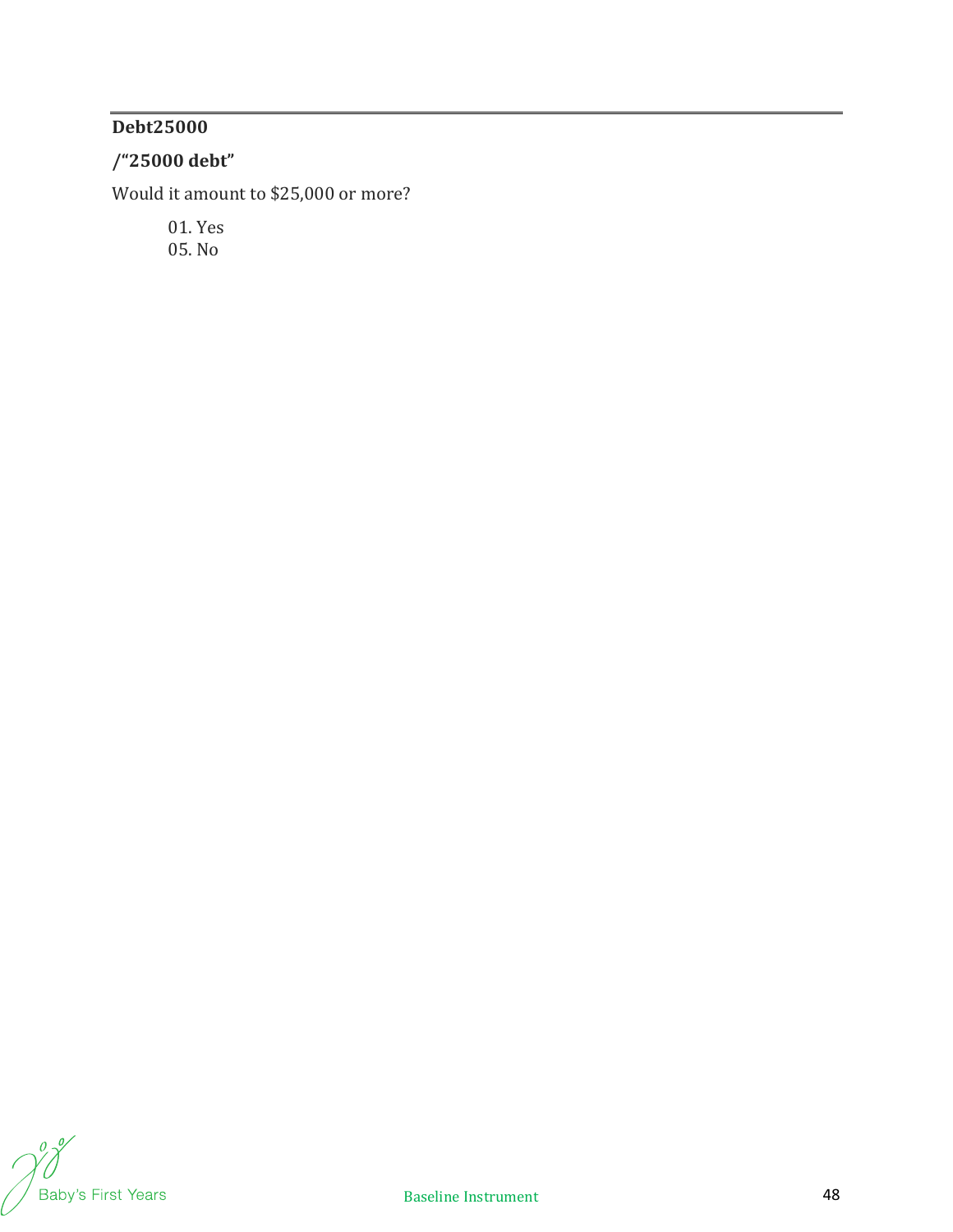# **Section H: Public Assistance Questions**

# **ServicesSupport**

# **/"Services and support"**

Are you currently receiving services or support?

01. Food stamps Snap / EBT 02. Free or reduced childcare 03. Head Start 04. Women, Infants and Children (WIC) 05. State Unemployment 06. Cash assistance / 07. Medicaid coverage for self 08. Housing assistance 09. Other

#### **ServiceSpec**

**/"Services‐ specify"**

Please specify which services or support you are currently receiving.

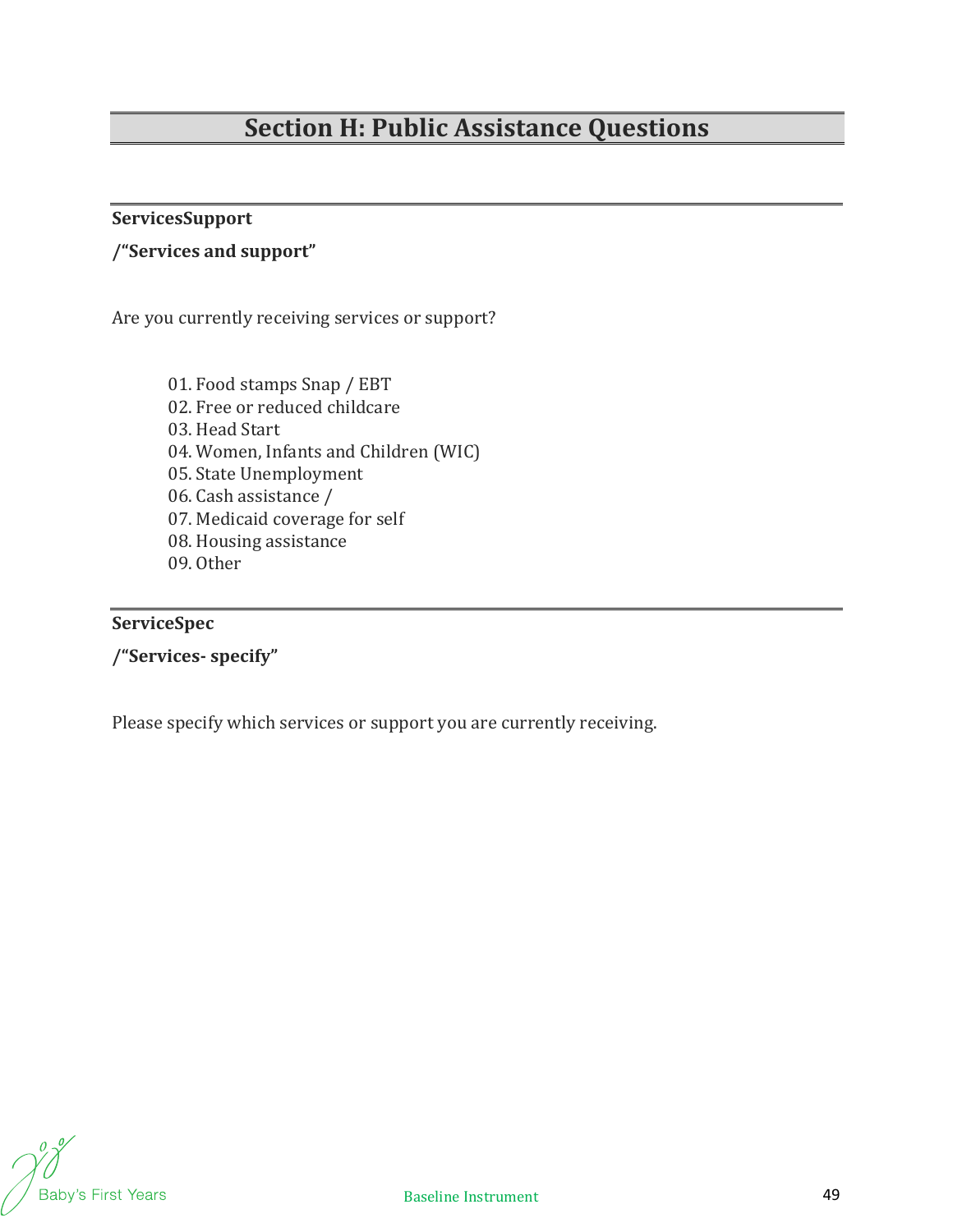# **Section I: Maternal Health**

## **Health**

## **/"Health"**

Aside from your current stay at the hospital, overall, how would you describe your health? Would you say it's…

01. Excellent 02. Very good 03. Good

04. Fair

05. Poor

# **Bothered**

## **/"Bothered"**

Below is a list of ways you might have felt or behaved. Please tell me how often you have felt this way during the past week. For the next questions, I would like you to use this scale from "Rarely or none of the time" meaning less than 1 day to "Most or all of the time" meaning 5 to 7 days.

During the past week…things that usually don't bother me bothered me.

- 01. A. Rarely or none of the time (less than 1 day)
- 02. B. Some or a little of the time (1-2 days)
- 03. C. Occasionally or a moderate amount of time (3-4 days)
- 04. D. Most or all of the time (5-7 days)

#### **Blues**

## **/"Blues"**

During the past week…I felt that I could not shake off the blues even with help from my family or friends

01. A. Rarely or none of the time (less than 1 day) 02. B. Some or a little of the time (1-2 days)

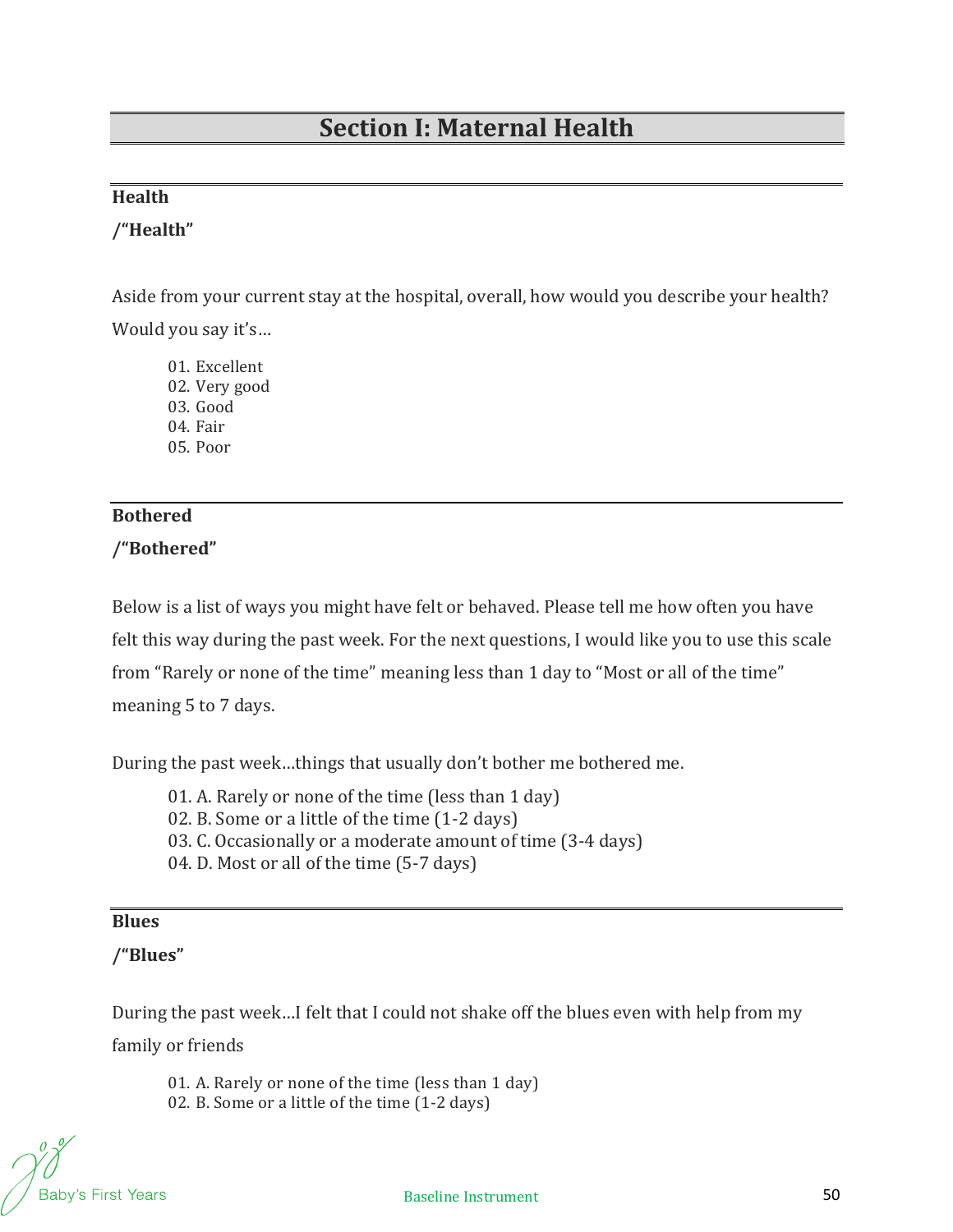03. C. Occasionally or a moderate amount of time (3-4 days)

04. D. Most or all of the time (5-7 days)

#### **GoodAsOthers**

#### **/"Good as others"**

(During the past week…)I felt I was just as good as other people

01. A. Rarely or none of the time (less than 1 day)

02. B. Some or a little of the time (1-2 days)

03. C. Occasionally or a moderate amount of time (3-4 days)

04. D. Most or all of the time (5-7 days)

#### **Concentrate**

#### **/"Concentrating"**

(During the past week…)I had trouble keeping my mind on what I was doing

01. A. Rarely or none of the time (less than 1 day)

02. B. Some or a little of the time (1-2 days)

03. C. Occasionally or a moderate amount of time (3-4 days)

04. D. Most or all of the time (5-7 days)

## **Effort**

**/"Effort"**

(During the past week…)I felt that everything I did was an effort

01. A. Rarely or none of the time (less than 1 day)

02. B. Some or a little of the time (1-2 days)

03. C. Occasionally or a moderate amount of time (3-4 days)

04. D. Most or all of the time (5-7 days)

#### **Hopeful**

## **/"Hopeful"**

(During the past week…)I felt hopeful about the future

01. A. Rarely or none of the time (less than 1 day)

- 02. B. Some or a little of the time (1-2 days)
- 03. C. Occasionally or a moderate amount of time (3-4 days)
- 04. D. Most or all of the time (5-7 days)

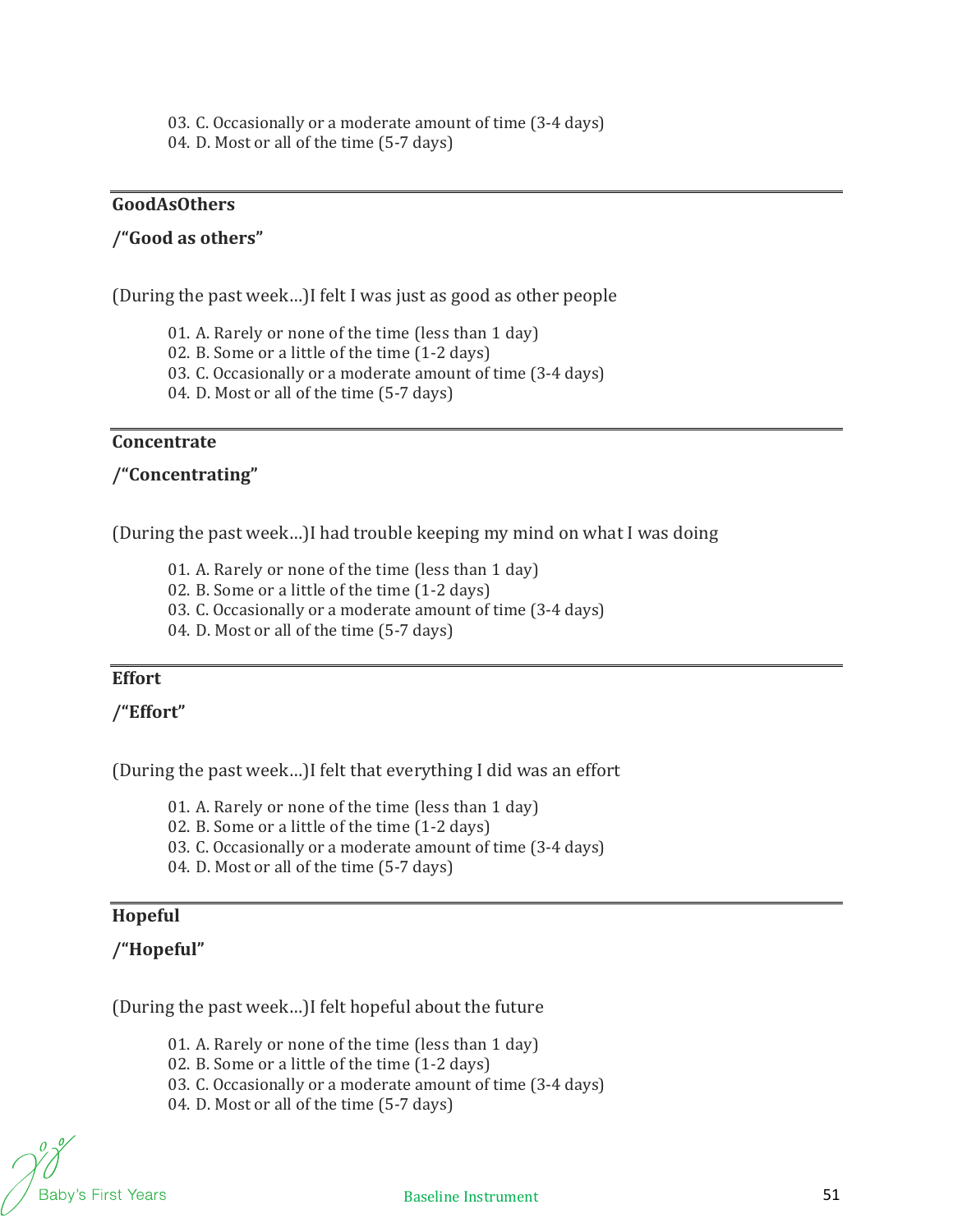## **Failure**

## **/"Failure"**

(During the past week…) I thought my life had been a failure

- 01. A. Rarely or none of the time (less than 1 day)
- 02. B. Some or a little of the time (1-2 days)
- 03. C. Occasionally or a moderate amount of time (3-4 days)
- 04. D. Most or all of the time (5-7 days)

## **Fearful**

**/"Fearful"**

(During the past week…) I felt fearful

- 01. A. Rarely or none of the time (less than 1 day)
- 02. B. Some or a little of the time (1-2 days)
- 03. C. Occasionally or a moderate amount of time (3-4 days)
- 04. D. Most or all of the time (5-7 days)

## **Lonely**

**/"Lonely"**

(During the past week…) I felt lonely

- 01. A. Rarely or none of the time (less than 1 day)
- 02. B. Some or a little of the time (1-2 days)
- 03. C. Occasionally or a moderate amount of time (3-4 days)
- 04. D. Most or all of the time (5-7 days)

## **Unfriendly**

## **/"Unfriendly"**

(During the past week…) People were unfriendly?

- 01. A. Rarely or none of the time (less than 1 day)
- 02. B. Some or a little of the time (1-2 days)
- 03. C. Occasionally or a moderate amount of time (3-4 days)
- 04. D. Most or all of the time (5-7 days)

**CigSmoke**

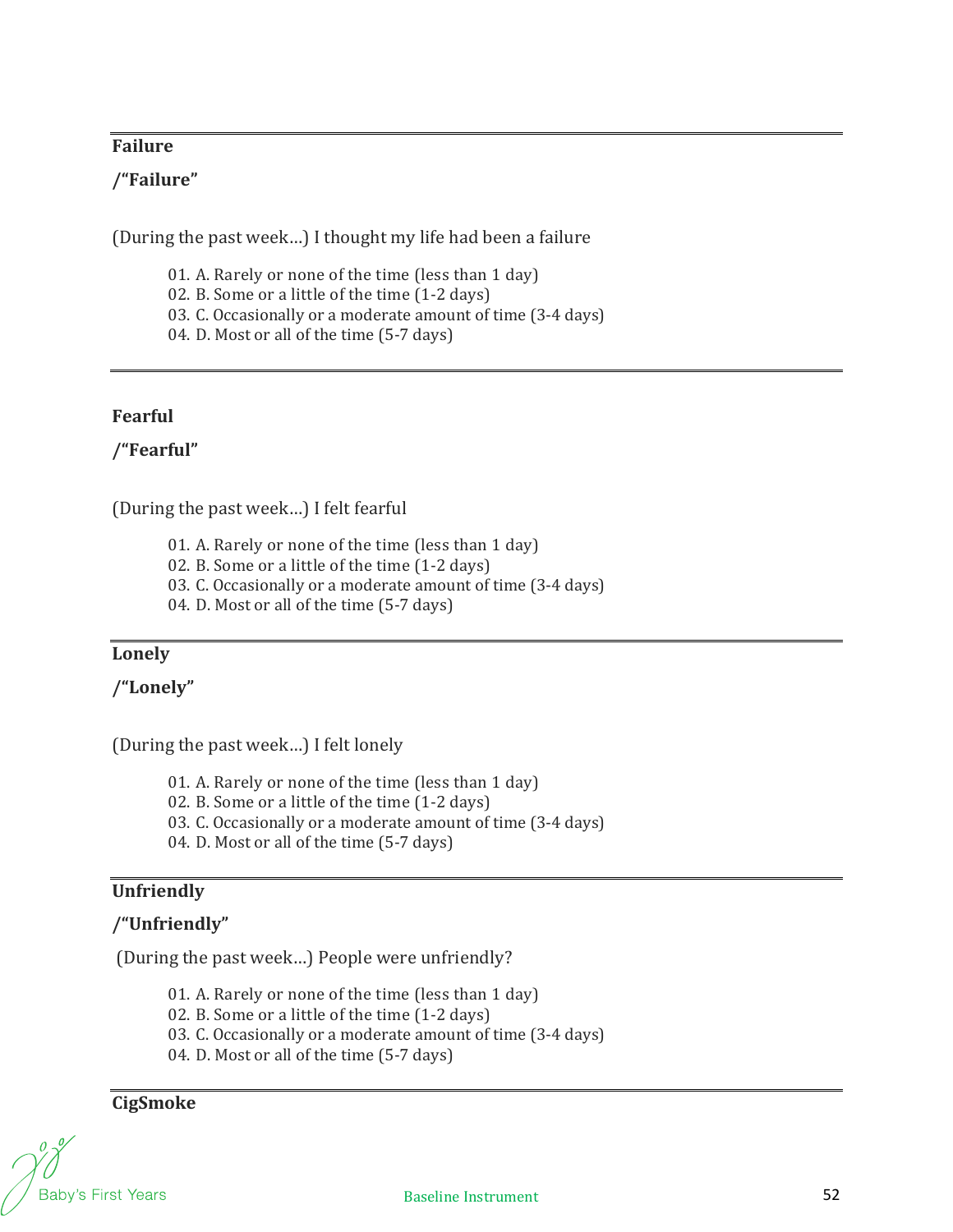# **/"Cigarette smoking"**

Did you ever use cigarettes in the 3 months before pregnancy or during your pregnancy?

1. Yes

5. No

# **CigSmokePre**

# **/"Cig smoking pre"**

Before pregnancy?

1. Yes

5. No

# **CigPreAvg**

# **/"Avg cig smoked pre"**

Before pregnancy, how much did you smoke on average?

# **CigPreAvg1**

# **/"Avg cig smoked pre1"**

Per:

- 1. Day
- 2. Week
- 3. Month
- 4. Less than 1 per month

# **CigSmokeDuring**

**/"Cig smoking during"**

During your pregnancy?

1. Yes 5. No

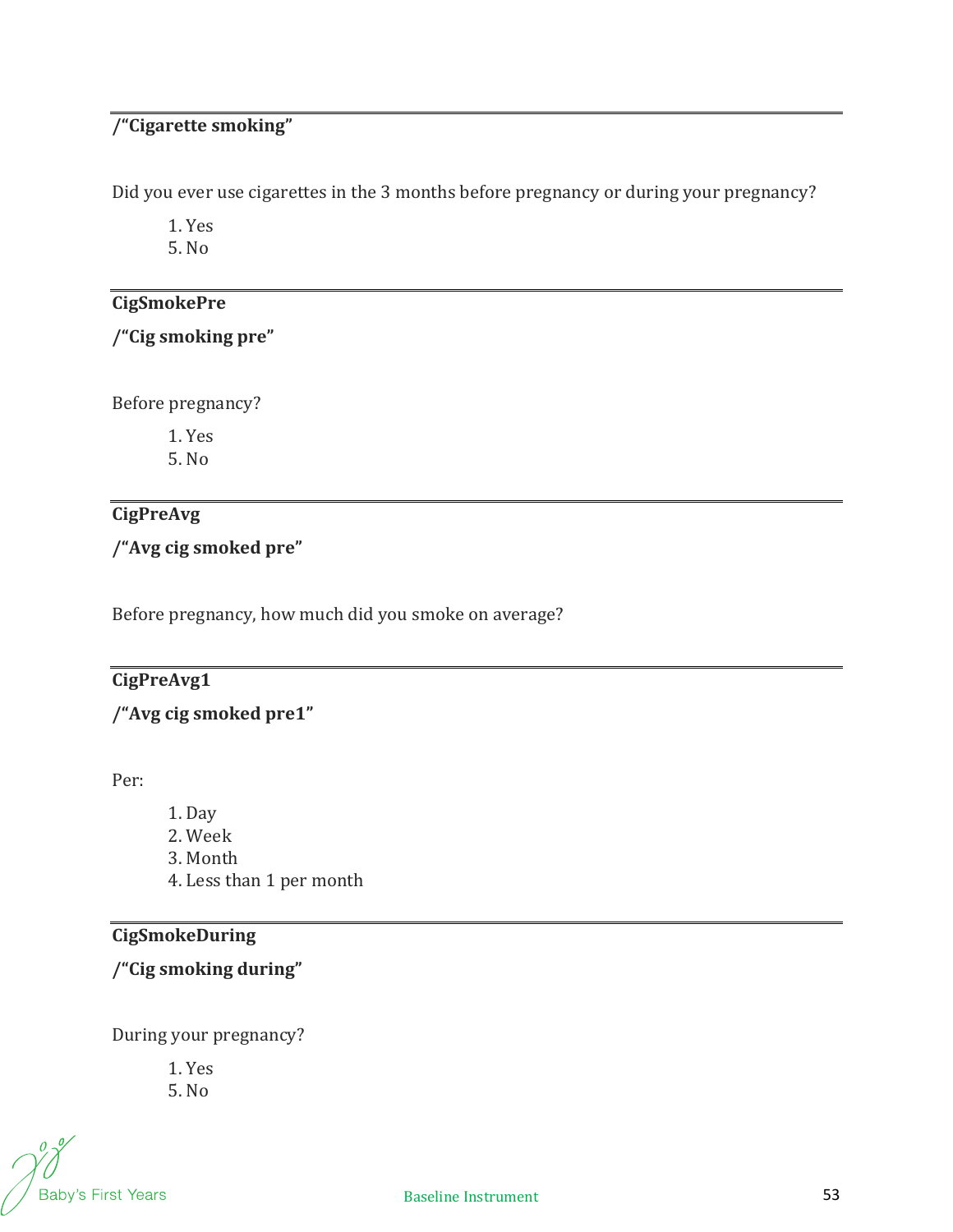# **CigDuringWhen**

# **/"Which trimester cig smoked"**

Did you smoke in the … ?

- 1. First trimester
- 2. Second trimester
- 3. Third trimester

# **CigDuringAvg**

## **/"Avg cig smoked during"**

During pregnancy, how much did you smoke on average?

# **CigDuringAvg1**

**/"Avg cig smoked during1"**

Per:

- 1. Day
- 2. Week
- 3. Month
- 4. Less than 1 per month

# **Alcohol**

# **/"Alcohol consumption"**

Did you ever consume alcohol in the 3 months before pregnancy or during your pregnancy?

- 1. Yes
- 5. No

# **AlcoholPre**

**/"Alcohol consumption pre"**

Before pregnancy?

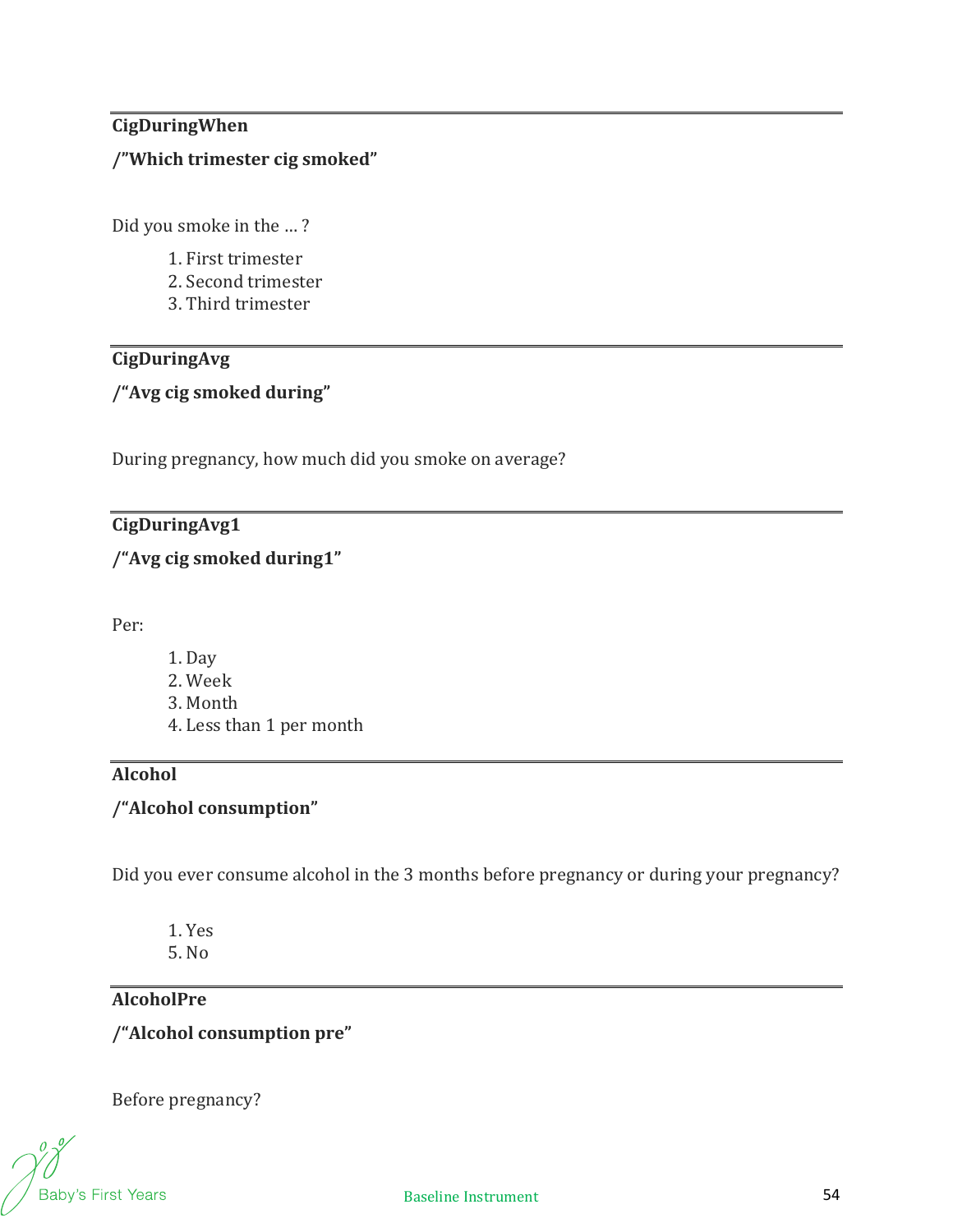## **AlcoholPreAvg**

# **/"Avg alcohol consumed pre"**

Before pregnancy, how often did you drink alcohol on average?

## **AlcoholPreAvg1**

## **/"Avg alcohol consumed pre1"**

Per:

- 1. Day
- 2. Week
- 3. Month
- 4. Less than once per month

#### **AlcoholPreDrinks**

**/"Avg number of drinks pre"**

(Before pregnancy,) on average, how many drinks did you consume on each occasion?

#### **AlcoholDuring**

# **/"Alcohol consumption during"**

During your pregnancy?

1. Yes 5. No

## **AlcoholWhen**

**/"Which trimester alcohol consumed"**

Did you drink alcohol in the … ?

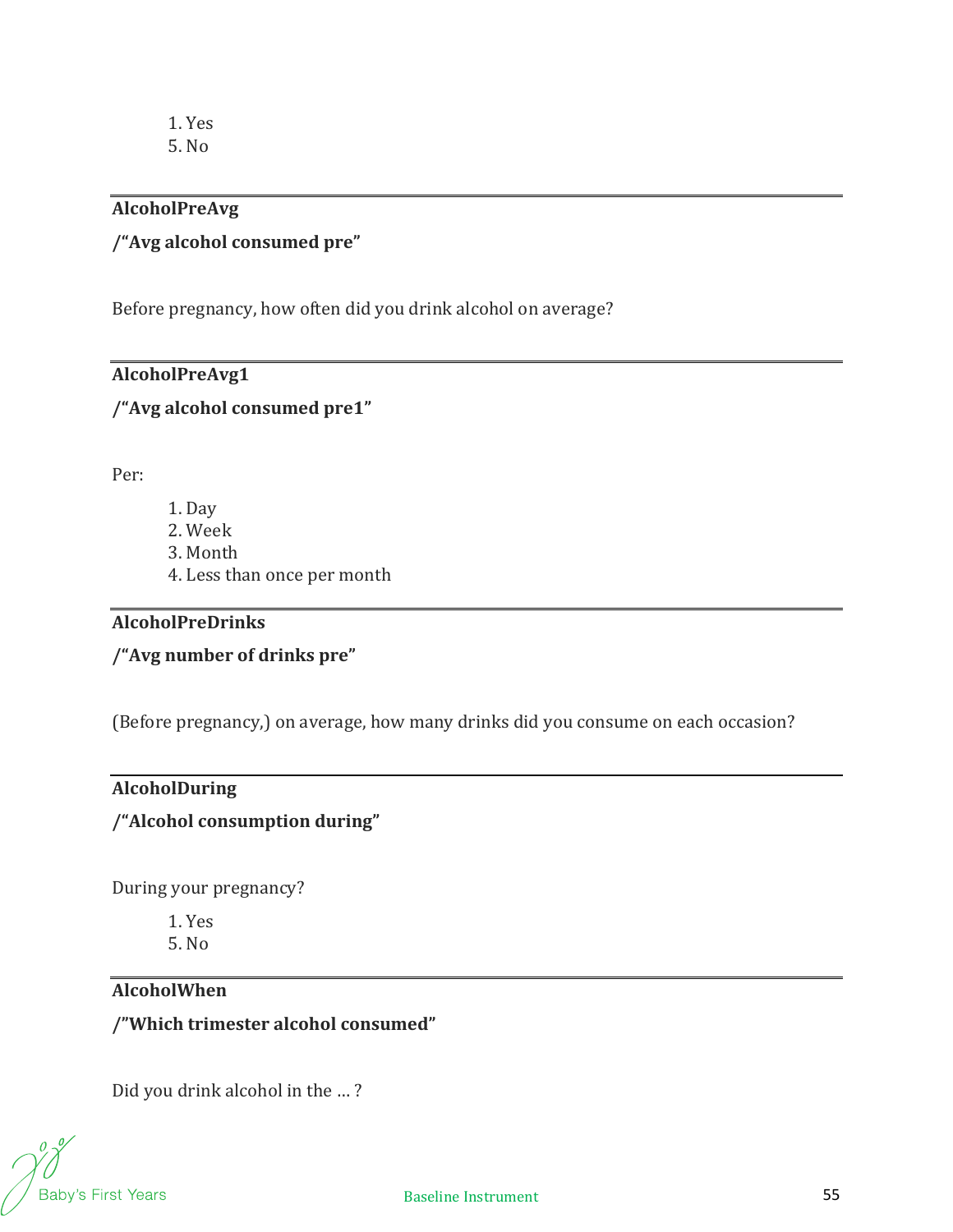- 1. First trimester
- 2. Second trimester
- 3. Third trimester

# **AlcoholAvg**

# **/"Avg alcohol consumption during"**

During pregnancy, how often did you drink alcohol, on average?

# **AlcoholAvg1**

# **/"Avg alcohol consumed during1"**

Per:

- 1. Day
- 2. Week
- 3. Month
- 4. Less than 1 per month

# **AlcoholDrinks**

**/"Avg number of drinks during"**

(During pregnancy,) on average, how many drinks did you consume on each occasion?

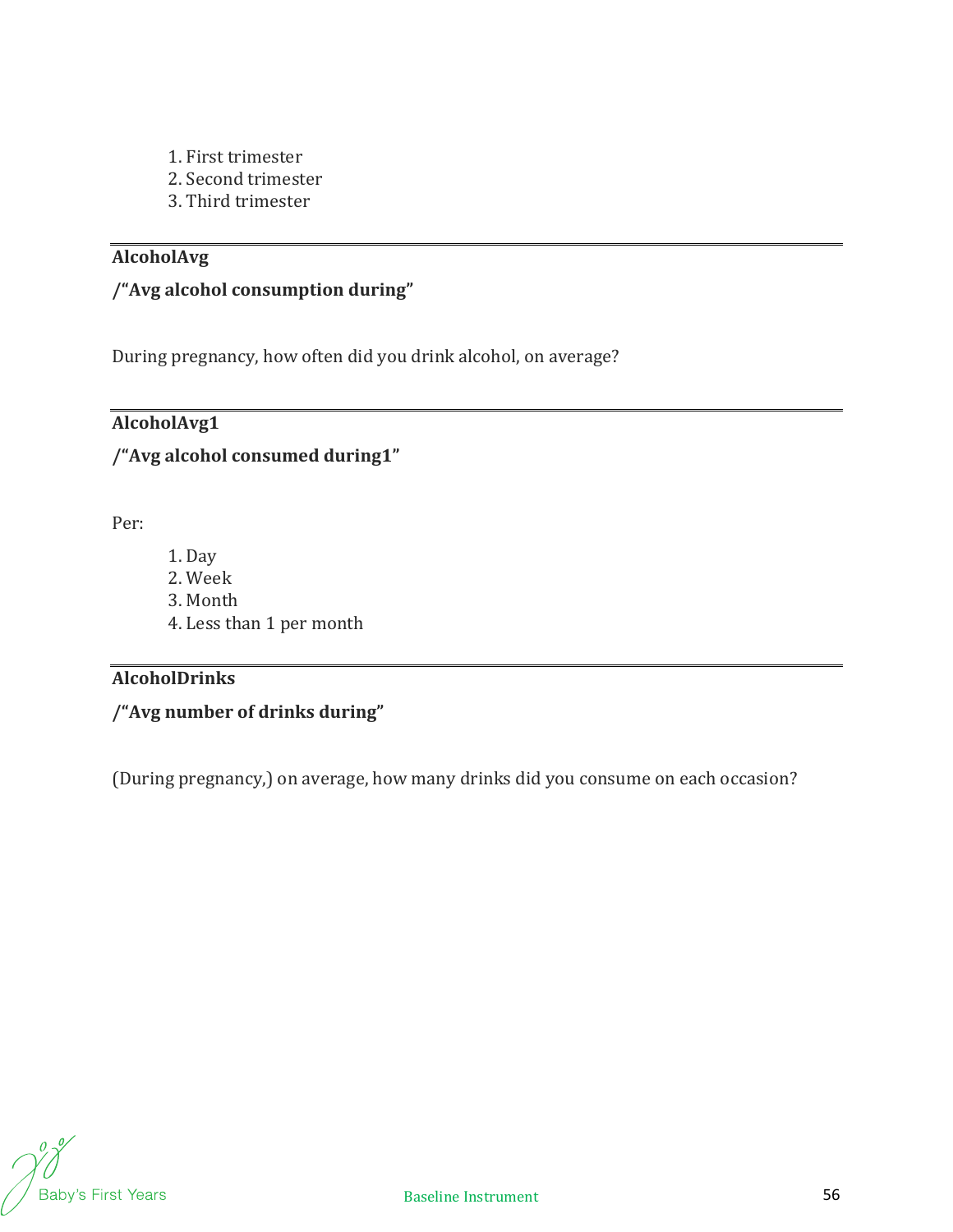#### **DaySafety**

#### **/"Neighborhood safety‐ day"**

Now I would like to get a sense of how safe you think your neighborhood is. How safe do you feel on the streets near your home during the day – would you say you feel very safe, safe, unsafe, or very unsafe?

01. Very Safe 02. Safe 03. Unsafe 04. Very Unsafe

#### **NightSafety**

## **/"Neighborhood safety‐night"**

How safe do you feel on the streets near your home at night? (Would you say you feel very safe, safe, unsafe, or very unsafe?)

01. Very Safe 02. Safe 03. Unsafe 04. Very Unsafe

# **ReasonMoved**

#### **/"Reason moved to neighborhood"**

There are many reasons why people choose to move to certain neighborhoods. What would you say was the main reason you moved to your current neighborhood?

01. Safer 02. Fewer problems with gangs/drugs 03. Better or bigger living space